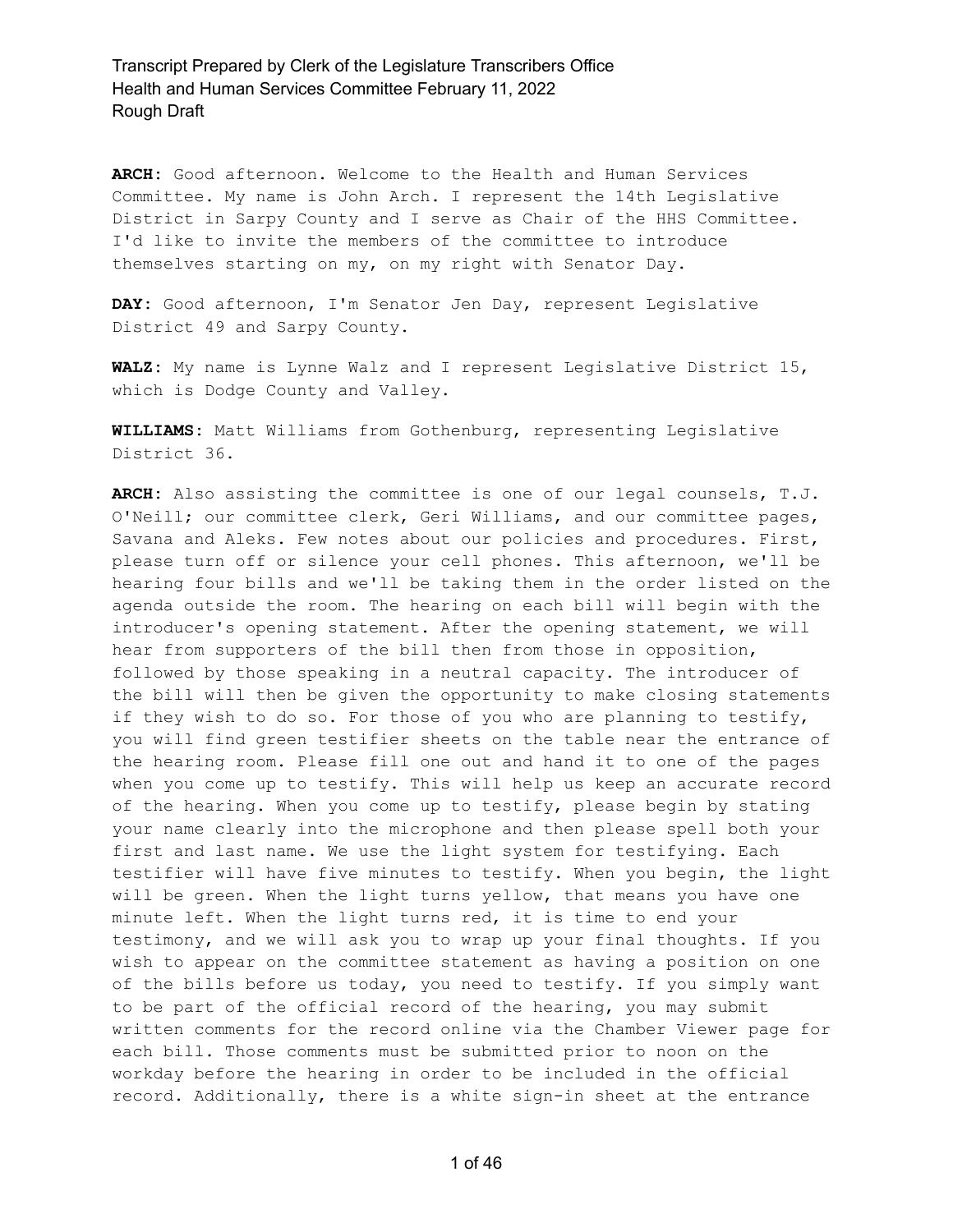where you may leave your name and position on the bills before us today. With that, we will begin today's hearing with LB1044. Welcome, Senator Hilkemann.

**HILKEMANN:** Good afternoon, Chairman Arch and members of the Health and Human Services Committee. I'm Robert Hilkemann, R-o-b-e-r-t H-i-l-k-e-m-a-n-n, and I represent Legislative District 4. I'm introducing LB1044 today. It's called the Care Team Innovation Grant Pilot Project. The bill would appropriate \$2 million from the ARPA or the American Rescue Plan Act to allow the Department of Health and Human Services to establish a competitive application process for grants for innovation in the delivery of healthcare by hospitals. One of the early lessons learned from the COVID-19 healthcare emergency was the importance of cross-training care staff and healthcare facilities to work outside of their specialties, for which the staff held a credential to cover care needs regardless of the department of, of the healthcare facility or the care setting. The ability to recruit, train, retain, and support healthcare workers in the hospitals and other care facilities will be shaped by several trends transforming healthcare. We're basically going as hospitals had to do this. And now let's see if we can find better models as to how to make something good from this COVID crisis that happened. You can see in the green copy of the bill that under the Care Team Innovation Grant Pilot Project, these are hospitals and health systems as defined by statute. A facility must be licensed in the state of Nebraska. DHHS shall establish a competitive application process and timeline. Priority should be given to grant applications with the desired outcome to improve healthcare workforce in Nebraska and the delivery itself. The findings must be completed by December 31 of 2024 and shared with DHHS and other healthcare providers, and the appropriation must be obligated by December 31 of 2024. I have brought a simple amendment for your consideration called AM1861, which amends the intent language of the bill to ensure that new models of inpatient care delivery remain within the scope of the practitioner delivering the care. That will eliminate that 407 process, Senator Arch. Care delivery will never be the same as new models of care are emerging. Hospitals and other healthcare facilities are exploring new inpatient care delivery team models that utilize each care professional-- or each healthcare professional to practice at the top of their individual credentials. Thank you for your time. And if you have any questions about the amendment or the bill, I'm happy to answer those at this time.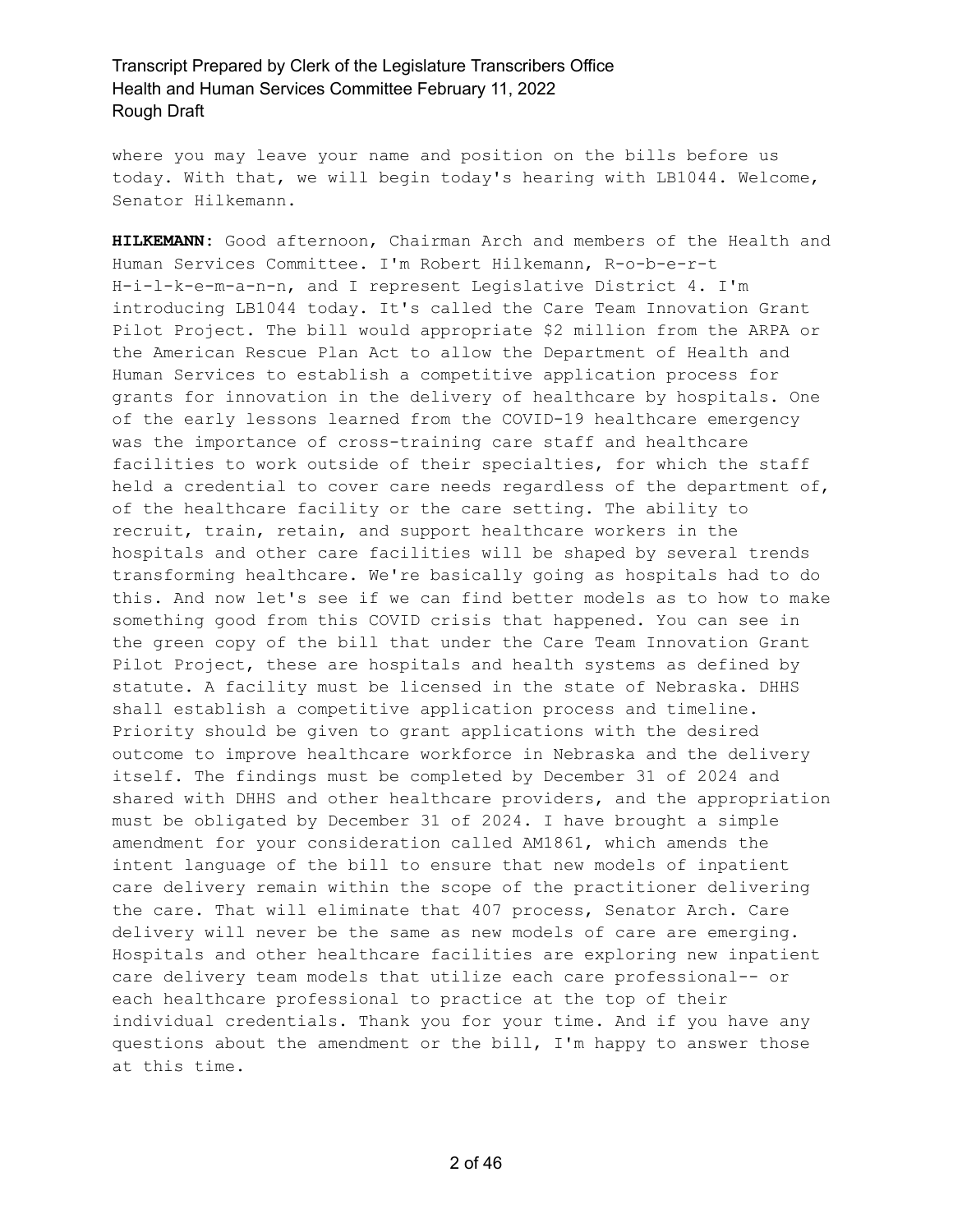**ARCH:** Are there any questions? Seeing none, thank you very much. First proponent for LB1044.

**TIM PLANTE:** Good afternoon, Chairman Arch and members of the Health and Human Services Committee. My name is Tim Plante, spelled T-i-m P-l-a-n-t-e, and I am the division vice president of Nursing at CHI Health. CHI Health is a regional health network consisting of 28 hospitals, two stand-alone behavioral health centers, and more than 150 employed physician practices in Iowa, Minnesota, Nebraska, and North Dakota. We employ approximately 16,000 people, and that includes approximately 5,000 nurses when we are fully staffed. I'm here, I'm here today to support several bills you are considering that address the nursing workforce shortage, as well as to encourage your support for LB1044, the Care Team Innovation Grant Pilot Project Act. My testimony today is on behalf of CHI Health, the Nebraska Hospital Association, and the Nebraska Chamber of Commerce and Industry. As you know, our state currently faces a severe shortage of nurses, and this has been exacerbated by the extreme demands on our workforce during the COVID-19 pandemic. CHI Health, for example, for example, could hire an additional 1,000 nurses right now if we could find them. This workforce shortage, combined with our commitment to provide the highest quality care to all of our patients during the pandemic, has been very challenging. But it has also taught us to be resilient and to pursue innovative models of care and to do whatever it takes to keep our populations healthy. As this legislation observes, one of the early lessons during the pandemic was the importance of cross-training staff to meet patient demands. This sometimes included working outside of individual specialties, and it certainly included exploring new inpatient care delivery team models so we could properly staff as many beds as possible throughout the state. For instance, we've been piloting and incorporating pharmacists and occupational therapists into the 24/7 care model, which has been traditionally staffed by nurses. These staffing innovations have been and will remain a practical necessity for our healthcare providers in order to meet daily hospital capacity numbers that, that have exceeded 90 percent during the pandemic. We believe this will continue to be important, however, as we seek to recruit and train our workforce of the future. New providers desire such flexibility and want to be practicing at the top of their credentials, and we need to be ready to adopt new technologies, innovations, and models of care as they evolve. For these reasons, we are very supportive of the grant process outlined in this legislation. While the appropriation is modest in its amount, it will encourage these innovations to continue to be pursued and shared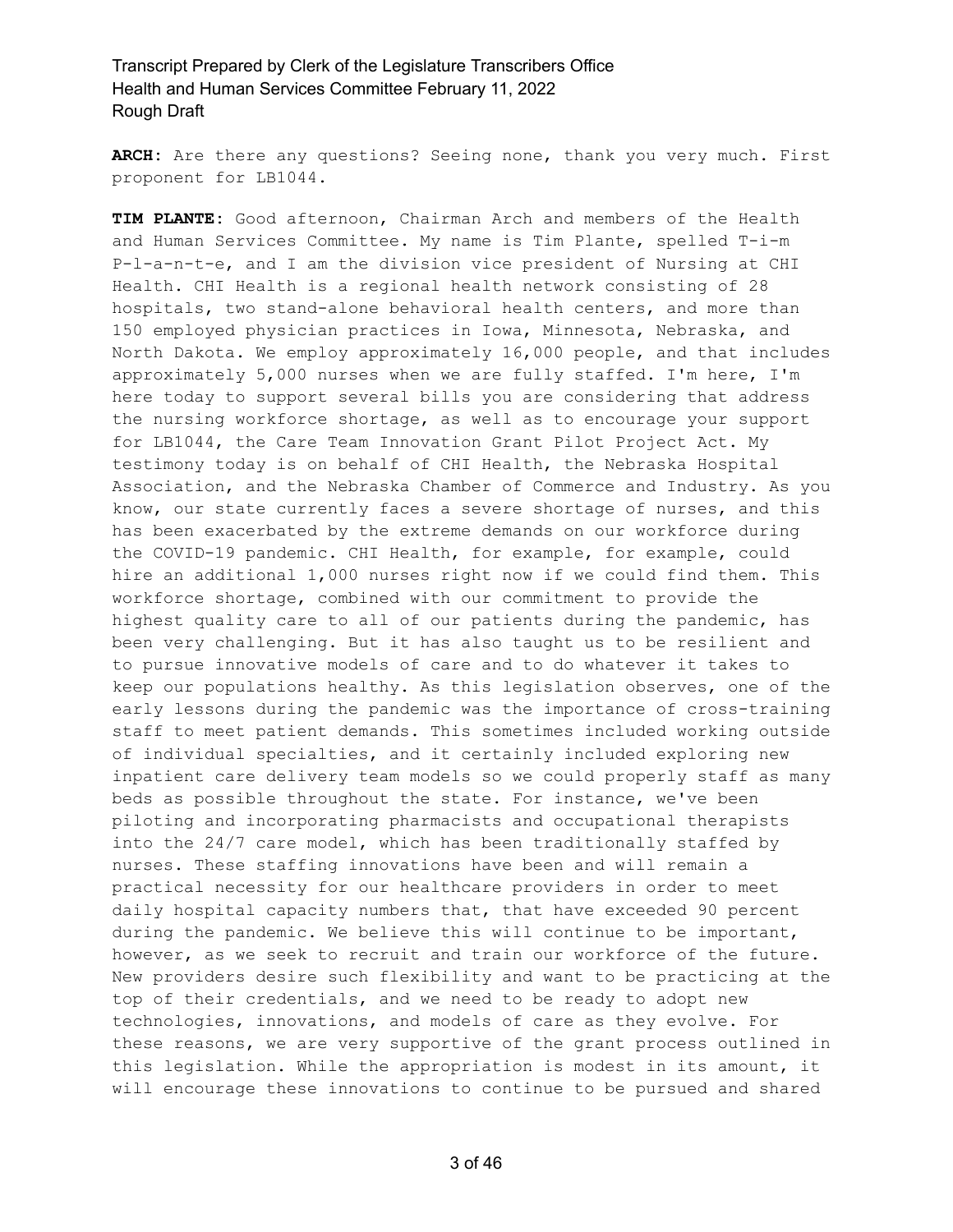with the broader healthcare provider community. In addition, we are aware of suggested amendments by the Nebraska Medical Association and the Nebraska Nurses Association and are supportive of them, as well as it's important we all work together to achieve these innovations and the highest quality of healthcare to all Nebraskans. Thank you for the opportunity to speak with you today and for your service to the state of Nebraska. And a special thank you to Senator Hilkemann for introducing this measure. We request your favorable consideration.

**ARCH:** Thank you. Are there any questions? Senator Williams.

**WILLIAMS:** Thank you, Chairman Arch. And thank you, Mr. Plante, for being here. And I think all of us recognize the workforce shortage in, in many areas. If we were to pass this legislation and, and adopt this grant program, what would you be able to do under this that you currently aren't able to do with your current operation?

**TIM PLANTE:** With the current pilot project we have that incorporates occupational therapists, pharmacists, and a few other job titles, you know, it's, it's very minor in scope and limited. With the grant process, we'd be able to really track patient outcomes as a result of these innovations and different models. We've had a very long-standing care model with nurses at the bedside, but now that we don't have enough, you know, moving forward with that, we need to make sure that we're improving care and tracking things such as readmission rates, healthcare acquired infections, the list goes on and on and, and also to research and share our, our best practices. And so those funds would be directed at those resources.

**WILLIAMS:** Thank you.

**ARCH:** Any other questions? I, I have one. How would you handle scope of practice issues with this?

**TIM PLANTE:** Senator, the-- a scope of practice-- the scope of practices are very clearly defined by the different practice acts. And I don't believe that there would be an issue with scope of practice. The nurses and other healthcare professions learned very early in their schooling exactly what they are able to do and not to do, and if there's to be any changes to those scope of practices it has to, has to be legislated. And so we would be very careful about that to understand the different practice acts and make sure we're focus- we're working within the scope of those.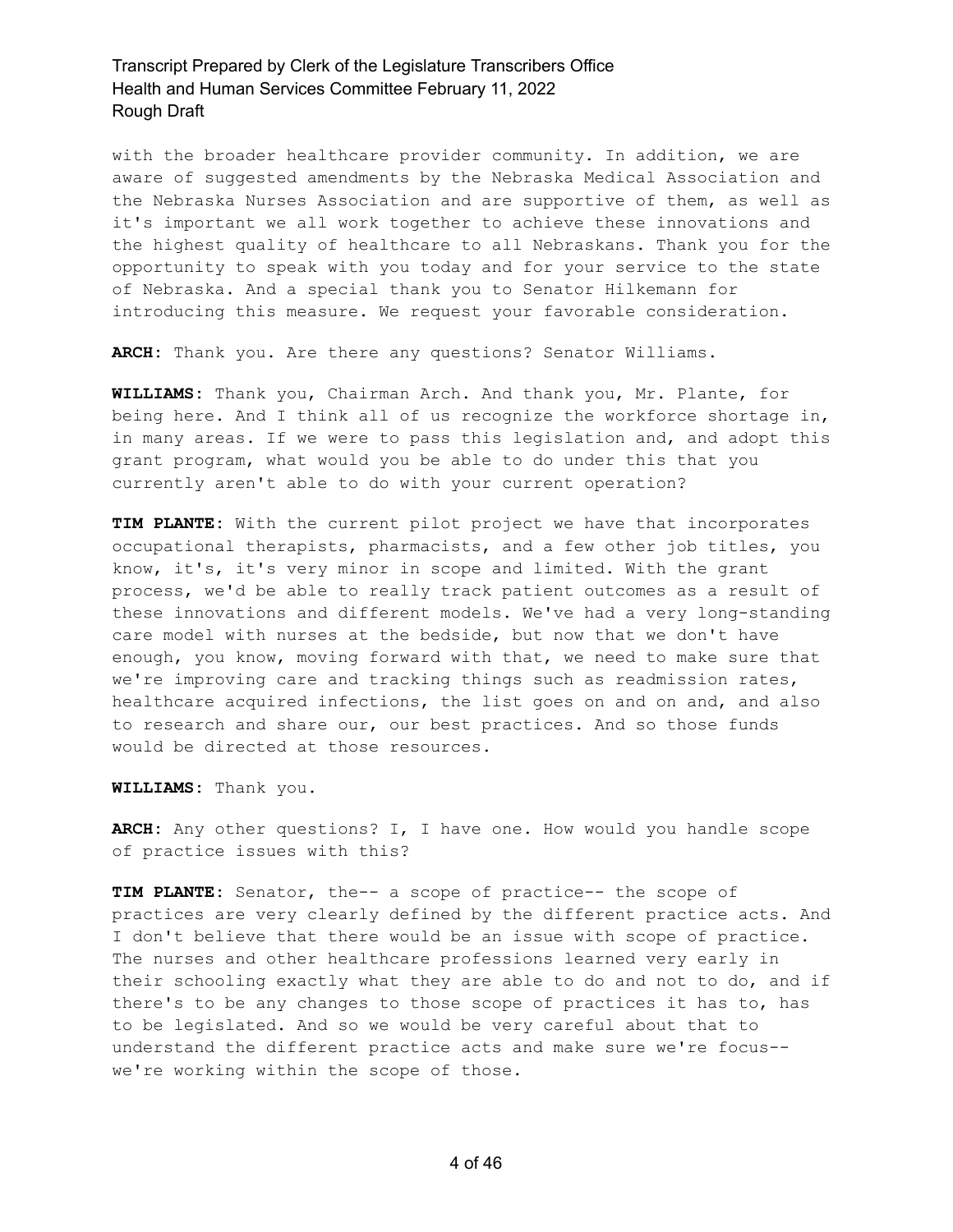**ARCH:** OK. Thank you. Seeing no other questions, thank you for your testimony.

**TIM PLANTE:** Thank you.

**ARCH:** Next proponent.

**KARI WADE:** Good afternoon, members of the Health and Human Services Committee and Chairman Arch. My name is Dr. Kari Wade, K-a-r-i W-a-d-e, and I am a registered nurse and I am president of the Nebraska Nurses Association. I'm here today to share the Nebraska Nurses Association support for LB1044 to use the ARPA funds to make grants available for Nebraska hospitals for use in creating new innovative care models. Delivery system innovation is a critical step in shifting the healthcare industry. The American Nurses Association, which is the national associate for Nebraska Nurses Association, has called for a short- and long-term solutions to staffing challenges to face the increased demand of the COVID-19 response. Such solutions are needed to ensure the nation's healthcare delivery system is best equipped to provide quality care for patients and is prepared for future challenges. LB1044 supports this call for innovation and NNA encourages hospitals to utilize nurses in planning and navigating these innovations as we face some of the biggest issues of our time. Nurses are leaders and can contribute to the rapidly expanding environment for care delivery and use of technology. Nurses across the continuum of care are the backbone of the healthcare system and should therefore be included in planning of these initiatives. As part of our support, I would like to emphasize the amendment that was provided today that any new models of care delivery being piloted must be carefully designed around existing statutes and regulations to ensure no scope of practice violations occur. Outcome measures should also be measured for piloted programs and data and findings of those should be reported to the department to determine effectiveness of the programs and any implications for future use. So thank you again for bringing this LB1044 forward and thank you. If you have any questions, I'll be happy to answer them.

**ARCH:** Any questions? You, you heard Senator Williams' previous question regarding what can you do with these that you can't do now? How would you respond to that question?

**KARI WADE:** Right. So there are resources out there to help promote optimal staffing, whatever the design may be for optimal staffing organizations, each organization is probably going to have their own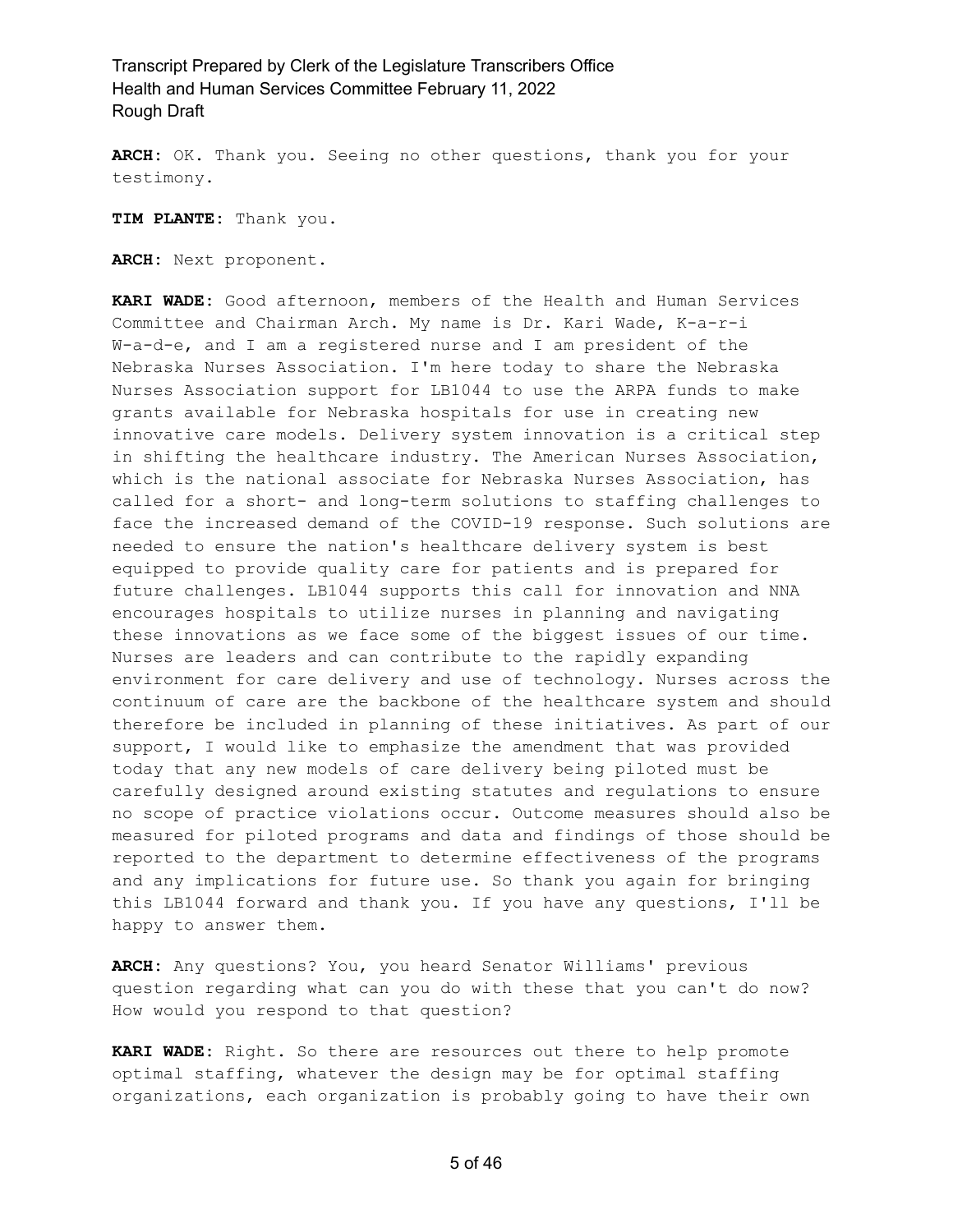way of staffing based on the needs of their communities that they provide care to. But the funds from LB1044 could really provide some resources that are needed to help fund some of those initiatives. There are resources online to just make more efficient use of time so the nurses are able to maybe monitor patients without being right there by their side. There's technologies out there that can be utilized, and perhaps piloting some of those technologies as well could be useful and used with some of these funds.

**ARCH:** Thank you.

**KARI WADE:** Um-hum.

**ARCH:** Any other questions? Seeing none, thank you very much--

**KARI WADE:** Thank you.

ARCH: --for your testimony. Next proponent for LB1044. Welcome.

**CHRISTI GLESMANN:** Good afternoon, Senator Arch and members of the Health and Human Services Committee. My name is Dr. Christi Glesmann, C-h-r-i-s-t-i G-l-e-s-m-a-n-n, and I am testifying today as a member of the Nebraska Center for Nursing in support of LB1044. As you may know, the Center for Nursing was created in 2000 by this body to track and trend nursing shortages and nursing workforce data during the last catastrophic nursing shortage. The Center for Nursing's dynamic supply and demand model predicted a shortage of nearly 5,500 nurses by 2025. The pandemic has only amplified the shortages. For the first time in 20 years, Nebraska is experiencing a decrease in the nursing workforce. Current estimates point to about 2,600 fewer nurses, which is a 9.5 percent decrease compared to the 2019 data. The Center for Nursing has several recommendations to help alleviate that shortage, many of which can be initially addressed by allocation of ARPA funds as noted on the page attached to this testimony. LB1044 aims to fund new care delivery models with grants supporting healthcare facilities in the creation of care innovation pilot projects. While the bill discusses exploring new inpatient care delivery team models that utilize each healthcare professional to practice to the fullest extent of their credential. We do want to reinforce that the language must reflect within each existing state laws and regulations. Health professionals should be allowed to work to the fullest extent of their education and licensure. Yet in some cases, this may be currently impeded by facility policies. The bottom line is that RNs and LPNs cannot be replaced by unlicensed caregivers or those outside of the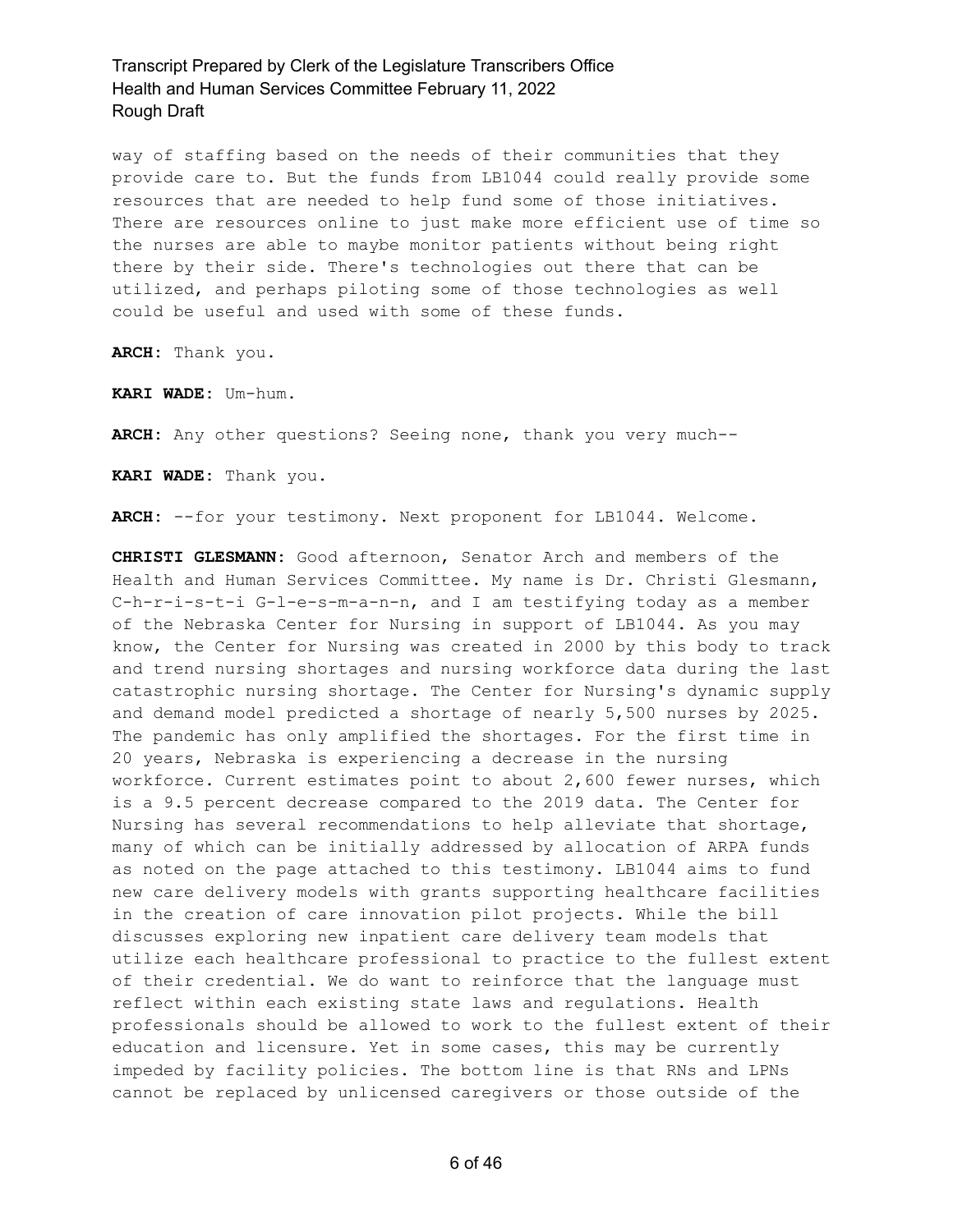scope of practice. The Nebraska Nurse Practice Act and other regulations both define safe practices for the registered nurse to delegate care to unlicensed individuals in support of nursing. LPNs have their own directed scope of practice. Public safety depends on our existing laws and regulations to provide safe patient care. Nurses at all levels are care innovators and should be leading these models not just subjected to them. As part of the grant application process for the Care Team Innovation Pilot Project, applicants should identify outcomes that expand beyond improving the healthcare workforce. Outcomes related to quality patient outcomes, patient satisfaction, care team retention and satisfaction, and sustainability may be key outcomes to consider prior to funding. The Nebraska Center for Nursing wholeheartedly supports innovation and suggests that nurses lead the way based upon existing statutes and regulations. Any questions that I can help?

**ARCH:** Any questions? Senator Williams.

**WILLIAMS:** Thank you, Chairman Arch. Can you give me an example of how you would expect to use one of these grants?

**CHRISTI GLESMANN:** When I look at frontline nurses, we don't have enough of them. So how can we expand their reach while maintaining the patient outcomes? Nurses don't need to be at the bedside, necessarily, for every single piece of that step, but they can delegate roles and responsibilities within appropriate scope of practice to extend their reach and extend the number of patients that they may be able to care for within a safe number. And so what I would be looking at, or one of the things that we could consider is what does that care team look like now and outside of that general day shift, so to speak, and look at all areas. So bringing in more RTs, bringing in more therapists and other supporting staff to assist with that nurse's work. And that will extend our reach.

**WILLIAMS:** Isn't that your responsibility and job with or without this grant to do that?

**CHRISTI GLESMANN:** Responsibility for care, yes, but it doesn't mean that nurses have to be the-- a total care type framework. You can extend that team, which will extend the reach and can promote patient safety and outcomes.

**WILLIAMS:** We have known about the nurse shortage long before COVID. Simply stated, we-- if you put a person in every seat in every nursing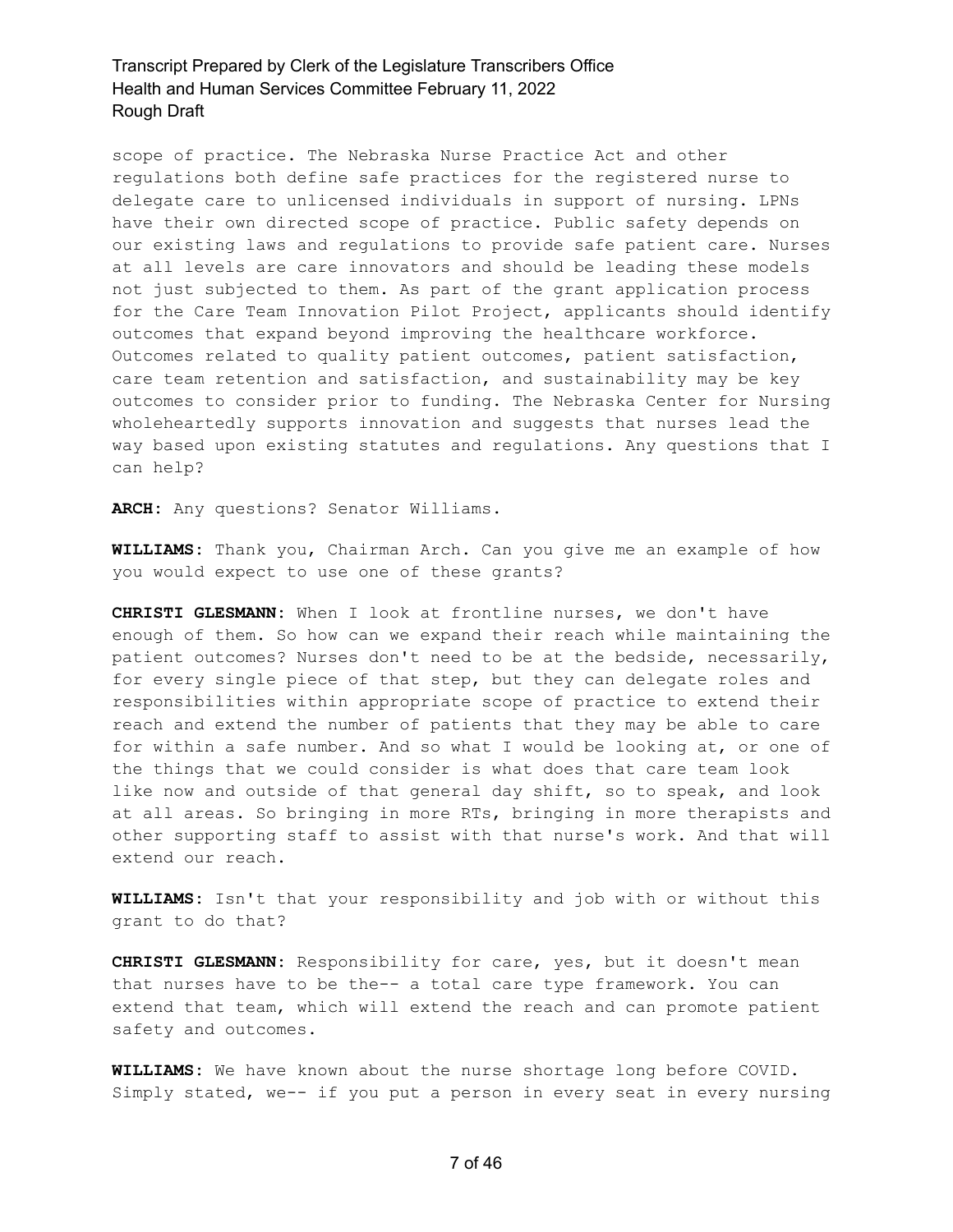school that we have in our state, we are not matching the need for nurses that are retiring. That was pre-COVID. What was your organization doing pre-COVID to address that issue?

**CHRISTI GLESMANN:** We were already looking at additional continuing education opportunities. We were already looking at how we can expand and retain nurses at the bedside as well as nursing students. We know that there is an attrition issue in some of the educational programs. What can we do at that point to help retain them? What supportive initiatives can we do to graduate more nurses with the seats that we have?

**WILLIAMS:** Thank you. Full disclosure, my wife's a nurse and my granddaughter's a nursing student, so.

**CHRISTI GLESMANN:** It's not the easiest. Thank you.

**ARCH:** Any other questions? Seeing none, thank you for your testimony. Next proponent for LB1044.

**RYAN LARSEN:** Hello. I am Ryan Larsen. I am-- oh, sorry. R-y-a-n L-a-r-s-e-n. I am the administrator of Community Medical Center, a small, independent critical access hospital in Falls City, Nebraska, where I swear it was ten degrees warmer when I left this morning.

**ARCH:** It was.

**RYAN LARSEN:** Should have brought a coat. I have been very excited by the ideas presented in LB1044. I think that as we look at a nursing shortage and shortages of healthcare personnel beyond nursing and laboratory technicians, surgery technicians, and, and a variety of other ones, we can't, as was pointed out, we're not graduating enough to replace. And so while we need to encourage more people to look at health professions because they are a rewarding calling, though difficult, we also need to find ways to reduce the demands on those staff so that they can do more things that add value to patients that rather than waste their time. And we need to find ways to extend what they can do has been testified. I am not a nurse and so I will defer to the nurses that have spoken earlier as, as far as those technical components. But I can tell you that during COVID, it was a lifesaver getting together with other hospitals and talking about best practices, and we would find things that we had interpreted the regulations one way or the best practice, and we'd say, oh, we're having issues with this and then we'd talk and they'd say, well, we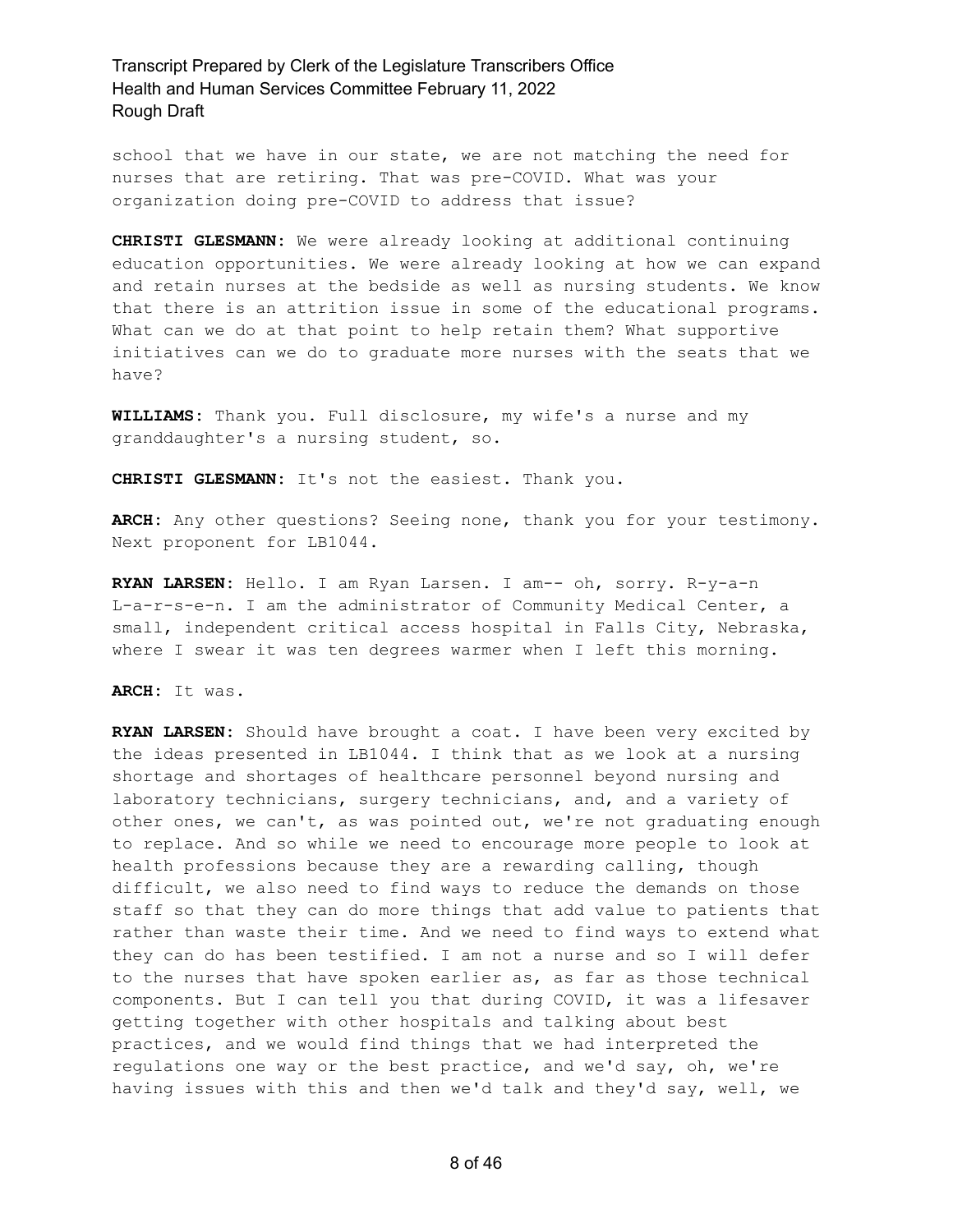solved it this way, and I'd go back to my team nurse leaders and they'd say, oh, that's a good idea. And we found ways to help each other. I like to think sometimes perhaps we even help the other facilities. Collaboration is the way we work in Nebraska. When we get out-of-state speakers and others that come in, they often speak with how impressed they are that even among competing facilities, there is a sense of collaboration that we are focused on the mission of healthcare and serving our patients. And so I love the idea that we can learn from each other. Maybe no one entity has all the best ideas, but that we can come up with some solutions to this. We have often found that there are contradictions between the facility licenses and the scope of practice. We have also found that scope of practice isn't always the biggest issue. It may be within our nurses' scope of practice to perform certain things, but if they haven't done it in 15 to 20 years, it is irresponsible to throw them into the deep end and expect that they will comfortably be able to take care of patients. We think there are ways that we can help expand their skills through training and find out also how to support through remote resources and extending personnel in order to be able to deliver great care without burning through our nurses. And you've heard about worker burnout and while also supporting them to work at that high level of license. We found the same thing with paramedics, with laboratory technicians, with respiratory therapists. And oftentimes we know how we've done things. But then we look into the details and we think, well, it looks like we could maybe try this. But whoever goes first usually bears the cost of figuring it out. And I looked at the last five times we projected trying to help someone develop new skills. We hit on three out of those five, that was great, but that still had the cost of two people that, well, that didn't work out so well and we'd invested a lot. And so I think that grant funds are nice because it helps temper some of the risk that's involved with taking on new projects, finding those technological supports. And once we figure out which ones work, price comes down for everybody else. So I think that this incentivizes exactly what we're looking for to augment all the other ways to try to grow our own and have a successful healthcare system. Thank you.

**ARCH:** Thank you. Are there any questions? Senator Williams.

**WILLIAMS:** Thank you, Chairman Arch. And thank you. You bring a different perspective being the administrator. Do you expect that your hospital would apply for a grant?

**RYAN LARSEN:** We have applied for other grants. We've partnered with University of Nebraska Medical Center on some different projects. If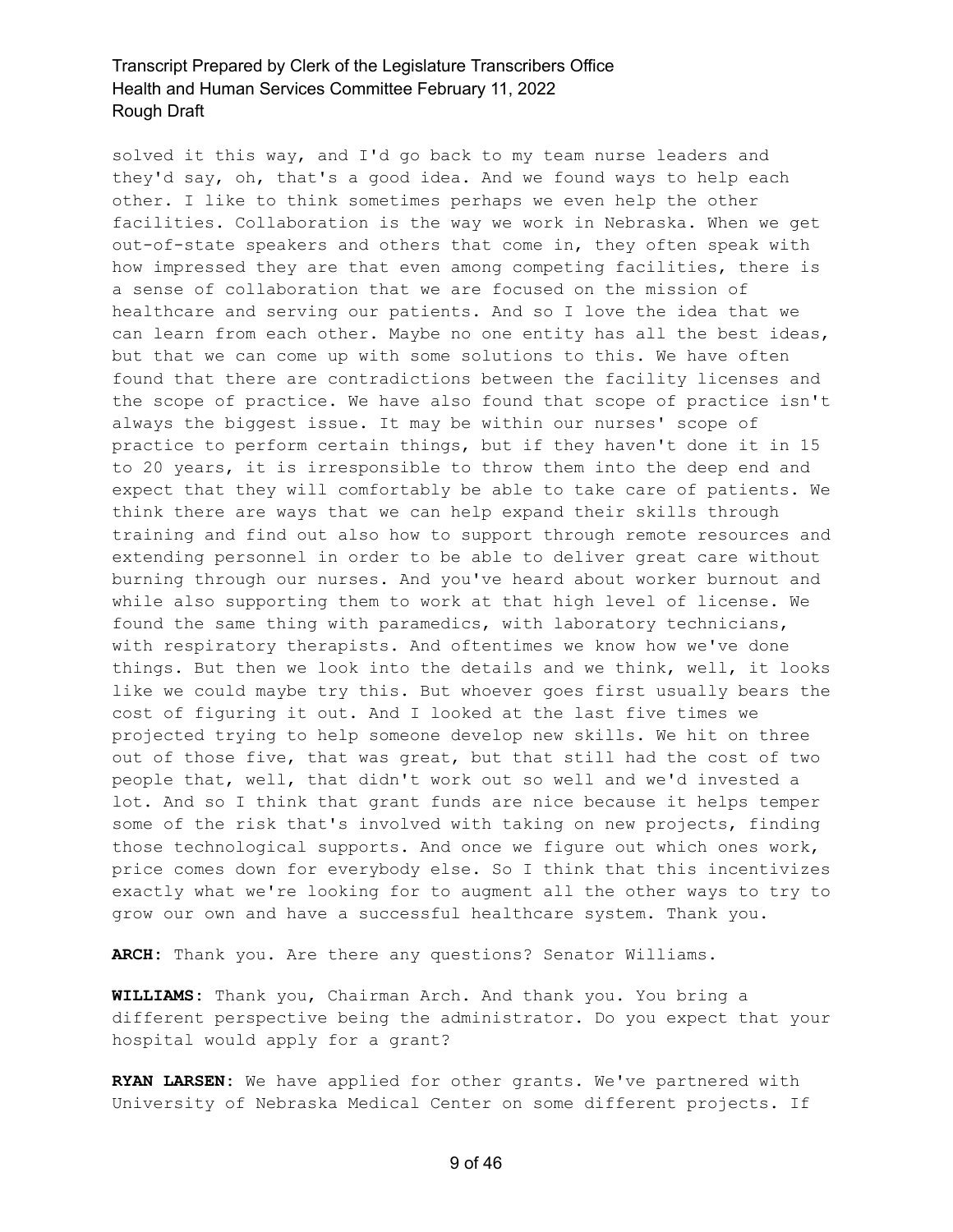we can come up with a good enough idea, I'd like to try it. But if others do, I'm willing to learn from them too. I don't know if that- yes, I think that we would be interested, but I don't know what the terms will be and if we would have the ability.

**WILLIAMS:** Thank you.

**ARCH:** Other questions? Seeing none, thank you very much for your testimony. Next proponent for LB1044. Is there anybody that would like to speak in opposition to LB1044? Anyone that would like to speak in the neutral capacity? Seeing none, Senator Hilkemann, you're welcome to come and close. On your way up, I would just indicate that we received two letters as proponents for LB1044, one from Nebraska Medicine and one from the Nebraska Association of Behavioral Health Organizations.

**HILKEMANN:** In closing, Senator Williams, I'm going to-- I was thinking about your comment and your, and your excellent question that you had. We don't know what the end product is going to be of this. This is a pilot project. We're going to check for the innovation. I was trying to think of some analogies back there. You know, we had to do a lot of things in an emergency situation and we had to take OR techs and OR nurses and have them working in, in, in the intensive care units and all this type of thing. So we need to go back. I was thinking it's sort of a little bit like a football coach needs to go back and reassess what they did during the course of the game and, and [INAUDIBLE] that in. What did we do right? What we didn't do right? I think that's, that's going to be part of it. And I was thinking back to during that whole time of the height of the crisis, my dear wife had a, a serious injury and was in the hospital for over a week. And one of the nights as I was walking out an infectious disease specialist was there that I've known for years and he and I were having a conversation. One of the things that I noted while I was there during that time was that when we had the hospitals close up, there weren't, there weren't a lot-- there wasn't the traffic in the hallways that we normally have. And I said, you know, be a good research project for some of your residents to see once if, if, if hospital-acquired infection rates are lower now with the result that we don't have those hosp-- just, just giving him an idea, just, just making an observation. So we don't know. So I think this is going to be a look back. And, and what it will do is it will allow these different facilities to hire individuals who-- and bring in individuals that, that can study and, and maybe improve the whole-- of how we can cross-train our nurses better and, and this thing down.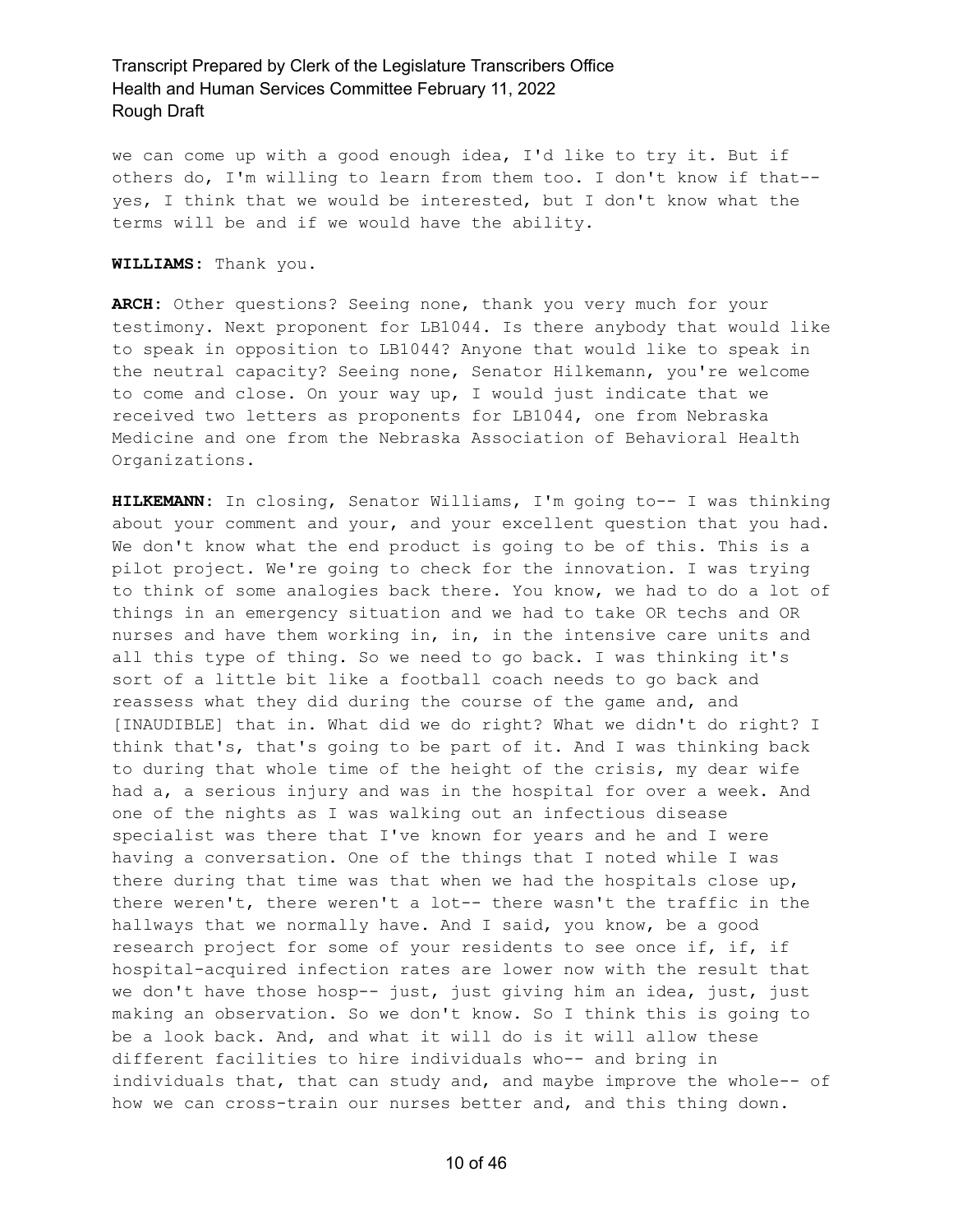Again, I think that it, it just gives us an opportunity to do that because how best what we did in an emergency situation, how best can we use that to improve? So there'll be another emergency situation if it comes again, unfortunately. But we'll be better prepared, maybe.

**ARCH:** Thank you. Are there questions? I just, I just have one. As, as, as Chair of HHS, we've been in-- all the Chairs have been instructed that when it comes to the ARPA funds, we are to consider the, the value of the program. And then of course, Appropriations will consider, as you know--

#### **HILKEMANN:** Right.

**ARCH:** --then that. So when it come-- when it comes to this, the fiscal note identifies the allowed uses for these funds. Have you, have you thought through where exactly this request would fit in those allowed uses? And I would assume that that's being submitted to the Appropriations Committee as well.

**HILKEMANN:** Yeah, that will in the Appropriations. Well, certainly it's COVID related. And, and that's, that's where I'm coming from. I mean, this is, again, it's a horrible crisis we've gone through, what can we learn, what can we improve having gone through that? I would, I would-- that's where I would put it.

**ARCH:** OK. All right, great. Thank you very much. Seeing no other questions, thank you for your testimony.

**HILKEMANN:** Thank you very much for your time.

**ARCH:** That will close the hearing on LB1044. And we will now open the hearing on LB865. Welcome, Senator DeBoer.

**DeBOER:** Thank you very much. Good afternoon, Chair Arch and members of the HHS, the Health and Human Services Committee. My name is Wendy DeBoer, W-e-n-d-y D-e-B-o-e-r. I represent Legislative District 10 in northwest Omaha. I'm here to introduce LB865, a bill to increase reimbursement rates for childcare providers who provide childcare to Nebraskans who qualify for the childcare subsidy moving this reimbursement rate from-- to 75 percent from the current 60 percent. Last year, my bill, LB485, expanded eligibility to the Child Care Subsidy Program. This is a companion bill that expands the reimbursement rates that those providers receive to make sure that they can provide these services. The Department of Health and Human Services uses a market-based survey to determine reimbursement rates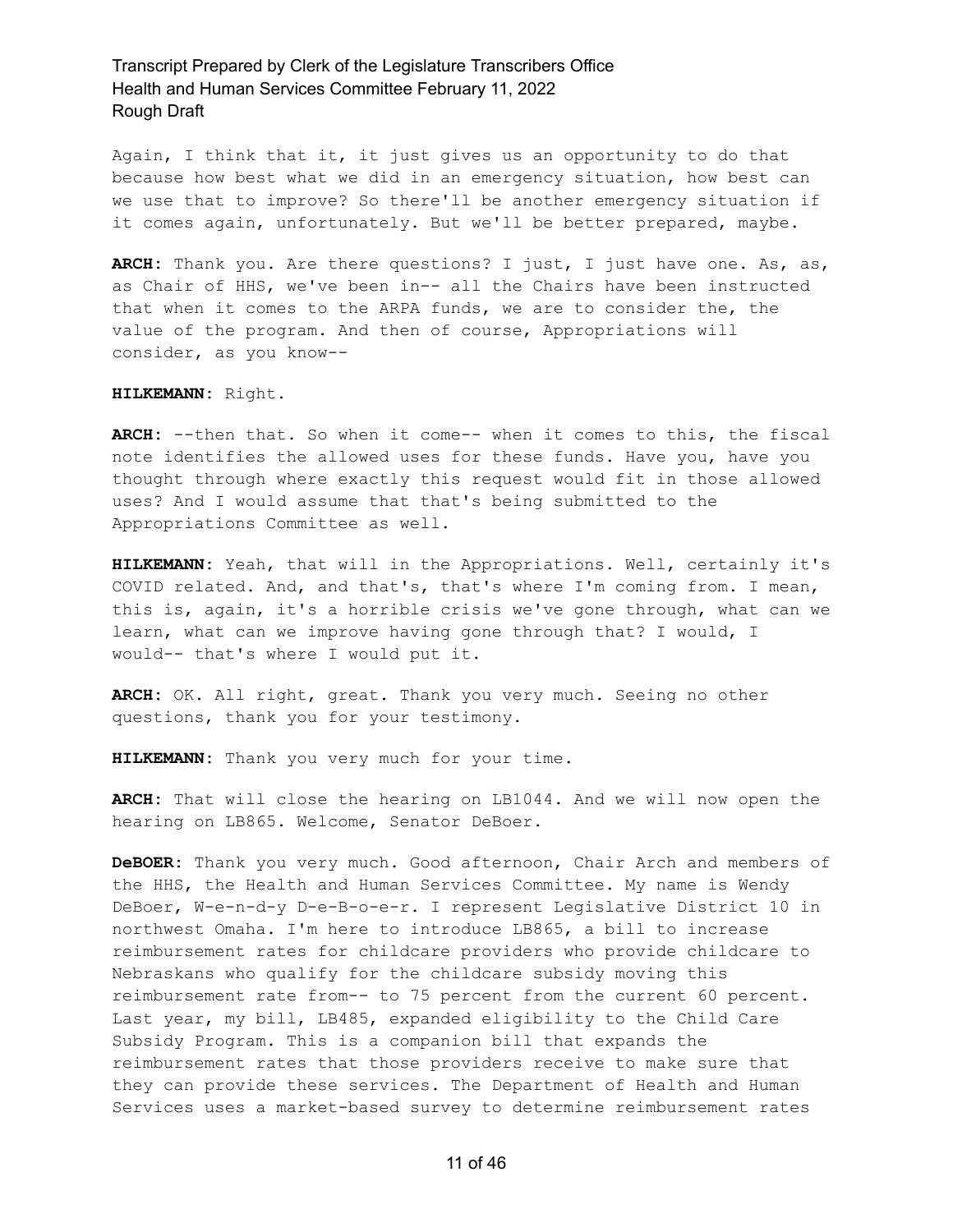to childcare providers. There are myriad of categories the department reimburses for, and those are divided into rural and urban rates and in-home and center-based childcare rates. The department uses this market survey to determine the reimbursement amount for each category and currently reimburses at 60 percent of the market level. LB865 proposes to use federal ARPA funds to increase the reimbursement rates to the 75th percentile for two years. The market-based survey, survey necessarily creates different effects on the different categories with the higher reimbursement rate. I have a handout that will show you what the change would be so you can see the differences there. I brought this bill because childcare providers were some of the businesses hardest hit by the pandemic, with both children and teachers testing positive, which caused a disruption to providers. The pandemic has highlighted and worsened the great need Nebraska has for childcare providers. We need to expand our workforce in Nebraska, and increasing that reimbursement rate will help ensure that quality childcare is available and this will allow more parents to reenter the workforce. I've had a couple of informal conversations recently with folks, and it sounds like we're about 100 childcare slots short of childcare availability in York, Nebraska, and about 200 in Norfolk, Nebraska. If you go anywhere in this state, we are way short of what we need to provide childcare for all of the kids in Nebraska. It's my understanding that ARPA money can be used to respond to specific small businesses that have been negatively impacted by the pandemic, and childcare providers fall into this category. I believe this is an appropriate use of federal funds to provide a small but needed increase to the reimbursement rates to help our providers get back on their feet. There will be providers testifying that will be able to talk about their individual experiences in the pandemic and how LB865 would help. Thank you for your attention. I'm happy to answer any questions you may have.

**ARCH:** Thank you. Are there any questions? I, I have one.

**DeBOER:** Yeah.

**ARCH:** Do you happen to know if there have been other dollars that were, I say, temporarily allocated to reimbursement rates for childcare?

**DeBOER:** I-- as far as reimbursement rates, I don't think so, but I don't know that and you can ask some of the providers, they might be able to answer that. And I can also get back to you with the answer to that question.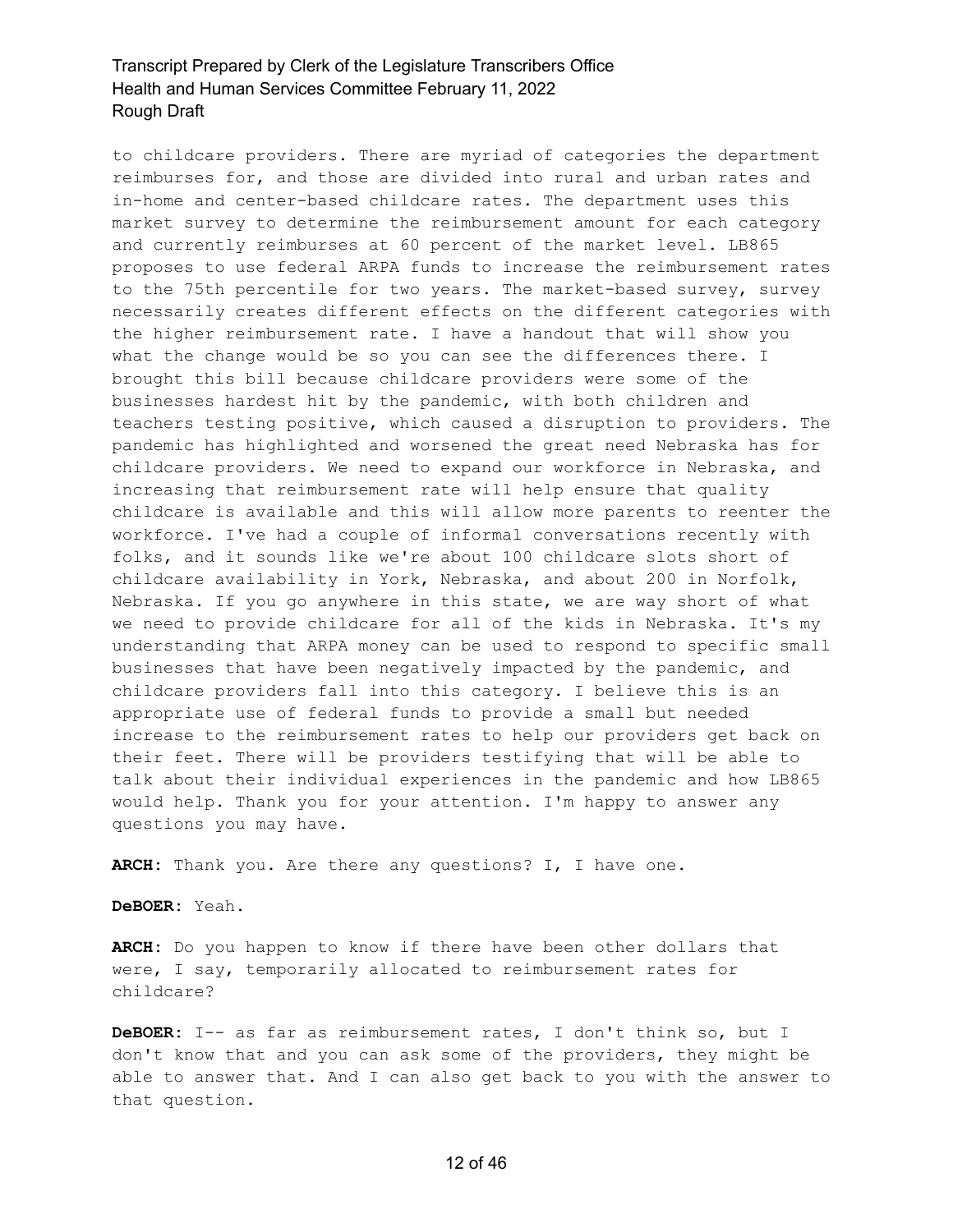**ARCH:** Because sometimes we don't have that knowledge of what happens in Appropriations where there may have been some previous dollars or something.

**DeBOER:** Sure. Yeah. I don't think so, but I will ask him about it, just to be sure.

**ARCH:** OK. All right, great. Thank you for your opening. First proponent for LB865.

**AUBREY MANCUSO:** Good afternoon, Senator Arch, members of the committee. My name is Aubrey Mancuso, A-u-b-r-e-y M-a-n-c-u-s-o, and I'm here in support of LB865 on behalf of Voices for Children in Nebraska. Access to affordable childcare helps ensure that children are well cared for so parents can work. We support LB865 because it would invest federal dollars in supporting childcare providers caring for children from families with lower incomes as we work to recover from the pandemic. As Senator DeBoer mentioned, rates are currently set based on a market rate survey of licensed providers conducted every two years, which in recent years has been conducted by the Buffet Early Childhood Institute. By statute, the state is required to set rates between the 60th and 75th percentile of the current market rates and adjust those rates in odd numbered years. This means that the state has to set rates that are consistent with what 60 to 75 percent of the market is charging. Last year by passing LB485, this Legislature increased access to childcare for families and LB865 would take the additional step of increasing provider payment rates to ensure that childcare remains available. Prior to the pandemic, we know that the majority of Nebraska families with kids under six, over 75 percent had all available parents in the workforce. Childcare was among the industries significantly impacted by the pandemic, with providers struggling to keep up with illness among staff and students, changing public health standards, irregular work schedules for parents. The pandemic put an additional strain on an already economically fragile system. One of the main reasons childcare is expensive is because of the teacher-student ratios required to create safe and positive environments for kids. In order to truly create a thriving childcare system, states should make targeted investments in strengthening our childcare system. In many ways, Nebraska has underinvested in the system for many years. With regard to provider rates, the federally recommended floor to create parity between providers in the subsidy program and the private market is the 75th percentile of market rates. Nebraska has also made cuts to the childcare subsidy program over the years during times of budget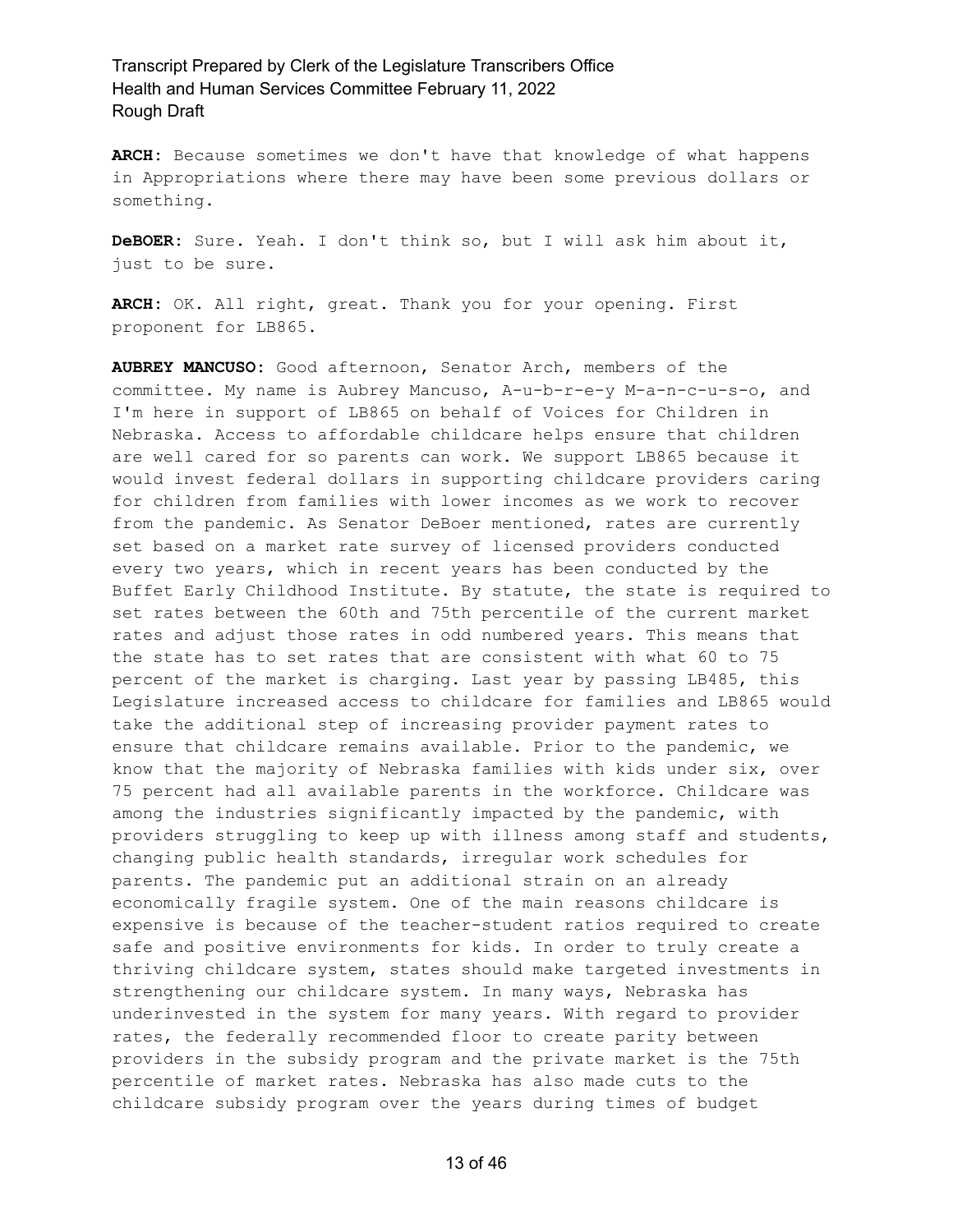shortfalls. In 2002, then Governor Johanns line-item vetoed funding for the Child Care Subsidy Program, resulting in a decrease in eligibility that has never been restored. In 2011, provider rates were temporarily cut due to a budget shortfall. Now, Nebraska has the opportunity to invest available dollars in childcare to stabilize the industry as we continue to navigate challenging times. And we would urge the committee to advance LB865. Thank you.

**ARCH:** Thank you. Are there any questions? I have one. Do you happen to know was-- I, I see that this, this market rate survey is done every two years--

**AUBREY MANCUSO:** Um-hum.

**ARCH:** --and that this-- our current runs through July 30, 2023, which means it would have been adjusted in 2021.

**AUBREY MANCUSO:** Right.

**ARCH:** Correct.

**AUBREY MANCUSO:** Yes.

**ARCH:** So there was an adjustment made in 2021 and was it 60th percentile before that and it was adjusted, but it's, but it's still 60th percentile?

**AUBREY MANCUSO:** Yes, the percentile hasn't been adjusted. It's just that--

**ARCH:** But the rates--

**AUBREY MANCUSO:** --what that percentile means and the market has changed.

**ARCH:** --but the rates were in, in July of '21.

**AUBREY MANCUSO:** Yes.

**ARCH:** OK. All right, thank you. Next proponent for LB865.

**BARB BETTIN:** Lights are bright up here.

**ARCH:** Yeah.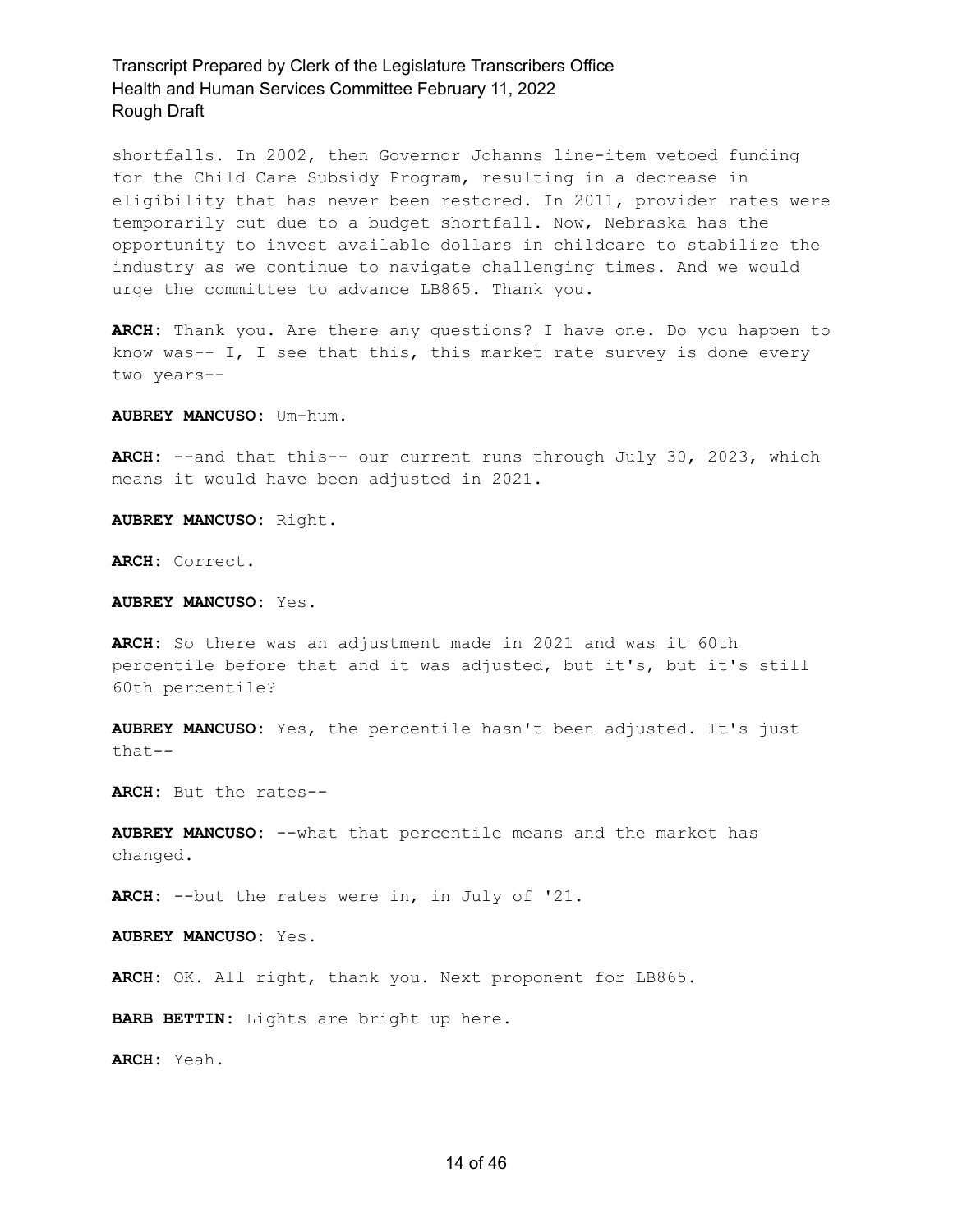**BARB BETTIN:** Good afternoon, Chairman Arch and members of the Health and Human Services Committee. My name is Barb Bettin, B-a-r-b B-e-t-t-i-n. I am the CEO of the Lincoln Family YMCA, but I'm here today speaking on behalf of all the YMCAs in, in the Nebraska State Alliance of YMCAs throughout the state. There is 14 YMCAs throughout the state and the Y is the largest provider of childcare in Nebraska and the nation. And I really appreciate the opportunity to speak before you today regarding the importance of LB865, which really seeks to invest in Nebraska's childcare sector by raising reimbursements for providers to no less than 75 percent of market rate for two fiscal years. And we're grateful for Senator DeBoer's leadership in introducing LB865 and Nebraska-- and the Nebraska Ys stand in strong support of, of this measure. The bill calls for funding from the American Rescue Plan to support the childcare system with the federal relief bill, which categorizes as an essential sector. The pandemic has had a, a devastating effect, causing widespread layoffs and closures nationwide. In fact, many of my peers have closed some of their sites. Significant declines in enrollment paired with steep increases in operating expenses have created an unstable financial situation for really an already fragile childcare delivery system re- and, and-- that rely on very thin margins. The increase in subsidy reimbursement rates will help providers keep doors open and support really the working sector with hardworking parents. The business community is walking alongside childcare providers, elevating the importance of our sector from the release of their November 2021 study entitled: Untapped Potential: The Economic Impact of Childcare Breakdowns in U.S. States. I, quote, The U.S. Chamber of Commerce Foundation holds the position that childcare is a two-generation workforce issue because it's essential to supporting the workforce of today, which we have seen many shortages and the-- and vital to developing our workforce for tomorrow. There is not enough access to affordable, quality childcare, which makes it difficult for parents trying to enter, and in this case, many of them trying to reenter or stay in the workforce. Nebraska specific data from recent study by First Five Nebraska and University of Nebraska-Lincoln's Bureau of Business Research indicates that inadequate access or gaps in childcare costs Nebraska families, businesses and state tech-- state tax revenues over \$745 million annually in direct losses. And when the losses are multiplied throughout the economy, the impact is even more severe. Families lost \$489 million yearly in direct losses from-- in income from really missed and reduced work hours and business lost more than \$234 million annually due to reduced productivity and turnover. Just one of the countless examples of impact of the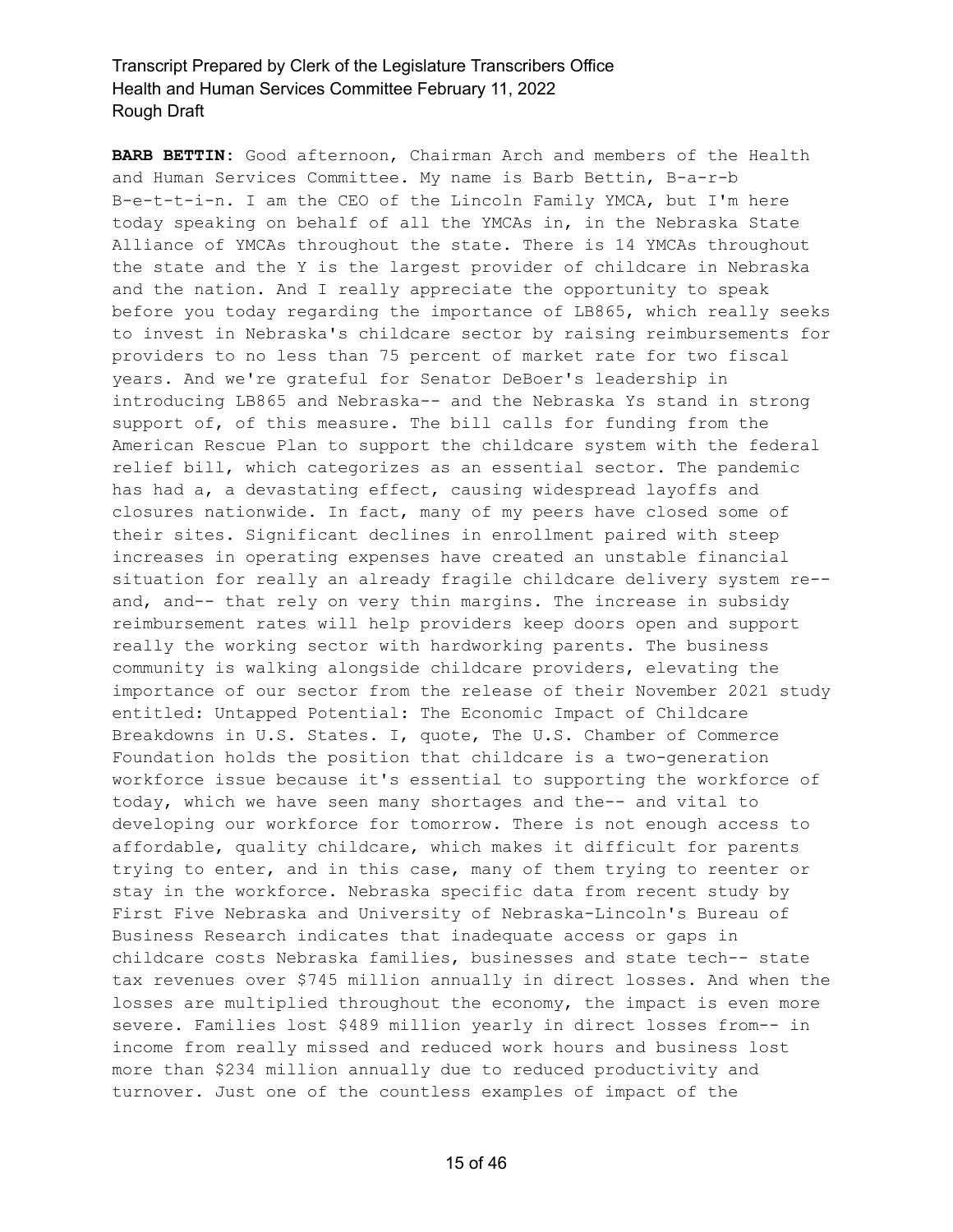childcare breakdown in Nebraska comes from the Tyson meat plant in South Sioux City. They shared with the Y when approached about offering evening care for split shift workers that their number one and their number two top reasons for absenteeism for workers quitting were childcare issues. So thank you, thank you for your thoughtful consideration. I ask that you support LB865 on behalf of the Nebraska Ys and really other hardworking childcare providers throughout the state.

**ARCH:** Thank you. Are there any questions? Seeing none, thank you for your testimony.

**BARB BETTIN:** Thank you.

**ARCH:** Next proponent for LB865. Welcome.

**ANNE CONSTANTINO:** Hi, there. Chairman Arch and members of the Health and Human Services Committee, my name is Anne Constantino. That's A-n-n-e C-o-n-s-t-a-n-t-i-n-o. I'm here to testify in support of LB865. I want to thank Senator DeBoer for bringing this bill and for her strong leadership and advocacy on behalf of Nebraska children and early childhood educators. I'm the president and CEO of CRCC, a nonprofit in Omaha formerly known as Children's Respite Care Center. We provide comprehensive educational, nursing, and therapeutic care for children with special needs at two Omaha-based centers with our behavioral health and day health programming. The children we serve have among the most medically complex care needs in the region, needs which cannot be met in a traditional care setting. Approximately 30 percent of our daily day program census is comprised of clients served by the Nebraska Child Care Subsidy Program. Now, as you can imagine, the COVID-19 pandemic has had an outsized impact on the families that we serve. Given the medical fragility of the children in our care. During the month of January alone, we have had 72 children and 12 staff out as a result of COVID exposures. We navigated four room closures last month alone. During the height of the delta variant surge, our daily census was down by as many as 100 children. Room closures meant that the children we serve are not receiving the education-- the essential educational, nursing, and therapy services. The impact of these absences, you can think about the learning loss, the social/emotional upheaval, and adverse health outcomes are especially acute for our population. Furthermore, and as this committee very much understands, frequent absences and room closures caused great upheaval in the personal and professional lives of the parents and guardians of the children that we serve. A lack of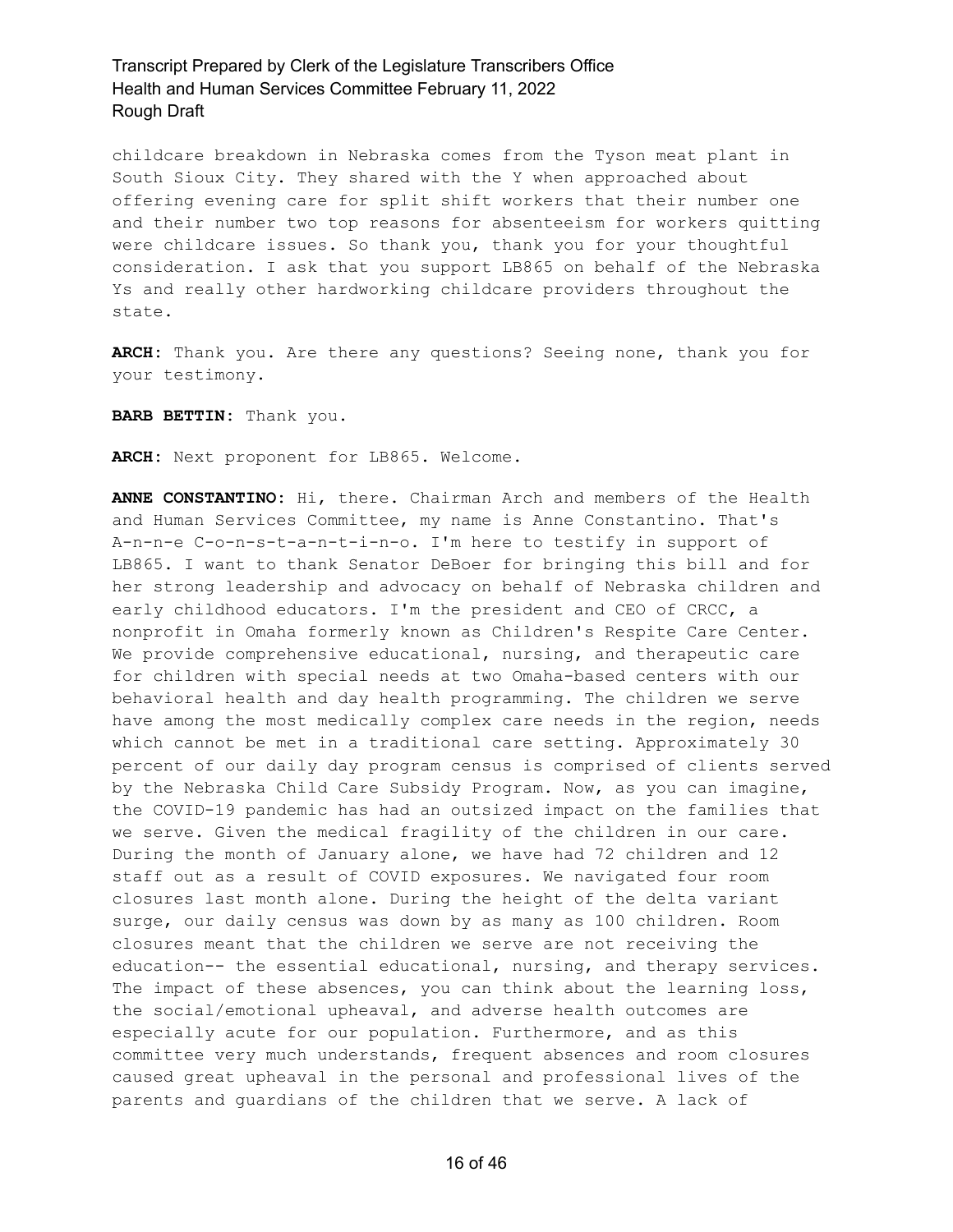affordable childcare options means that Nebraska wage earners are leaving the workforce. And keep in mind, as you all do, Nebraska is home to among the highest percentage of dual wage earners in the nation. Our state cannot effectively reopen, and our state's economy will not fully recover without the help of a robust childcare system. I'd like to speak in greater detail about two specific impacts that COVID-19 has had on our operations at CRCC. First, staff shortages, especially among our paraprofessional workforce, remains a persistent obstacle. We know that staff shortages drive access shortages. As of yesterday at 4:30 and talking to my HR director, we have now 19 open positions among our classroom staff if we want to get all of the kids off of the waitlist that are currently on a waitlist because we don't have staff. We've worked intentionally and diligently on staff recruitment, and I thank this committee and the body as a whole. I want to say, say thanks for the attention and the resources that provide-- have been provided to help in this area. But open positions mean we can't serve all the children and families that need us. I would also note that the four to one ratio that we have at CRCC to maintain that our clients are in a, a safe environment and provided the highest level of care. Because of that, the difficulties in that ratio mean that the, the margins are going to be even more razor thin than they already are. Frankly, participating in the Child Care Subsidy Program is a financial net negative and creates financial instability even in the best of times. So by way of context, our billable hours for those taking part in the Child Subsidy Program decreased by more than 15 percent when comparing October '21 to January of '22. While 15 percent may not sound like a lot at first blush, it has had a significant impact on our financials and the operations of our center. LB865, which seeks to utilize COVID relief dollars to temporary-- temporarily increase provider rates alone will not fully address the adverse impacts that the pandemic has had on Nebraska childcare providers. But it will provide much needed stability to a still reeling industry and help enhance access to essential services for our state's most important resource, our early learners. I ask that the committee please advance this bill to the full body. Thanks for the opportunity to share and testify, and I'm happy to answer any questions that you may have.

**ARCH:** Thank you. Are there any questions? Senator Walz.

**WALZ:** I just wanted to ask the question, and I may, I may have missed it, but you said that you had 19 openings. Can you-- where's that at?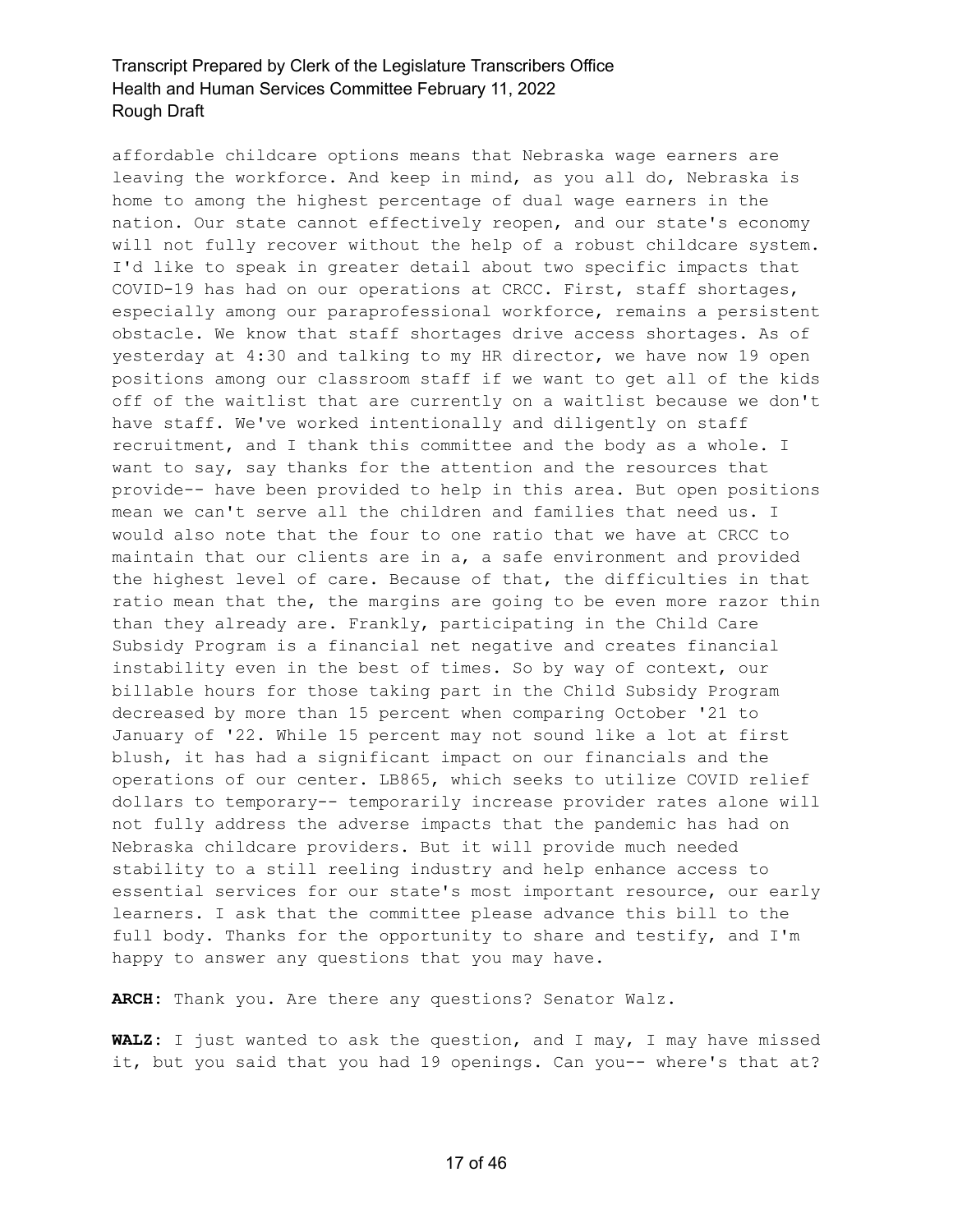**ANNE CONSTANTINO:** Those are going to be our teachers and our paraprofessionals that are in the classrooms.

**WALZ:** In?

**ANNE CONSTANTINO:** In Omaha.

**WALZ:** OK. Thank you.

**ARCH:** Any other questions? Seeing none, thank you for your testimony.

**ANNE CONSTANTINO:** Thank you.

**ARCH:** Next proponent for LB865. Seeing none, is there anyone like to testify in opposition to LB865? Anyone like to testify in a neutral capacity? Seeing none, Senator DeBoer, you're welcome to come and close. I would mention that we received eight letters as proponents, no opponents, and no neutral letters, so.

**DeBOER:** Thank you, Senator Arch, and, and thank you committee for having this discussion today. I feel a little silly that I didn't bring this bill last year when I was bringing my other bill. Because if we want to expand our childcare subsidies, we got to have providers who are willing to provide those services. And so part of our bill last year was to do a study to see if the Child Care Subsidy Program was doing what it was supposed to do, if it was in fact allowing people to get the kind of training and upward mobility in their careers to be able to move eventually off of the childcare subsidy. But we can't actually get a good sense of that if we don't have availability of people to provide those services. So I think this is a necessary important step to reopen our economy to get those folks going. I think after we do it for a couple of years, you know, hopefully we get people back on their feet and from the provider side and we can go from there.

**ARCH:** Thank you. Are there any closing questions? Seeing none, thank you very much.

**DeBOER:** Thanks.

**ARCH:** That will close our hearing for LB865. And we will now open the hearing for LB1091. We have a special guest senator with us today who rarely appears before Health and Human Services Committee.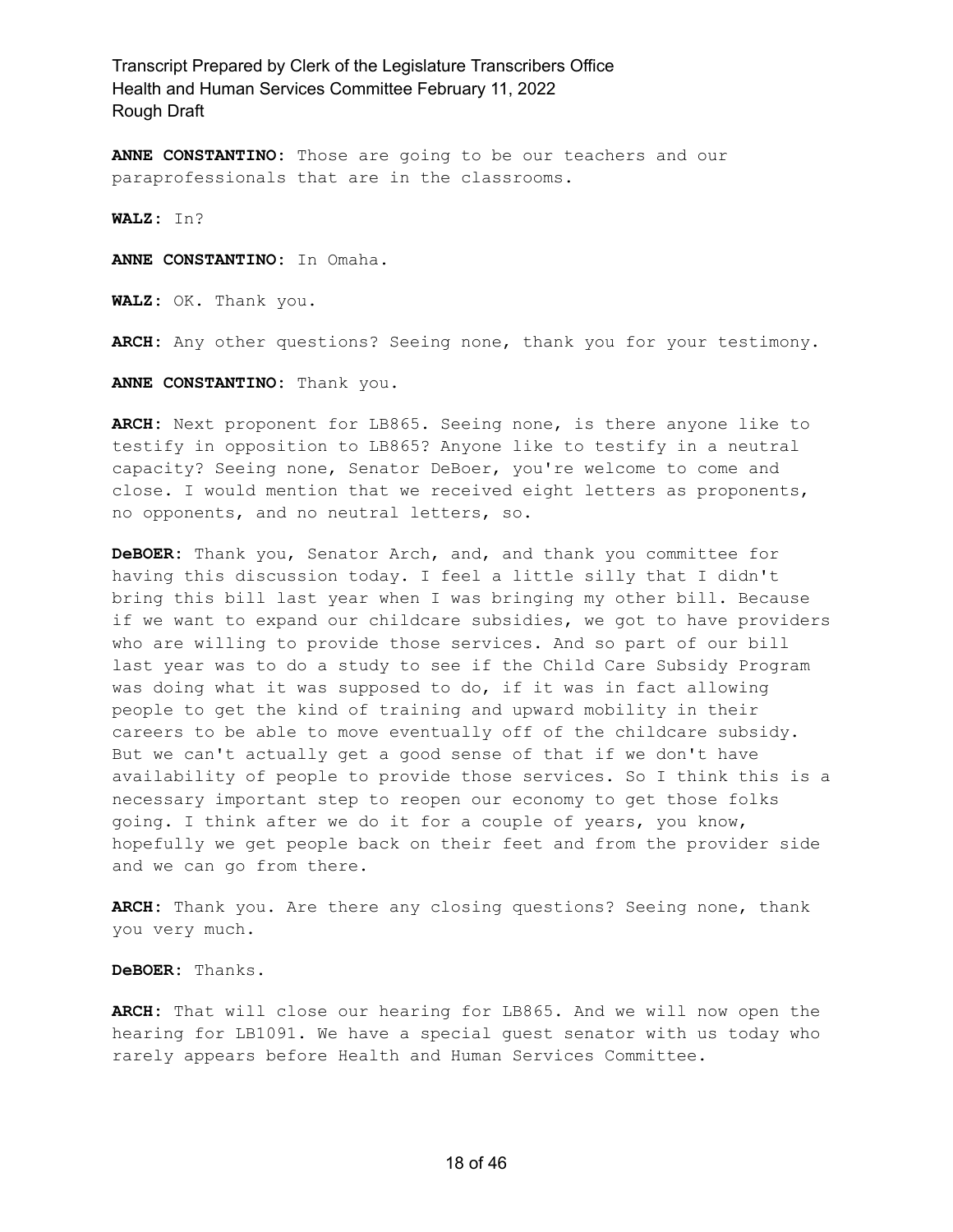**DORN:** We left that important committee over there, Appropriations [INAUDIBLE]. **ARCH:** Yeah. **DORN:** Yeah. No. ARCH: Well, welcome, Senator Dorn. **DORN:** Welcome and thank you. **ARCH:** Good to, good to see you.

**DORN:** It's one thing and this is kind of a little off the side. One thing that's happened in Appropriations this year is we've had because of ARPA and stuff, we've had some people come in. Senator McCollister, in eight years, he's never been in. And this year he was and stuff--

**ARCH:** That's right.

**DORN:** --so it's kind of, kind of good in a way we get to go around and, and be to some other areas. Good afternoon, members of the Health and Human Services Committee, Chairman Arch. My name is Myron Dorn, M-y-r-o-n D-o-r-n. I am here to introduce LB1091. Nebraska hospitals struggle attracting and retaining healthcare professionals. The healthcare workforce shortage affects both Nebraska's physical health and its economic health. Lack of care impedes abilities of communities throughout the state to draw and to hold residents and the businesses that employ them. This issue has only become more exacerbated during the pandemic. According to a 2021 Nebraska Center for Nurses-- Nursing, Nebraska will experience a workforce shortage of 5,435 nurses by 2025. It also found over 1,600 nurses are very likely to leave their primary employment in the next 12 months. A sufficient, healthy workforce is foundational to maintaining access to high quality. Nebraska must continue to do more to improve its nursing workforce. That is why I introduce the Nurse-- Nebraska Nursing Incentive Act bill. This bill will ask the state to appropriate \$5 million from the American Rescue Plan Act. It will allow for the Department of Health and Human Services to administer scholarships to public or private postsecondary institutions for approved nursing programs. An approved nursing program means a program offered by a public or private postsecondary institution in Nebraska which consist of courses of instruction in regularly scheduled classes leading only to an associate degree, diploma, or certificate in nursing. To qualify for the scholarship, the student shall be a resident in Nebraska, intend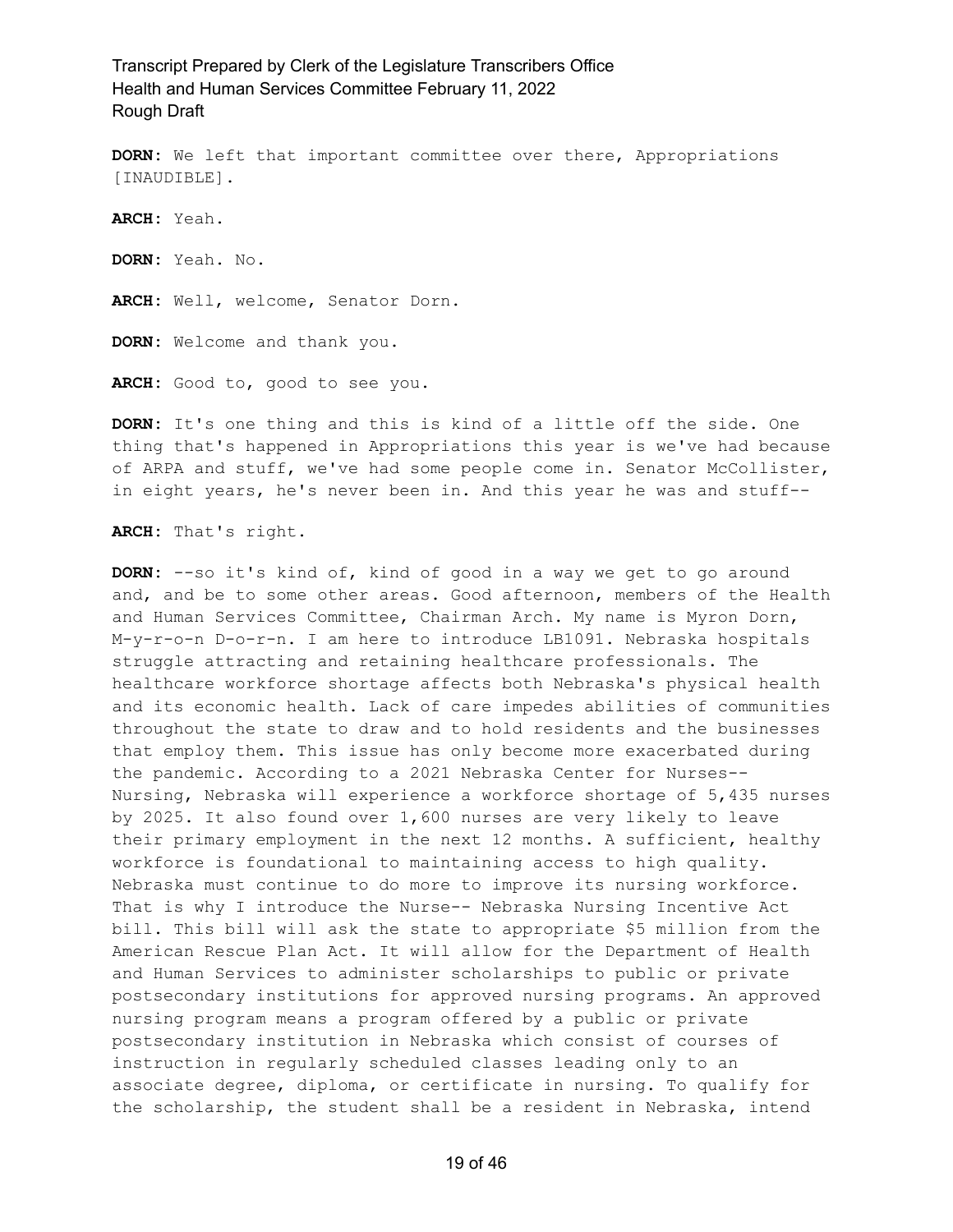to enroll in an approved nursing program, intend to practice as a licensed practical nurse or nurse aide upon completion of the approved nursing program, and agree in writing to work for two years in, in this state as a licensed practical nurse or nurse aide upon completion of approved nursing program. Part of what we've had is we've had a lot of discussion, a lot of people contacted us since we introduced this. I have brought an amendment for your consideration. I was contacted by a nursing group and asked to include registered nurses to be eligible for this scholarship. I think that is a good addition. I also included language to cap the scholarship at \$2,500 per semester per student. Dr. Anthone, the chief medical officer with the Department of Health and Human Services, sent a letter making a few suggestions to improve the bill. Dr. Anthone had three suggestions, two of which I have incorporated into the amendment you see before you. First, the amendment references, references the statutory requirements regarding an approved program of basic nursing programs in Nebraska. Second, he suggests registered nurses be included in the bill, which I mentioned is in the amendment. The last recommendation, Dr. Anthone was, was reporting requirements to address a recipient who failed to complete a program or fails to work for two years in Nebraska. I did not include this in the amendment. I believe this tracking requirement could prove onerous and costly. Since, basically, this scholarship program probably will be a good part through it or done by the time they actually start tracking that. So we did not include that in amendment, but, but you can see the white copy there, we passed out. That is amendment we would like to replace the bill and that concludes my presentation. Be glad to answer any questions.

**ARCH:** Thank you. Are there any questions? Senator Williams.

**WILLIAMS:** Thank you, Chairman Arch. And thank you, Senator Dorn, for being here.

**DORN:** Yep.

**WILLIAMS:** Senator Arch usually has an initiation ceremony for new people.

**DORN:** Oh, he does?

**WILLIAMS:** He passed you today, so.

**ARCH:** It's Friday.

**DORN:** It's Friday. You want to get out early, I guess.

#### 20 of 46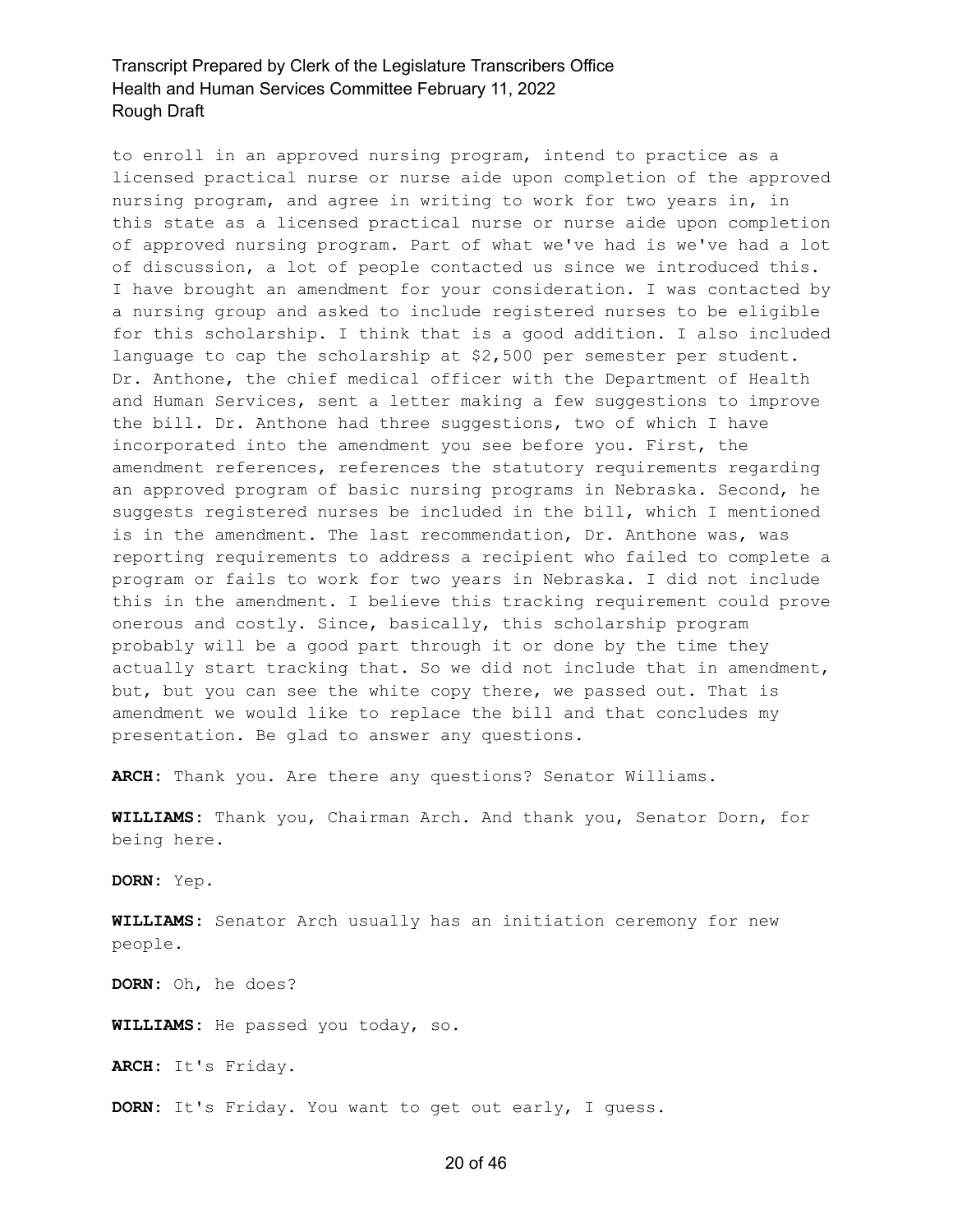**WILLIAMS:** My question relates to whether we have enough opportunities for young people or whatever to find positions in nursing schools?

**DORN:** Thank you for that question. We have been visited quite a bit by also people that one of the limiting factors in having more nurses right now is also the teachers to be there or to make it able to have those classes. So we're looking at that too, also. I do not have a good answer for you with that. We do have-- we do know as we visited with people, there is definitely the interest in the young people to be part of a program like this or enter into the nursing profession. Part of what we've had with COVID is we've had retirements or, I call it, burnout or things like that. And so that in a way almost gets you to thinking that will there be the required, I call it, pipeline to fill that as we go along? That's not something we saw with-- this, this is one of the bills of all the bills I've had, this is one that we've had more reach out and more visiting about by different people about what this entails and how this would help different students or whatever. As like I said, part of that, though, they definitely visit with us about the staffing requirements and what is out there and can that be enough to support additional students?

**WILLIAMS:** I think that's a real issue in this area, in particular the registered nurse area. And it may be just as sufficient or deficient, I'll use that word in the other areas, that we have-- there is significant competition right now to get one of those seats in our present RN bachelor programs, so. And I understand and I've been through the examples of why it's difficult to expand that, but.

**DORN:** Yeah, I-- there, there are some people that visited with us that said they would be here later. So hopefully that, that would be some good questions for some of them.

**WILLIAMS:** Thank you.

**DORN:** Yeah.

**ARCH:** Senator Walz.

**WALZ:** OK. Thank you. Hi, Senator Dorn. Hey, I was just kind of wondering, is there a concern, we talk there's a lot of traveling nurses in our area, is there a concern that this, you know, is an issue or it doesn't include traveling nurses or are we-- because traveling nurses are not really located at a specific spot all the time? Can you kind of explain a little bit about that?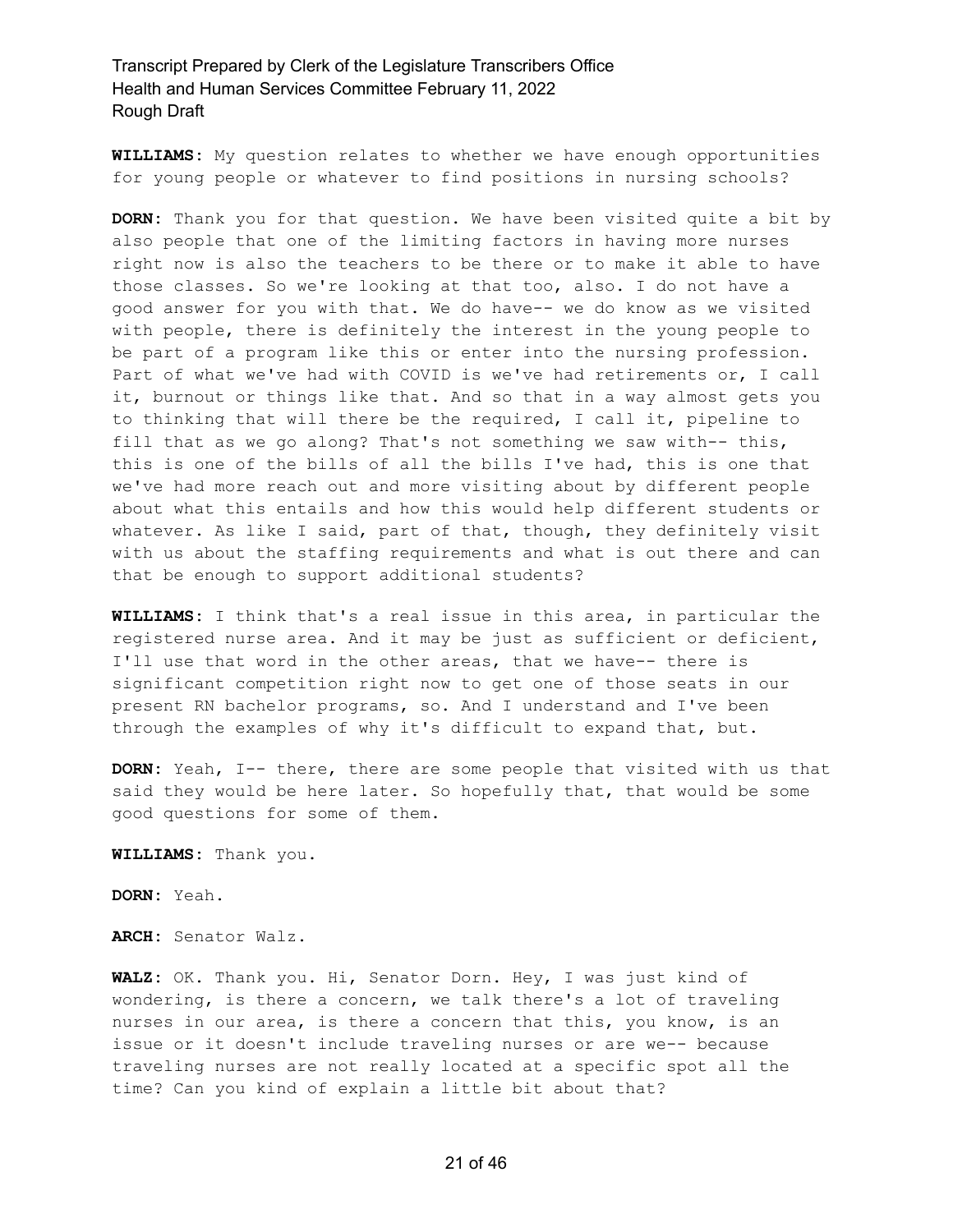**DORN:** Part of, part of what still stays in the bill is this part about here being a resident in Nebraska and things like that. To qualify for this scholarship program, that criteria still stays in there. So, for instance, right now our nursing-- or, or hospitals, a lot of areas- even this morning, we visited with a person from a, a Nebraska organization, a state of Nebraska organization, and they talked about the staffing and the staffing issues and all of that, too. But some of those might be able to qualify it a little bit better. But this scholarship program here is designed to help make sure they are residents of Nebraska, encourage them to now help fill our pipeline, and then to maintain at least two years here afterwards.

**WALZ:** OK. Can I just--

**ARCH:** Please.

**WALZ:** --follow up on that?

**ARCH:** Yeah.

**WALZ:** It's kind of like a-- here's another question. So do we have enough nurses? And maybe this was answered before. Are there enough nurses in Nebraska to fill these positions? And if there aren't, do you think it's something that we should do, do to open it up to reciprocity or traveling nurses?

**DORN:** That's a good question. I don't have a direct answer to that other than I can tell you right now today, my wife is in the medical field, and I get informed quite often about--

**WALZ:** She will let you know.

**DORN:** --the amount of traveling people that they're using. I visited with several people about the amount of traveling nurses that even some of our nurses here in Nebraska that have some good jobs because of the, I call it, the lucrative pay of traveling nurses.

**WALZ:** Right.

**DORN:** How that's become. That's almost created another, I don't know, work group or whatever. And that's something that COVID's brought about. And I think as this, you know, this bill is for ARPA funding and, and the COVID impact and so much of that. I think it's so critical, though, that our healthcare professionals, our frontline people as what they've gone through, through COVID that we encourage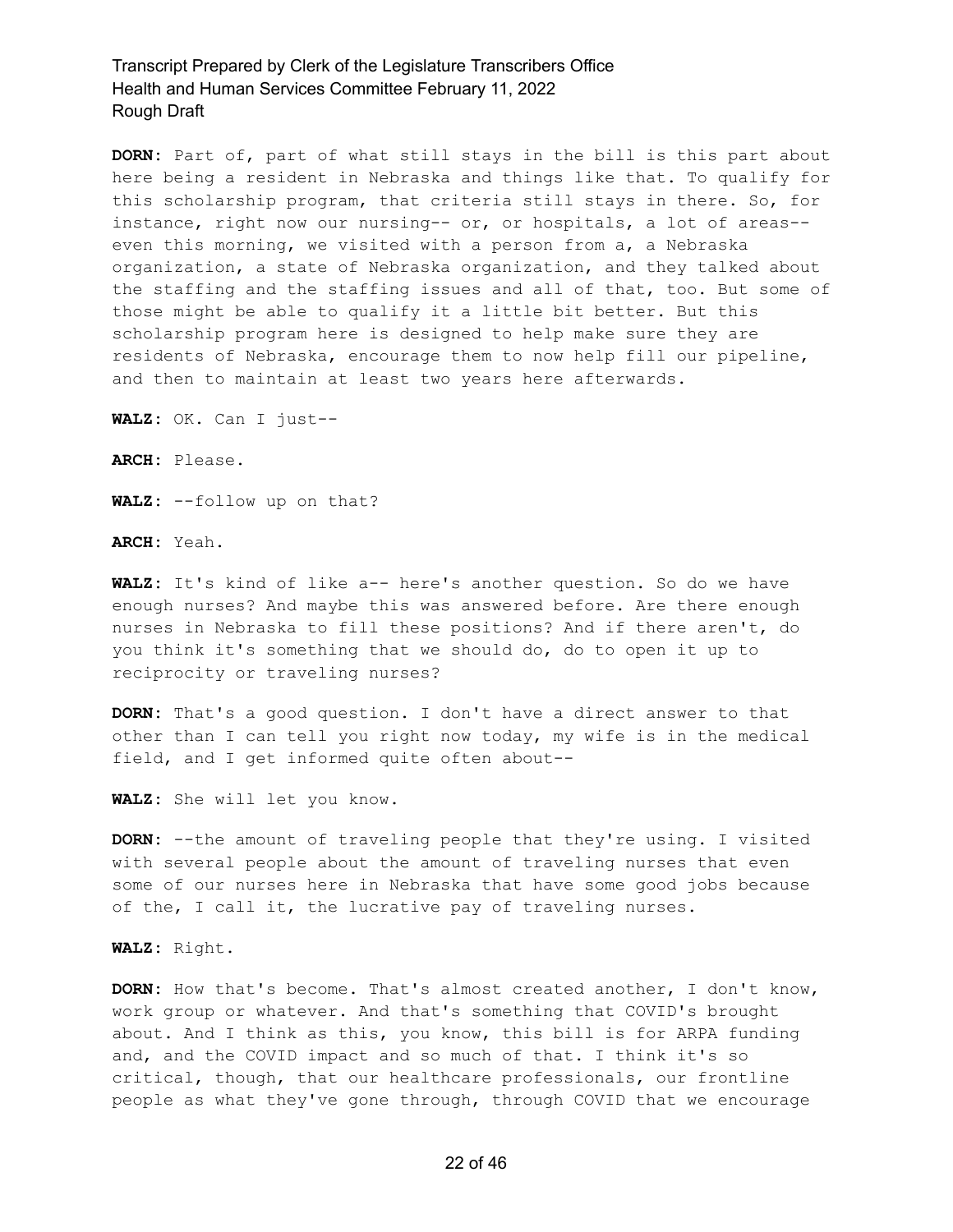or do things by the state of Nebraska to encourage that pipeline to remain strong. As you know with teachers and a lot of--

**WALZ:** Sure.

**DORN:** --these frontline workers, it's, it's, it's something that COVID has maybe pointed out some things that we thought we were OK as a state that now we have some kinks in the armor or whatever, and we will work through them. But we also, as a state, need to make sure we're doing the things that will help the organizations or those industries work through it. Because if we don't, it'll be a longer period of time before they're able to get back to somewhat normal, even though I don't know if we'll have a true normal because of telehealth and everything else, so.

**WALZ:** Sure.

**DORN:** Yeah.

**WALZ:** Well, thank you, Senator Dorn.

**DORN:** Yeah.

**ARCH:** Any other questions? Seeing none, thank you.

**DORN:** Thank you.

**ARCH:** Will you stay for close?

**DORN:** Yes, we'll stay around.

**ARCH:** OK.

**DORN:** Yep.

**ARCH:** First proponent for LB1091. Welcome.

**TIM PLANTE:** Good afternoon, Chairman Arch and members of the Health and Human Services Committee. My name is Tim Plante, division vice president of Nursing at CHI Health. We're a regional health network consisting of 28 hospitals, 2 stand-alone behavioral health centers, and more than 150 employed physician practices in Iowa, Minnesota, Nebraska, and North Dakota. CHI Health is supporting a number of bills this year that seek to address the critical shortage of nurses in our workforce. Some are geared towards retention during an incredibly challenging time for our healthcare providers, and some are geared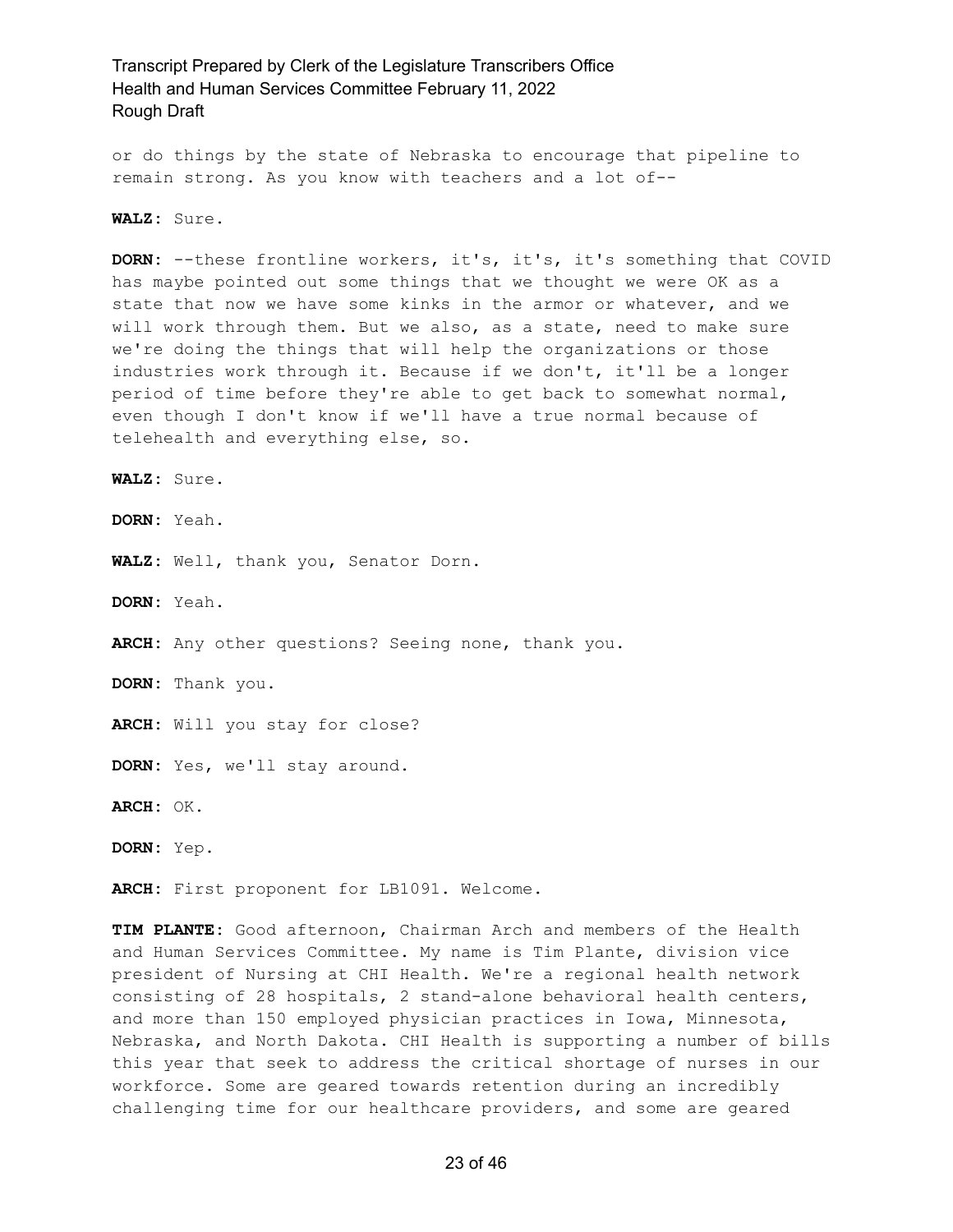towards the recruitment and attraction of the future workforce we know we-- and we know we need to be successful. I am pleased to support LB1091 today for these reasons. My testimony is on behalf of CHI Health and also the Nebraska Hospital Association and the Nebraska Chamber of Commerce and Industry, because they also realize the critical importance of this issue to both the provision of high-quality healthcare and to our statewide economy in general. As you know, our state currently faces a severe shortage of nurses, and this has been exacerbated by the extreme demands on the workforce during the pandemic. Legislative language within LB1091 observes that Nebraska will experience a shortage of more than 5,000 nurses by 2025. And I can tell you that at CHI Health, we would hire 1,000 nurses tomorrow if we could find them. So, so the shortage is here now. That is true in all of our counties and especially in our rural areas. While there is no silver bullet to solving this issue, the Nebraska Nursing Incentive Act presents an important step forward and that it provides an incentive for Nebraska student residents to pursue LPN or nurse aide programs, and we also do support the RN amendment, but to remain in our state upon completion of these programs. In a fact-- in fact, it requires they remain in our state for at least two years in exchange for receiving such a scholarship, which we believe is appropriate. And once they are gainfully employed for two years, we have a much higher likelihood of keeping them here in the long term as well. The program would be administered by the Health and Human Services Department and, and students who attend a public or private postsecondary institution in Nebraska would be eligible. A great example of where this could, could apply is the proposed Academy of Medical Sciences at CHI Health St. Francis Medical Center in Grand Island. We are currently partnering with the Grand Island Public School District and Central Community College to create a healthcare career academy for high school students that would give them real world experience in the healthcare field. Many of these students could go directly into a healthcare field, and we hope that that is the case. Many may also decide to pursue the next step in degree sequencing with our higher learning partners, including our nursing schools. The Nebraska Nursing Incentive Act could help provide the perfect transition for those students. And both paths represent the creative thinking and creative partnerships we need to pursue to address this workforce shortage across the state. For these reasons, we are very supportive of LB1091 and we thank Senator Dorn for introducing it. Thank you for the opportunity to speak today and we request your favorable consideration.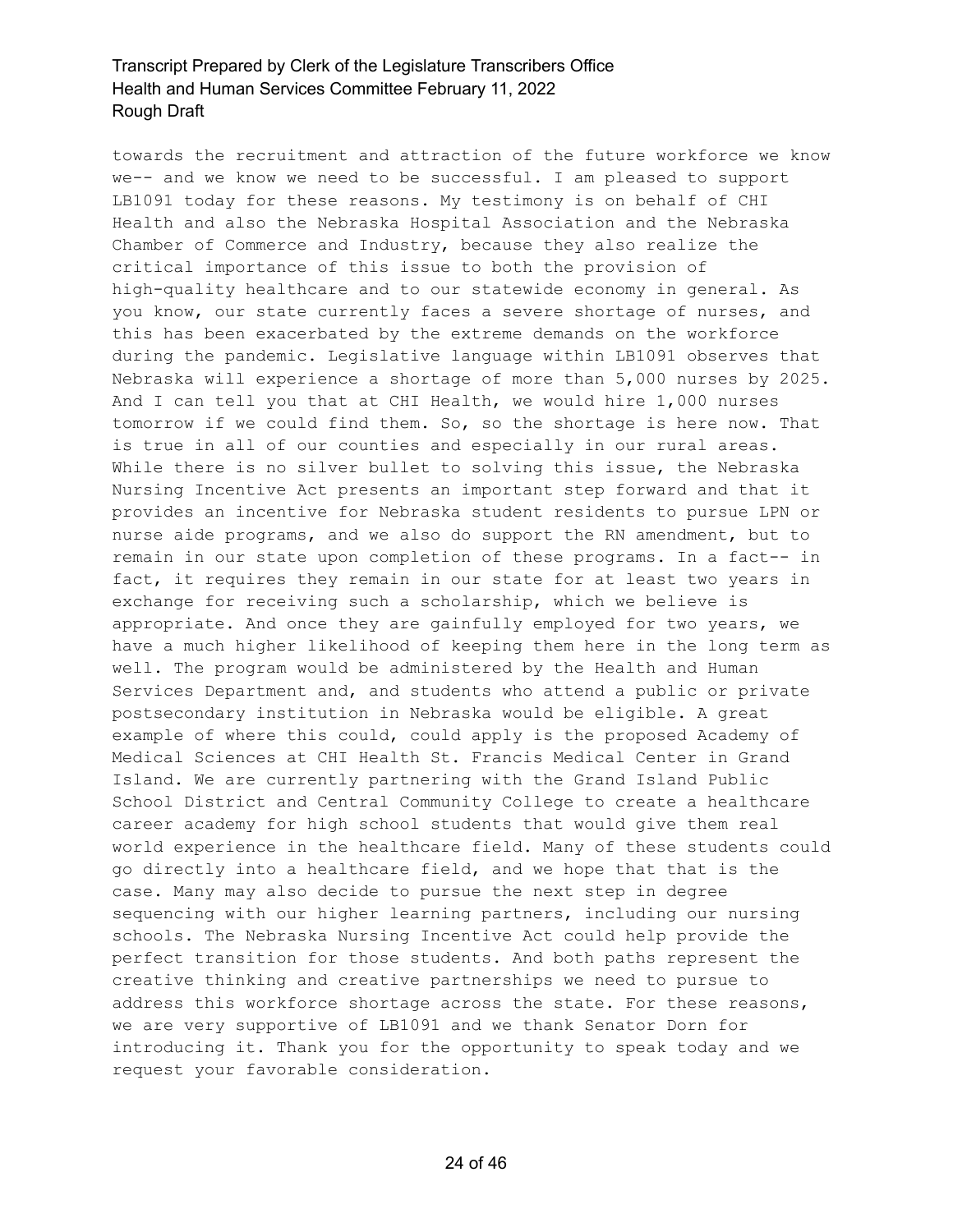**ARCH:** Thank you. Are there questions? I, I have one, and I don't know if, if you're the one to answer it, you may not know offhand, but do you happen to know how many students in Nebraska currently are in these various programs?

**TIM PLANTE:** I do not have that. I have to defer to my academic colleagues.

**ARCH:** OK.

**TIM PLANTE:** [INAUDIBLE]

**ARCH:** I just, I just ran the numbers quickly and, and if, if everybody were to receive \$2,500 max, we'd have about 2,000 students and I just didn't know how many that would compare to people that are already in the programs in Nebraska, whether we're trying to double it or- because I'm assuming that some of these scholarships could go to existing students, not just new students.

**TIM PLANTE:** Correct.

**ARCH:** OK. All right. Thank you. Appreciate your testimony today.

**TIM PLANTE:** Thank you.

**ARCH:** Next proponent for LB1091. Welcome.

**CHRISTI GLESMANN:** Good afternoon again. My name is Dr. Christi Glesmann, C-h-r-i-s-t-i G-l-e-s-m-a-n-n, and I am testifying today as a member of the Nebraska Center for Nursing in support of LB1091. The Center's dynamic supply and demand model predicted a shortage of nearly 5,500 nurses by 2025, and this pandemic has amplified this. For the first time in 20 years, Nebraska is experiencing a decrease in the workforce. Current estimates point to about 2,600 fewer nurses, which is a 9.5 percent decrease. The Center for Nursing has provided several recommendations to help alleviate the shortage in the testimony and in the testimony for LB1044. LB1091, the Nebraska Nursing Incentive Act scholarship program targets frontline nursing workforce by awarding scholarships to Nebraska residents who intend to practice as a licensed nurse in Nebraska. Clarification is needed in the language as frontline nurses are RNs and LPNs. Quickly rebuilding the frontline nursing workforce should include scholarships for LPNs, which would be certificate and diploma programs and RNs, which include the associate degree and accelerated BSN programs. This would yield a one to two year targeted financial initiative to strengthen the workforce in the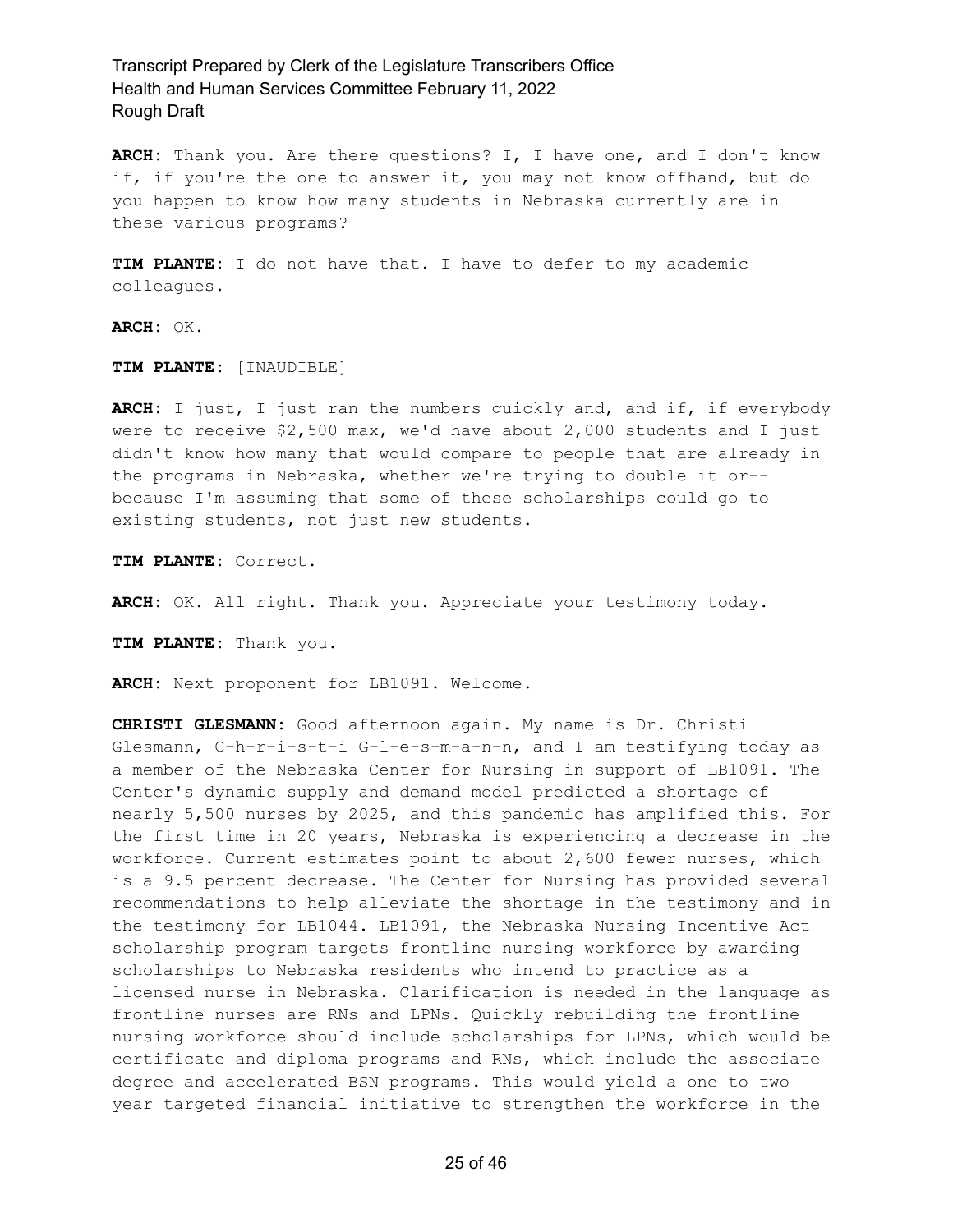immediate future. The Center recommends the removal of nurse aides from the scholarship programs for a few reasons. First, the only Nebraska facilities required to employ nursing assistants per federal law are nursing homes. Other nursing facilities may have policies that require and receive training, but in reality are not regulated to hire someone on the Nurse Aide Registry. Thus, the training and competency evaluation lies with the employer. Second, the financial barriers and financial responsibilities are significantly less with nurse aides in comparison to LPNs and RNs. Additionally, nursing aides are in the role of a nursing support and must have oversight by LPNs and RNs. In an effort not to just temporarily support the nursing workforce but also retain frontline nurses, it may be advisable to lengthen the post-scholarship, post-graduation requirements. This would secure the efforts of this bill for a longer duration and allow future graduates to transition to practice successfully. Future bills could focus on retention efforts of frontline nurses, including recipients of this scholarship program. The Nebraska Center for Nursing wholeheartedly supports the Nebraska Nursing Incentive Act and recommends the targeted recipients be RNs and LPNs completing approved Nebraska, pre-licensure nursing programs. Since the Center is the nursing workforce data source, it would be helpful to track these recipients of the scholarship to evaluate the effectiveness of the program and the retention within the profession. Thank you.

**ARCH:** Thank you. Are there any questions? Just, just to clarify, while you have suggestions for improvement, you are testifying as a proponent of this bill.

**CHRISTI GLESMANN:** Correct.

**ARCH:** Correct. OK. Thank you. Thank you for your testimony. Next proponent for LB1091.

**KARI WADE:** Hello again.

**ARCH:** Hello.

**KARI WADE:** Members of the Health and Human Services Committee, again, my name is Dr. Kari Wade, K-a-r-i W-a-d-e. I'm a registered nurse and president of the Nebraska Nurses Association. I am here today to share the Nebraska Nurses Association support for LB1091 for use of the ARPA funds to make scholarships available to individuals enrolled in nursing programs. Our support comes from a viewpoint for providing scholarships to nursing students leading to nursing licensure. This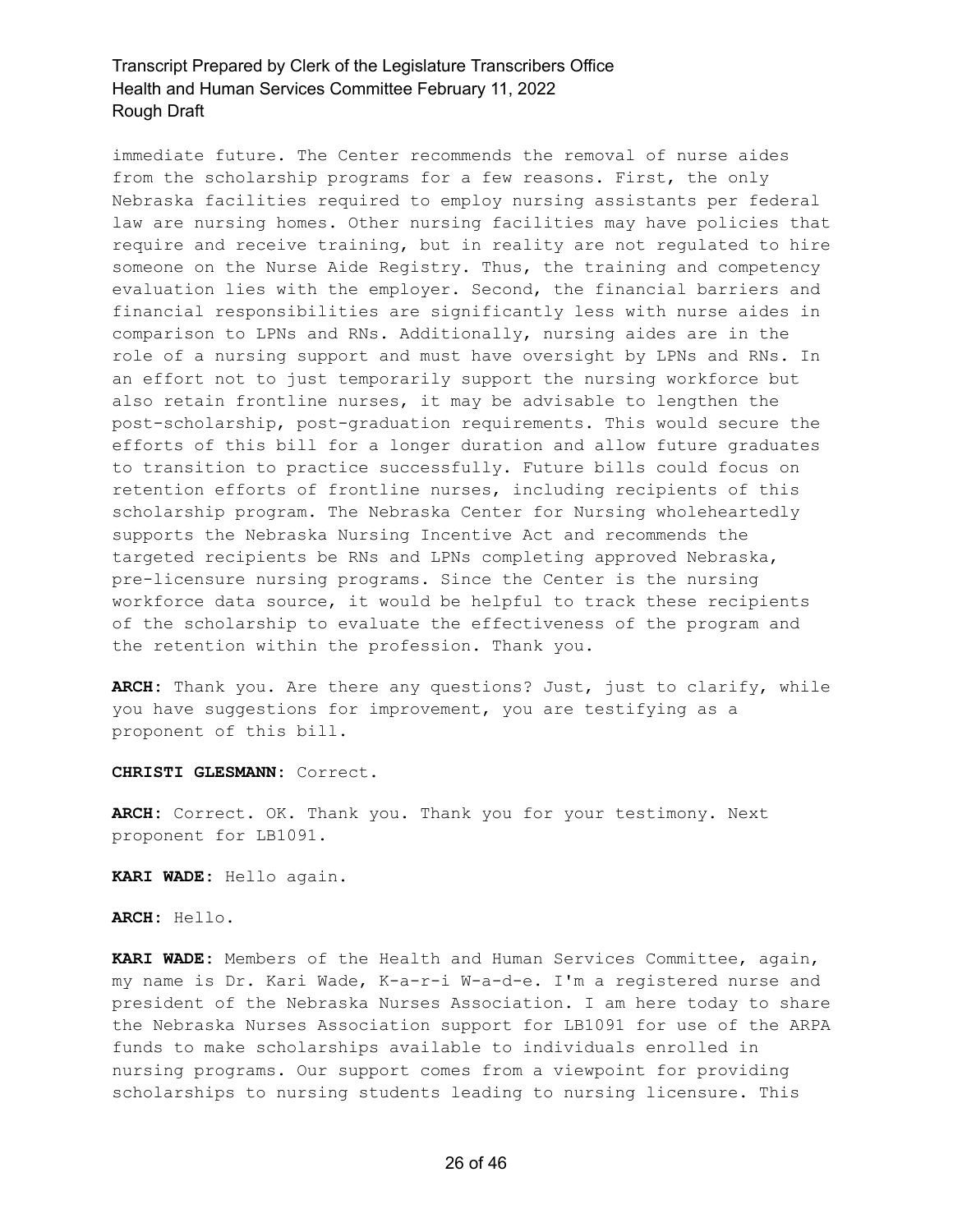would include registered nurse and licensed practical nurse programs. Now, I haven't seen the amendment that was brought forward today, so I don't know of the exact wording, but I was involved behind the scenes on providing suggestions. So I'm going to share some of those suggestions today because I don't know for sure if they are on the amendment. The workforce shortage in Nebraska is mostly due to a shortage of RNs. Therefore, registered nurses should be a priority with the scholarship funding initiative. If this bill truly wants to target the frontline nurse workforce shortage, it should target degrees leading to nursing licensure, which include LPN and RN. Now, my understanding was the amendment would only include associate degree nursing programs. Associate degree nursing programs can be completed in two years and leads to RN licensure. Accelerated nursing programs can be completed in 12 months and also leads to RN licensure. Accelerated nursing programs are for an individual who holds a bachelor's degree in another field but wants to become a nurse. And while the result is a bachelor's degree in nursing, it is an entry into practice degree and falls within the two year or less desired timeframe for LB1091 funds and, therefore, a bachelor's degree in nursing through accelerated programs should also be considered for this bill. Licensed nurses are what facilities need to address the nursing workforce shortage. Graduates of both RN programs as described in addition to LPN programs would increase the nursing workforce in Nebraska within one to two years and would contribute to a more sustainable nursing workforce in the future. Thank you, and I'm happy to answer any questions.

**ARCH:** Thank you. Senator Williams.

**WILLIAMS:** Thank you. And thank you, Dr. Wade.

**KARI WADE:** Um-hum.

**WILLIAMS:** My question relates back to the number of seats that we have available.

**KARI WADE:** Um-hum.

**WILLIAMS:** Based on the information we're hearing, I, I-- it is my understanding that we are filling every seat in a nursing school right now. So how does offering a scholarship increase more students?

**KARI WADE:** Well, it would also increase diversity of students who are able to perhaps come into the nursing workforce. It would provide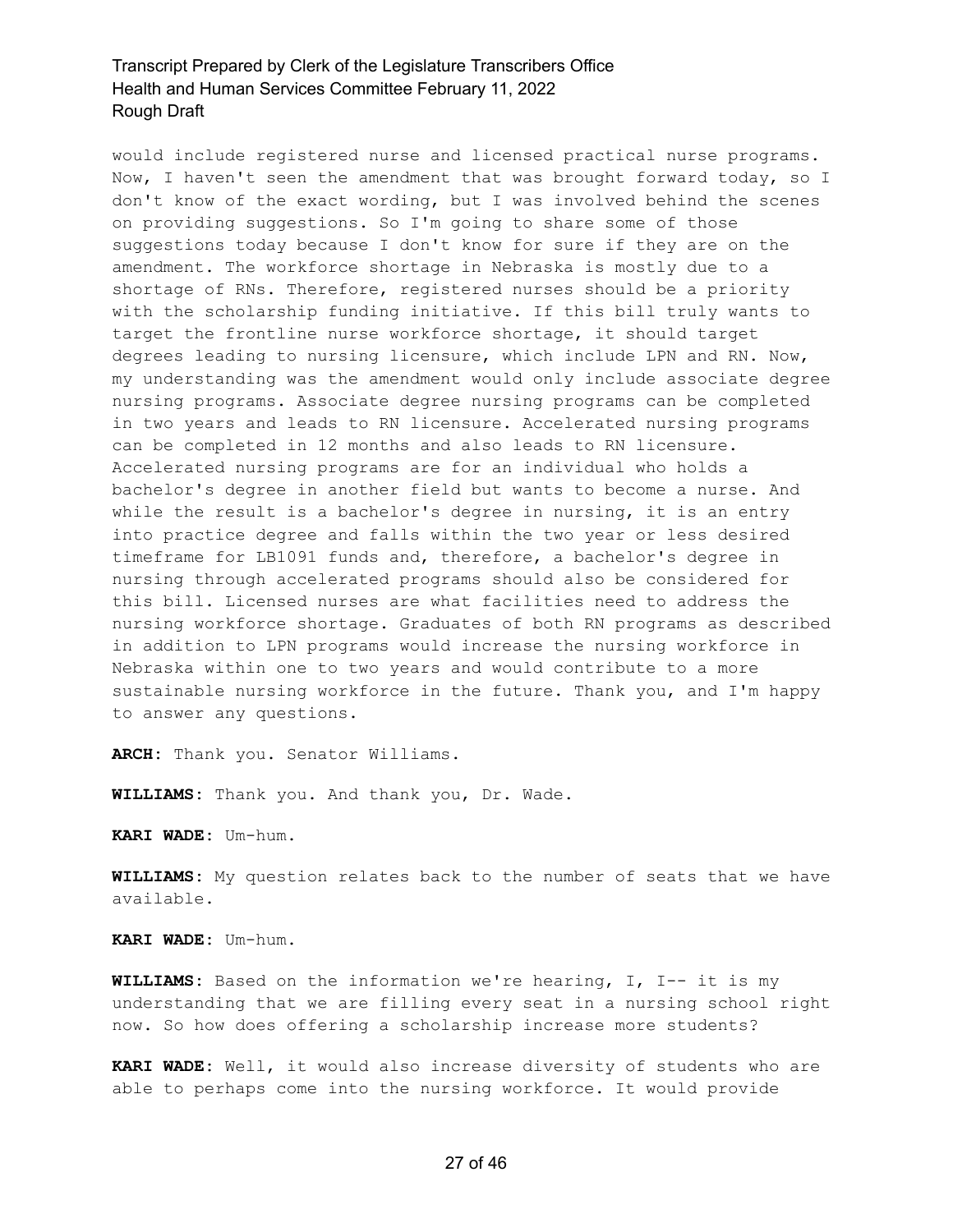opportunities for individuals to come in who maybe otherwise wouldn't come in. It would eliminate the need for some nurse-- students who are interested in nursing school, who potentially back away due to the cost of it to come and because they would have that financial support to gain entry into.

**WILLIAMS:** I understand that it can help some students with the financial support side, but it doesn't increase the number of students that we can educate.

**KARI WADE:** Um-hum. So as far as educators go, you know, this is one reason the bachelor's degree is also very important to include these individuals. Bachelor's degree nurses oftentimes do go on for a master's degree or even a doctorate degree, and both of those-- either a master's or doctorate degree is required to be a nurse educator in a nursing school. And so if we have more educators, essentially than perhaps we could enhance more seats in the nursing programs as well.

**WILLIAMS:** Thank you.

**KARI WADE:** Um-hum.

**ARCH:** Any other questions? Seeing none, thank you for your testimony.

**KARI WADE:** Thank you.

**ARCH:** Next supporter proponent for LB1091.

**JENNY OBERMIER:** Oh, it is bright up here.

**ARCH:** It is. Welcome.

**JENNY OBERMIER:** Good afternoon. My name is Jenny Obermier, J-e-n-n-y O-b-e-r-m-i-e-r. I'm here to testify in support of LB1091. I'm the chief operating officer and chief nursing officer of York General in York, Nebraska. York General consists of a 25-bed critical access hospital with multiple outpatients department-- outpatient departments, a 12-chair outpatient hemodialysis center, a 40-room assisted living, and a 122-bed long-term care facility, as well as a home health department. Currently, we employ 82 RNs, 20 LPNs, and 46 nurse aides, so maybe a smaller scope than CHI, certainly. At this time, we have 16 open positions for either RNs or LPNs and 10 nurse aide open positions. That's about a 15 percent vacancy rate. We've seen our vacancy rate steadily climb over the last four years. Without appropriate availability of LPNs or RNs, we cannot meet the needs of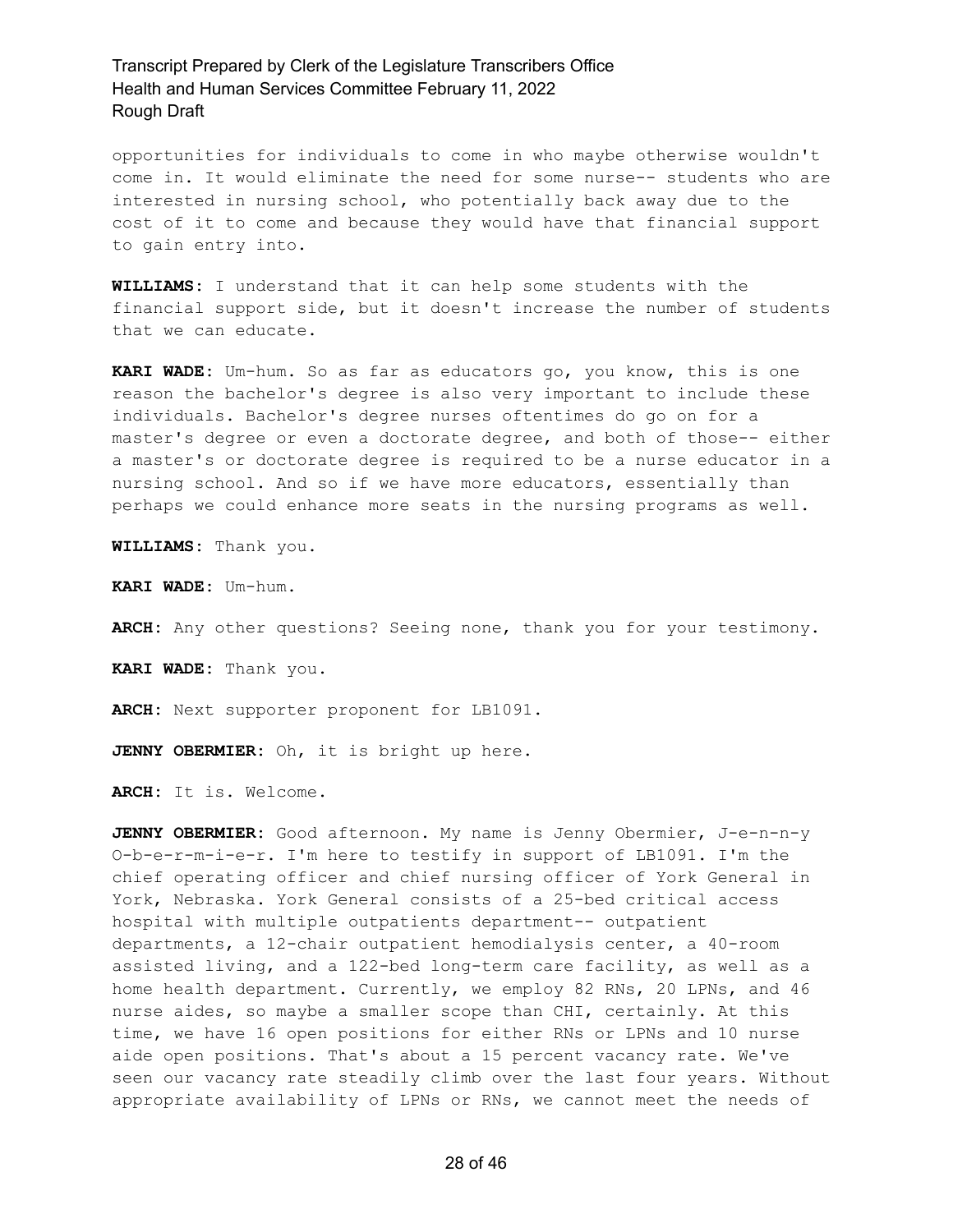our patients, residents, or clients in our community. We are not able to staff all of our beds at the hospital or at our long-term care facility. We are turning away admissions from our long-term care facility due to the inability to have adequate staffing. We've made a conscious decision in our organization to not employ agency or traveler nurses. To ensure high-quality healthcare, we need more individuals graduating from nursing schools whom then stay and work in Nebraska. York General supports LB1091 as one method to attract more individuals to seek an education leading to licensure to become an LPN or RN. It takes a team to provide care, yet it is the RN or LPN that are with our patients and residents 24 hours a day, seven days a week in our facilities to ensure they are safe and comfortable. An RN, in her shift, starts IVs, gives patients their medications, helps deliver babies, holds the hands of the dying patient, administers lifesaving measures, administers chemotherapy, and is the eyes and ears for the physicians when they are not with the patient. It is the nurse that gets to experience the joy of a newborn baby taking their first breath and the sadness of watching someone take their last breath. In our hospital, a nurse could experience these two events all on the same shift. The last two years have caused great physical and mental exhaustion for our nurses and healthcare workers. Exhaustion, frustration, anger, burnout, depression, and fear for their own and their family's health and safety are just some of the emotions described in a recent American Association of Critical Care Nurses survey on the impact of the pandemic on the profession. The pandemic has compounded the nursing shortage, and many nurses are leaving the bedside to seek careers in a less stressful environment. York General has implemented loan forgiveness programs with a commitment to serve, sign-on bonuses for nurses, incentive programs for staff working extra shifts, market competitive rates of pay and benefits, as well as creating a positive and safe work culture for our, for our staff. But sometimes it's just not enough to attract and retain staff. We also implemented a healthcare shadowing program for our high-- local high school students about five years ago, and we allow them to come in and shadow to experience maybe what it would be like to be an RN or an LPN or a CRNA, or work in surgery or physicians or lab techs and like that to expose them to what it would be like in healthcare. So we have supported that program, and I think that has really helped them to maybe hopefully stay or come to healthcare. The financial demands related to nurse training can deter people from entering the profession, and this is one reason I ask for your support of funding for this bill. Thank you for your time today.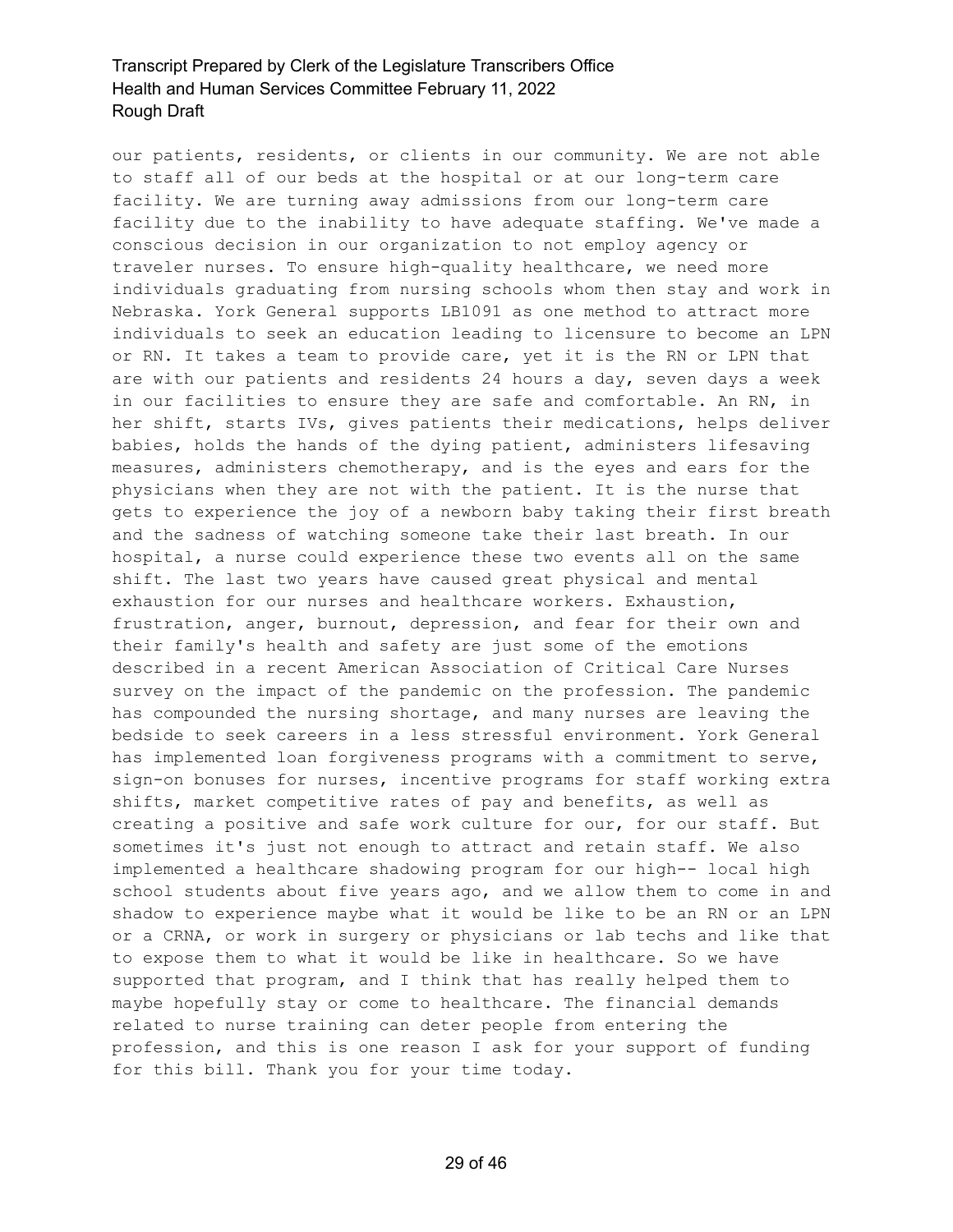**ARCH:** Thank you. Any questions? Seeing none, thank you very much for your testimony. Next proponent for LB1091. Hello.

**TREVA HAUGAARD:** Chair Arch, distinguished members of the Health and Human Services Committee, my name is Treva Haugaard, it's T-r-e-v-a H-a-u-g-a-a-r-d. I am the executive director of the Council of Independent Nebraska Colleges, also known as CINC. Senators, thank you for your time today and for your focus on helping Nebraska citizens and those in the healthcare profession. The Council of Independent Nebraska Colleges is supportive of LB1091 and appreciate Senator Dorn for introducing this bill that, if passed, would create scholarship opportunities for students seeking their CNA and LPN and potentially RN. CINC represents all 13 of Nebraska's private colleges and universities. Our campuses are located from Omaha to Hastings and encompass the state's largest metropolitan area and to our rural communities. Just as Nebraska is diverse, so too are the independent campuses across our state. First, a little background on CINC member schools. Collectively, our Nebraska independent colleges and universities educate 35,000 students per year. These same higher education institutions award 30 percent of the state's bachelor's degree, 45 percent of the state's business degrees, and 30 percent of the education degrees, and over 50 percent of the degrees in health sciences. As you are aware, in the past 24 months, our healthcare professionals have had one of the most turbulent times in their profession. Healthcare professionals have been worked-- have worked tirelessly to maintain regular healthcare treatment while also working through a major pandemic in our country. We have lost a significant number of healthcare professionals due to stress, fatigue, and their own general health risks. The COVID-19 pandemic has highlighted and under-- the under resourced healthcare field, and we must find creative and meaningful strategies to replenish our depleted workforce. CINC takes pride in educating and graduating 50 percent of the health science degrees in Nebraska. Our membership generates highly skilled workforce and students who are ready for a career upon graduation. Students who graduate with a CNA and/or a nursing degree are equipped with the necessary skills and experience to immediately begin making a difference for the patients they will serve. According to the Nebraska Department of Economic website, there are almost 4,000 jobs available between CNAs, LPNs and RN positions in Nebraska. The healthcare field is dependent on those positions to ensure that patients receive excellent medical care at the right time. The graduates from the CINC member institutions are critical to stabilizing our healthcare workforce in Nebraska. It is imperative now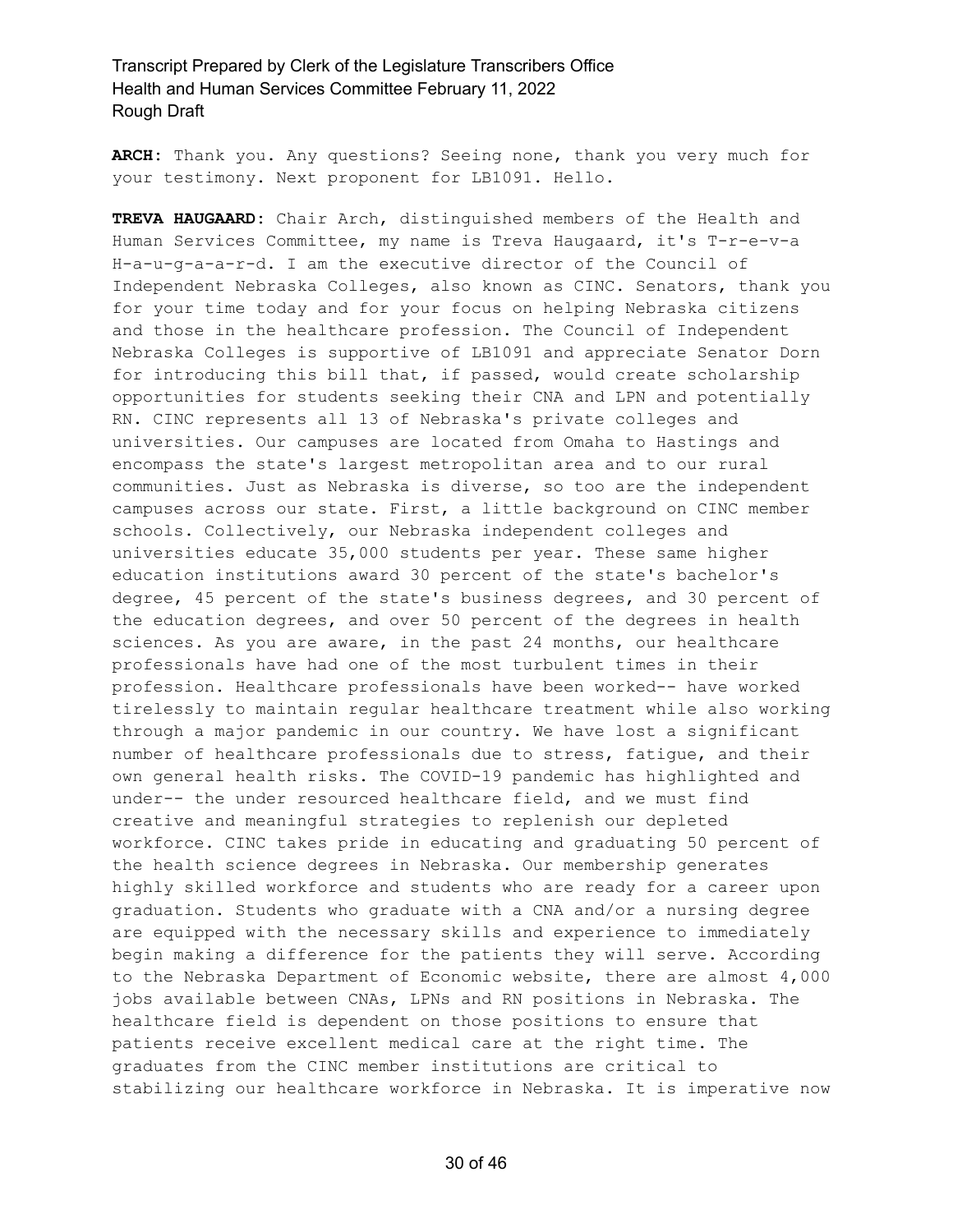more than ever, we find ways to help students navigate their academic journey and that we remove as many financial barriers as possible. Utilizing the ARPA funds meets a growing and critical demand in our own healthcare community. ARPA funds, which provide support to students to successfully navigate their CNA, LPN or RN degrees, will ensure that Nebraska is able to rebound from the significant enabled- significant negative impacts from COVID-19 to our healthcare professions. LB1091 provides financial support to an array of students seeking a healthcare career in Nebraska. U.S. World News and-- U.S. News and World Report reported in September 2020 that loan debt has been on the rise in the last decade and that currently the average loan debt for students slightly exceeds \$30,000. While students are eligible for a number of scholarships, not all are eligible for free grants and loans to achieve their academic goals. LB1091 is proposing \$5 million to be allocated from the ARPA funds. These funds will go a long way to assisting students in lowering their debt while they work to achieve a certificate or a degree in healthcare. LB1091 will help grow and retain Nebraska's healthcare workforce into the future, as well as improve Nebraska's economy in the long run. For these reasons, the Council of Independent Nebraska Colleges supports LB1091 and asks you to please advance this bill.

**ARCH:** Thank you for your testimony. Are there any questions? Senator Williams.

**WILLIAMS:** Thank you, Chairman Arch. And thank you for being here and thank you for the work that you do. My question relates to the other line of questions that I've had. With, with the disciplines that could achieve receiving a scholarship under this bill, do you have room to put more students in those classes in your 13 schools?

**TREVA HAUGAARD:** So I don't have all the details for you, but we do have one member from Nebraska Methodist College here that can speak more, probably with more detail to that. But I would say from general conversation, yes, there is more room for more students. I do not believe that all the, all the seats are full across all of our member campuses that do the healthcare initiatives.

**WILLIAMS:** OK, that's helpful.

**TREVA HAUGAARD:** Yes.

**WILLIAMS:** Thank you.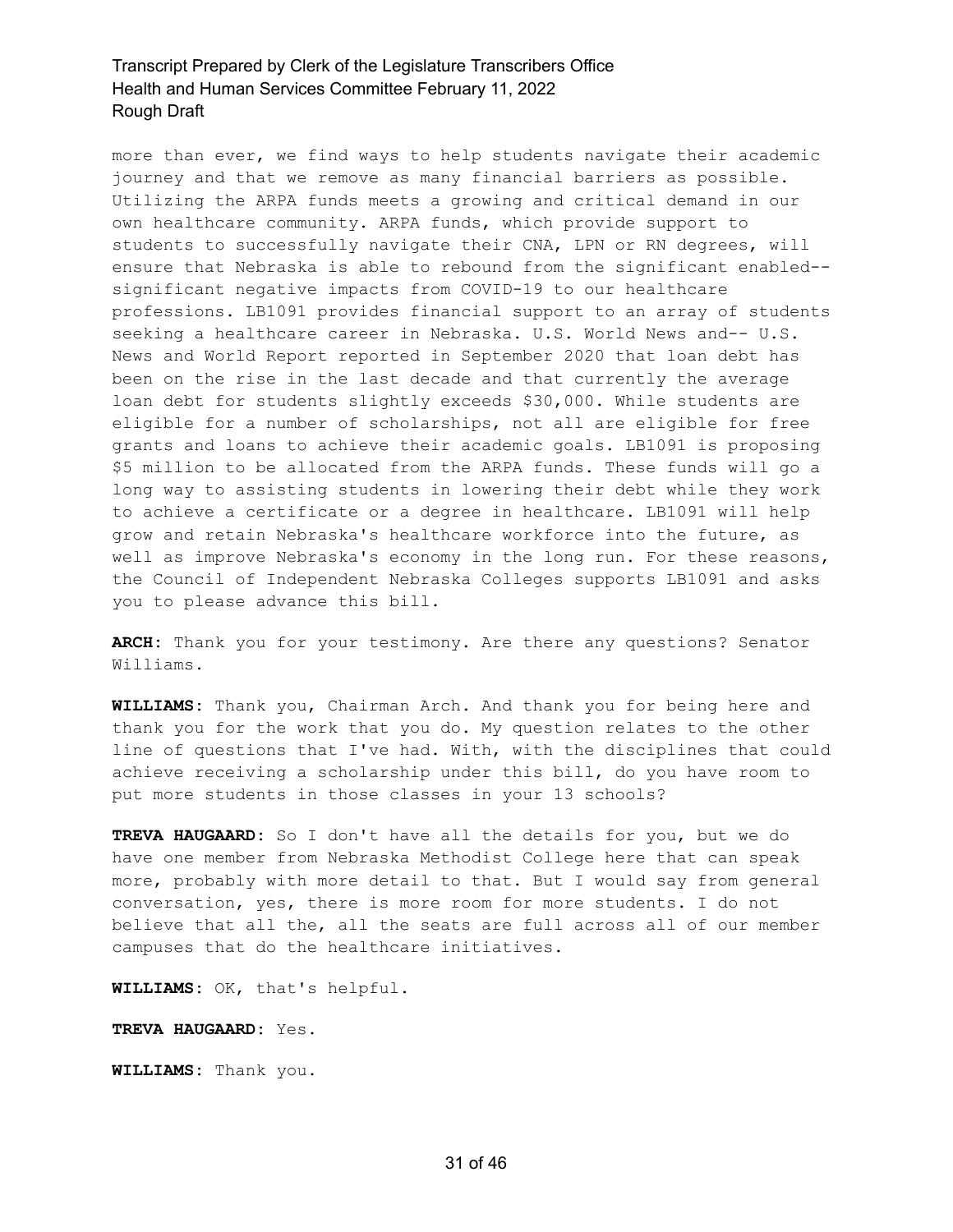**TREVA HAUGAARD:** But Amy will give you more information on that from her perspective.

**ARCH:** Senator Walz.

**WALZ:** Thank you. Hello. How are you?

**TREVA HAUGAARD:** Hi.

**WALZ:** I was just curious, and maybe you don't know about this, but do you know if a student in high school who's working on their CNA would receive these funds as well or--

**TREVA HAUGAARD:** I don't, I don't know. I don't see anything that would prohibit that.

**WALZ:** I didn't either. I was just--

**TREVA HAUGAARD:** And also the CNA, from my, my experience, my high school daughter actually achieved her CNA last summer. That is less than the \$2,500 per student, right? So we could obviously put more funds to CNAs, if you will. It's \$500 to get your CNA, \$500, \$600, depending on probably the, the school. So I don't think that there's anything in the statute that's been proposed if they are Nebraska residents and then continue to work for two years thereafter, that they would not be able to achieve that.

**WALZ:** Well, you just answered another question. It is possible to get that done while you're in high school, so.

**TREVA HAUGAARD:** It is. Actually, if it was not for COVID, my daughter would have done that during her actual high school day. But she really wants to go into nursing, and so we did-- she did that as a hybrid experience during the summer of her junior year. Upon turning 18, and that may or may not change, but upon turning 18, she can actually then go work in the hospital setting. Right now, she's working in a nursing home in our community, but she'll look to have another experience in the hospital setting after she turns 18.

**WALZ:** Great. Thank you.

**TREVA HAUGAARD:** Um-hum.

**ARCH:** Any other questions? Seeing none, thank you very much for your time--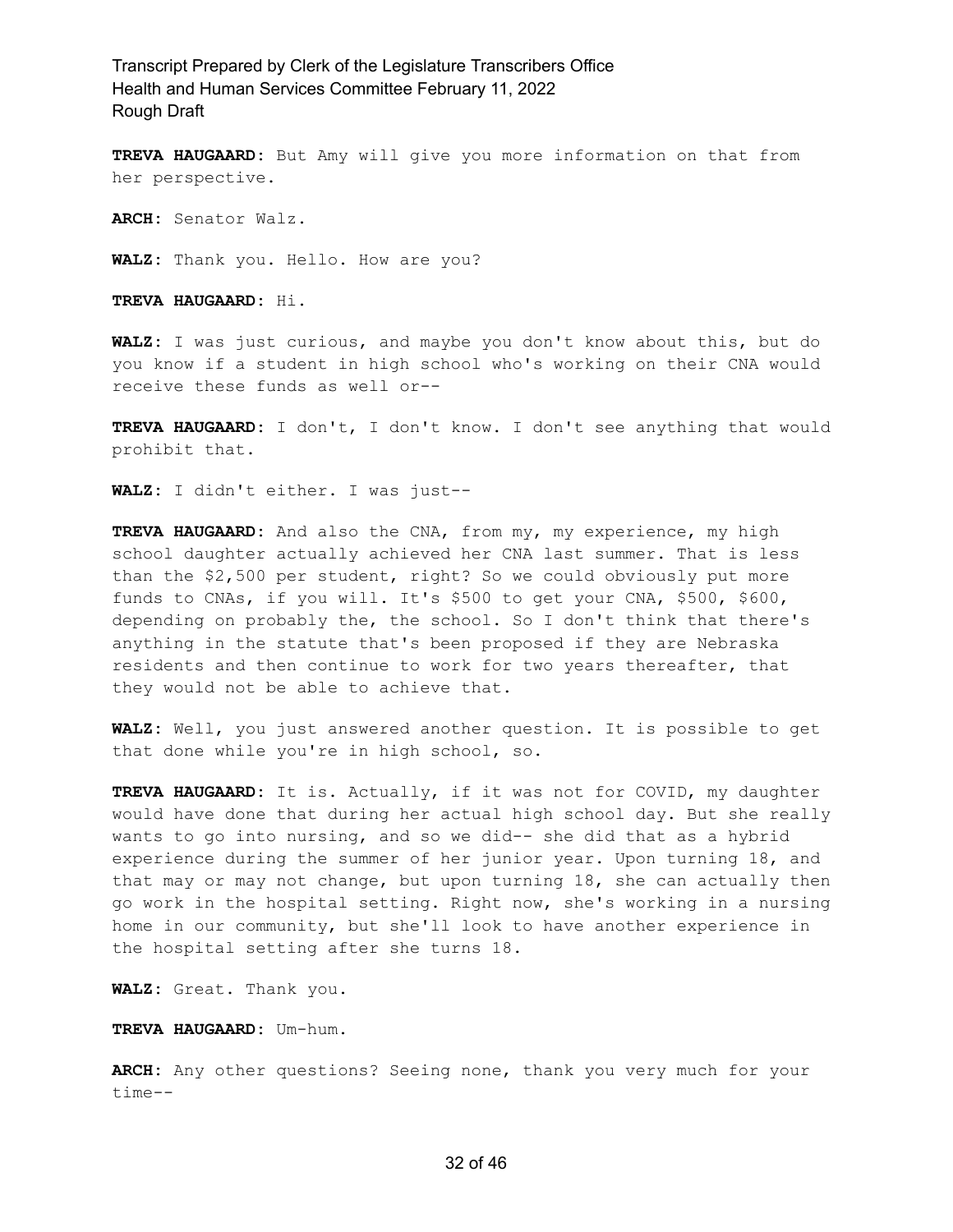**TREVA HAUGAARD:** Thank you.

**ARCH:** --and your testimony. Next proponent for LB1091.

**AMY BLIEMEISTER:** Good afternoon.

**ARCH:** Good afternoon.

**AMY BLIEMEISTER:** Chair Arch and members of the Health and Human Services Committee, my name is Amy Bliemeister, spelled A-m-y B-l-i-e-m-e-i-s-t-e-r. I am a registered nurse and I am the dean of professional development at Nebraska Methodist College and our college is part of the Council of Independent Nebraska Colleges. Senators, thank you for your time this afternoon and for recognizing the importance of nursing and nursing aides. Many others offering testimony here today have looked at the big picture of why CNAs, LPNs and RNs need scholarships. But I want to give you a specific example regarding why Nebraska Methodist College is supportive of LB1091. I want to start by telling you a little bit about us. Nebraska Methodist College is an accredited, private, not-for-profit nursing college located in Omaha, Nebraska. Our enrollment is around 1,200 degree-seeking students. Additionally, we train around 500 certificate students, and about 400 of those were CNA students this last year. We were established over 130 years ago and have been teaching healthcare ever since, as the need for skilled, compassionate healthcare providers is ever present. In the past decade, we have expanded our 76-clock hour CNA program across the community and the state to help alleviate the shortage of CNAs. In late 2020, our health system had well over 100 open CNA positions. Leadership was worried about what would happen with COVID numbers over the holidays and as we headed into the winter months while we waited on the vaccine rollout, would we have enough staff? Would patient care suffer? As the college in the health system, we took action and launched a free CNA program. We initially planned to offer the course free to the first 50 who were registered, but the free spots were gone within 24 hours and we hadn't even launched our full-marketing campaign. So we doubled the amount of free CNA spots, but it was obvious that that was still not enough, so we increased the number again. We ended up having 191 students register for the free CNA, for the free CNA spots within two months. People were obviously interested and they wanted to become CNAs. They just needed that cost barrier removed. Unfortunately, now, a year later, things still haven't changed. We still don't have enough CNAs. Now within our health system instead of 100, we are lacking 150 CNA jobs. At our main hospital, we need 70 CNAs just to be on par with,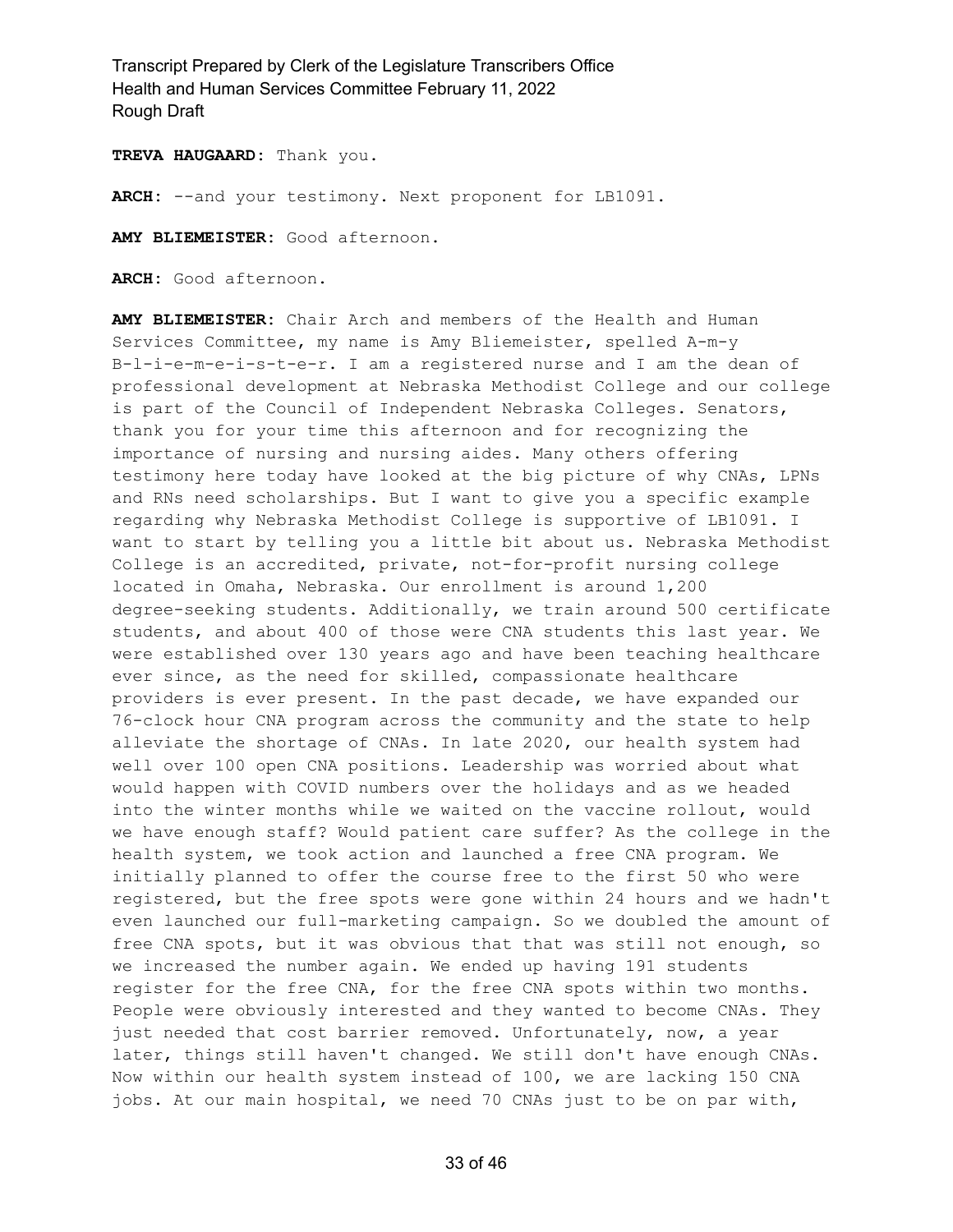with closing out those open jobs. These job vacancies are not unique to our health system. Our friends at CHI are in the same boat and everywhere else across the state is in the same place. The \$500 tuition may be all it takes to get someone into that first step into healthcare, and once we get them in the door, maybe we'll get them on the pathway to becoming an LPN or an RN. So thank you for your time and consideration of LB1091 for CNA scholarships, LPN and RN scholarships, and greatly appreciate it.

**ARCH:** Thank you. Are there any questions? Seeing none, thank you for your testimony.

**AMY BLIEMEISTER:** Thank you.

**ARCH:** Next proponent for LB1091.

**ABBEY KLEIN:** Good morning or good afternoon, I should say. Good afternoon, Chairperson Arch and committee members. My name is Abbey Klein, A-b-b-e-y K-l-e-i-n, and I'm testifying today in support of LB1091. I am an RN and a PhD candidate. I don't represent anyone but myself. But I'm here to offer a little bit of perspective on what the workforce has been like, what it's been like working in Nebraska throughout the pandemic. First of all, I started my career as a CNA. I didn't take CNA courses because I thought I want to be a nurse someday. I took the course because I went through four majors within two years and I didn't know what to do. I needed a job and I knew this would pay decently well. I figured I could figure out life after that. I took the CNA course, started working as a CNA, and I fell in love with nursing. I'm a product of the community college pipeline and I'm very proud of that. I completed my LPN, my associate's degree RN, my BSN, and now I am hopefully graduating with my PhD here soon. Health policy is a passion of mine and it's something that I've been involved in throughout my nursing career. I do want to mention, you know, no healthcare setting is immune to this nursing shortage. Just this morning, I took my four-month-old to the pediatrician for a well-check, and the sign on the front door says, please expect delays. We have short-- we're short some staff. And that's fine. I don't mind waiting to see the pediatrician. But when it comes to emergencies- sorry, when it comes to emergencies or inpatient hospitalizations, you know, we don't always have time to wait. There's not always time to wait. I think this bill has really great potential in helping address the nursing shortage. One thing that I wanted to point out is that as written, I don't know that all of the CNA programs offered in the state of Nebraska would qualify for the scholarship, for example, care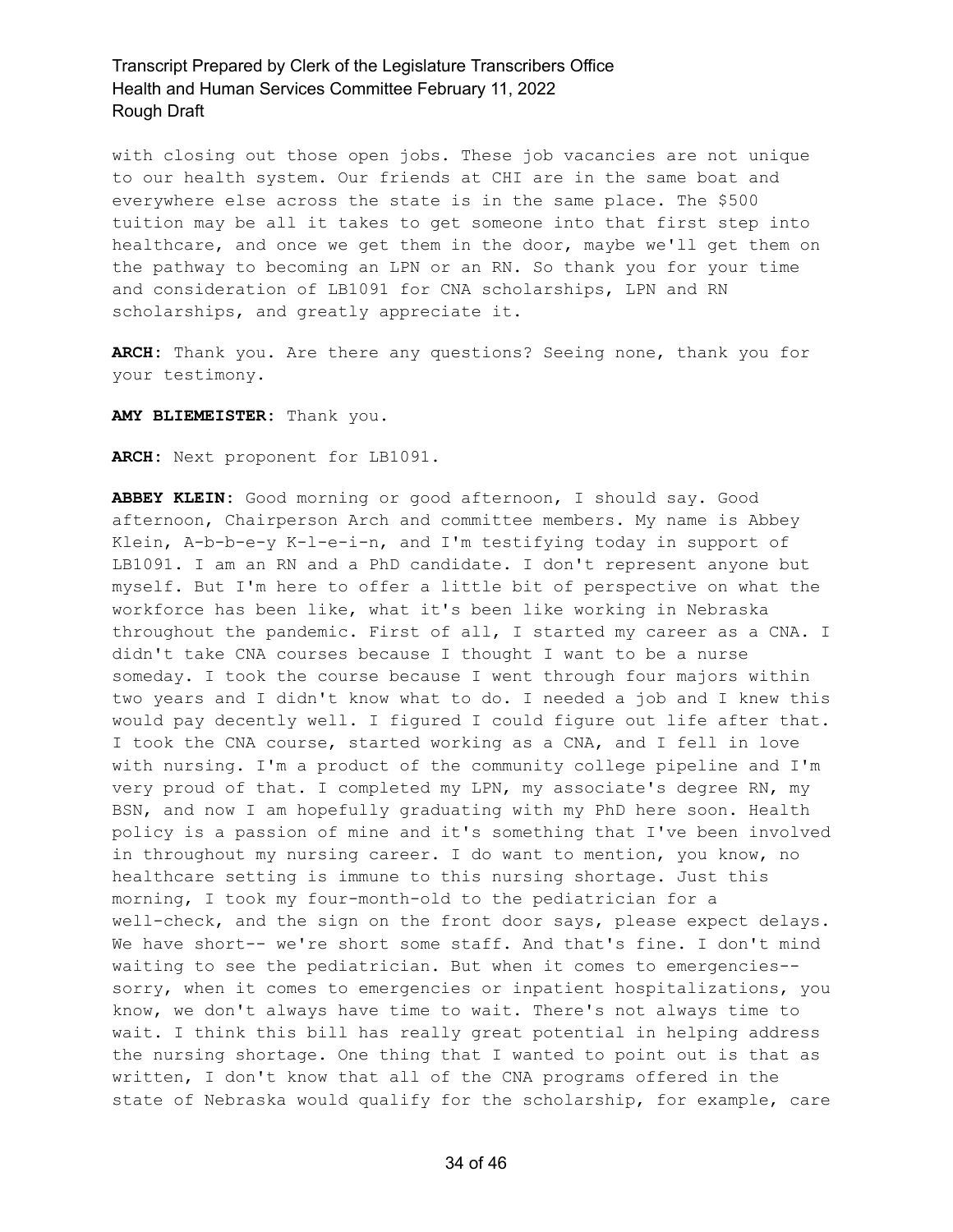centers in rural areas and high schools. I don't know that they would qualify as a postsecondary institution because they don't have regularly scheduled classes like a, like a community college or, or a university. Second, clarifying the work requirement would, you know, help improve this program because if we expect that-- if we expect the people who get the scholarship to work full time after they complete their program, there might be a barrier to them going on in their education. So if they complete the CNA certification and require-- are required to work full time, that might not be feasible for them. You know, they might need to go to that LPN program or the next step. So making sure that that's clear would be helpful for potential candidates for this program. I also wanted to talk about the experience of nursing. You know, there's-- I don't know that I can think of anything off the top of my head that's more human than nursing. And sometimes the working conditions that nurses experience are dehumanizing. So it doesn't matter how many students we push through these programs if we cannot support them once they get onto the floor. If we're expecting them to go 12 hours without a bathroom break or a meal break, it's not going to be sustainable. This is, this is a good, good start, and I, I want to emphasize that, but we can't push students through to an environment that won't support them in their long career in nursing. So part of addressing the shortage is addressing those systemic issues that we see time after time making sure that we can keep good nurses on the floor because we don't, we don't want anything fancy. We don't want pizza parties. We don't want, you know, thank you's. We don't want claps. We want to sit with our patients and teach them about their medications. We want to teach them when you go home, you know, this is how you can care for your husband. This is how you can support your husband and his recovery. This is how you can support your mom in her recovery from getting an LVAD implantation. We want to support and educate our patients. We don't, we don't need all the fancy stuff. I also, you know, like I said, this is part of fixing the nursing shortage. But investments in education infrastructure, like you mentioned, Senator Williams, is critical. Going forward, we cannot-- we, we have to invest in the system because if we don't have enough educators and we don't have enough colleges to educate these people, we can't-- we won't be able to meet the demands of our population. We also need to make sure that we're addressing the pay disparity between nurses and other healthcare professionals because as we are seeing nurses are leaving, they're getting travel contracts because they, they can get more that way. If nurses continue to be seen and talked about as an expense and not an asset, then we're going to continue to have this problem. I would encourage the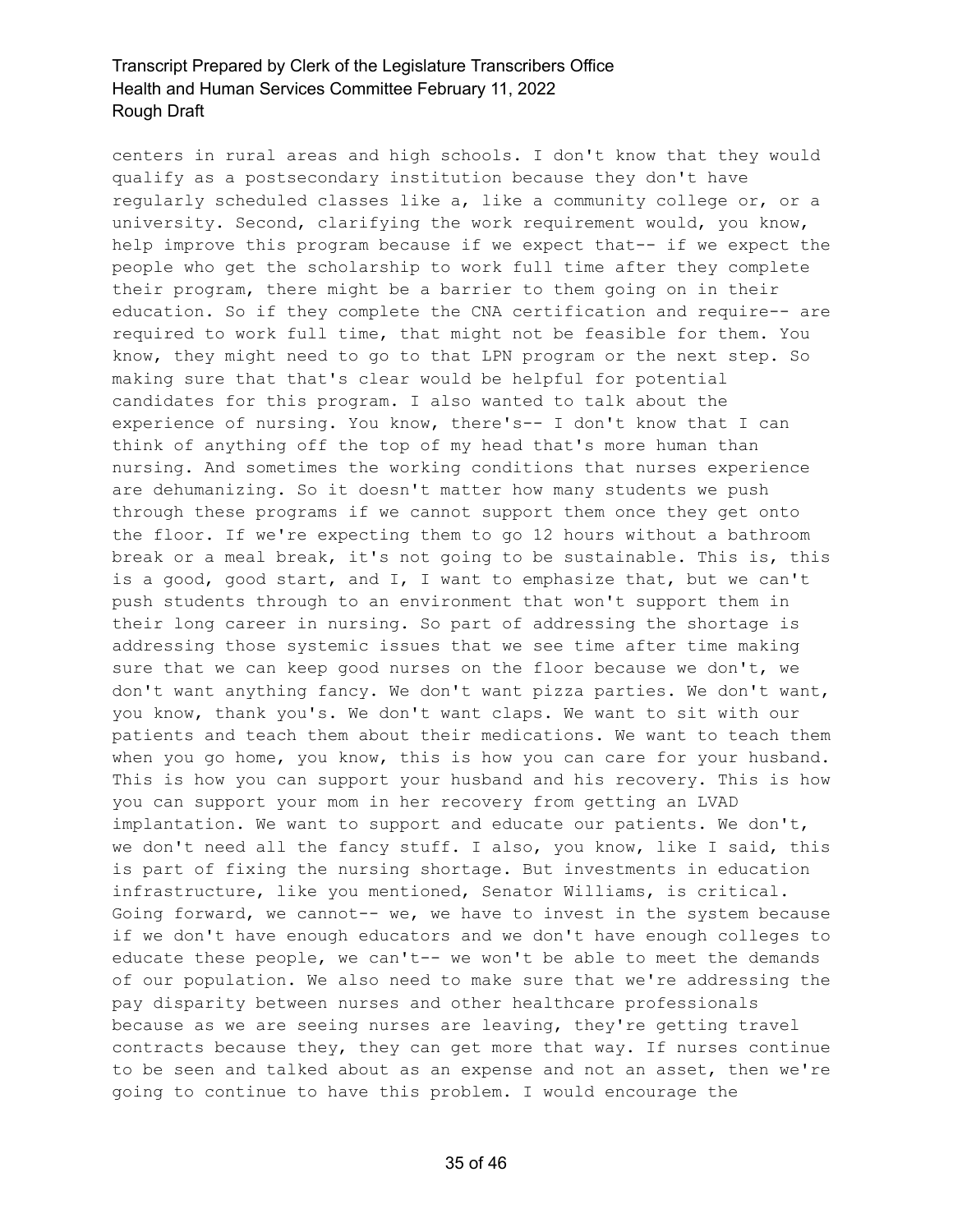committee to advance this bill to the floor, and I'd be happy to answer any questions you might have.

**ARCH:** Thank you for your testimony. Are there any questions? Seeing none-- oh, Senator Day.

**DAY:** Thank you, Chairman Arch. And thank you, Mrs. Klein, for being here today. I just have a nursing 101 question as someone who is not a participant in the field of nursing.

**ABBEY KLEIN:** Yeah.

**DAY:** Help me understand the difference between a CNA, an LPN, and an RN. Which one is a four-year degree. Which one is an associate's degree?

**ABBEY KLEIN:** So complicated question. CNA is a 75-hour requirement- or 75-hour course that you can take at a variety of different places. The scope of CNAs are mostly, you know, there to work under the LPN or the RN. LPNs, it's a certificate program that you can get through a community college. You can only access that program through a community college, though.

**DAY:** OK.

**ABBEY KLEIN:** Well, I shouldn't say that, there might be a few colleges in Lincoln that offer LPN. There's also the associate's degree RN program, which you can-- I took the associate's degree route because it was cheaper, and you get your-- you can still sit for boards to become an RN, but one barrier with the associate's degree program is it can be difficult to find a job as an associate's degree RN. I was turned away for several jobs. I worked at hospitals and I applied at those hospitals, had letters of recommendation from inside, and was told I need a bachelor's first, which is fine. I took up a job at a rehab hospital. I loved it, so I got my BSN after that. But then the BSN is the true four-your degree, so you can either enter a BSN program and go all the way through in one college or you can complete your "prereqs" at a public or private university and then transfer those "prereqs" after you apply to the two-year BSN program.

**DAY:** OK. Thank you. And--

**ABBEY KLEIN:** Yeah.

**DAY:** Can I ask another question?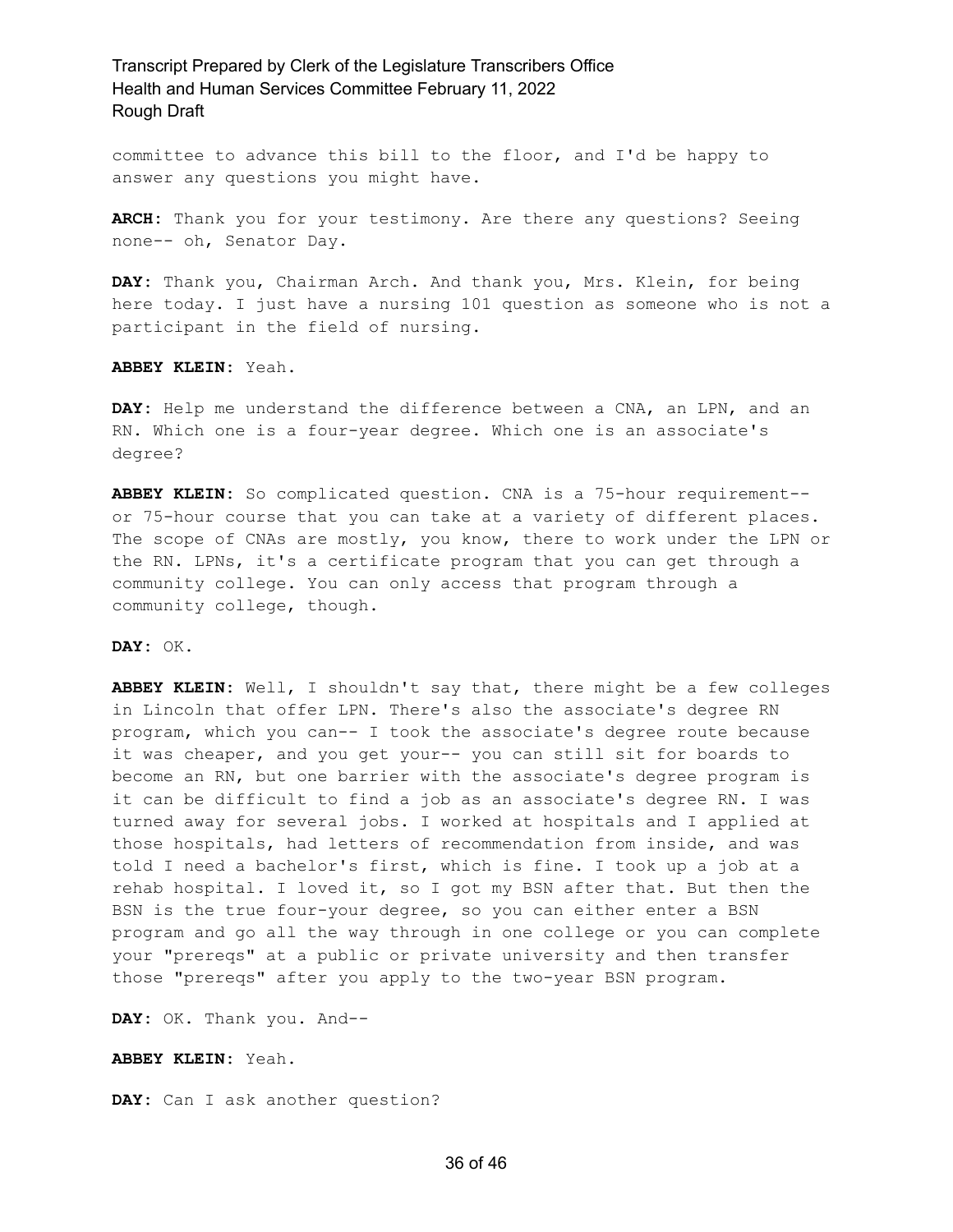**ABBEY KLEIN:** Yeah.

**ARCH:** Um-hum.

**DAY:** So when we talk about-- I, I heard another testifier saying that the shortage of nurses is related to the shortage of, of RNs. Are we talking about associate degree RNs or BSN?

**ABBEY KLEIN:** From my understanding of the data published by the state agencies, there is not a-- they don't report it differently. So RNs are reported as a conglomerate of ADNs and BSNs.

**DAY:** OK. And then Senator Williams had mentioned that we've heard that all of the seats in nursing schools are filled right now. When we talk about all of the seats being filled, are we talking about bachelor's degree nursing seats being filled or all nursing programs? Do you-- I mean, do you have any perspective on that?

**ABBEY KLEIN:** I can only, I can only speak to Metro Community College just from my personal experience and my communications with them. They fill all of their seats very quickly. It's highly competitive. In my class, there was only a few people without a 4.0 GPA that applied in BSN programs. It's my understanding, I could be wrong, but a majority of those seats are being filled. Also, you know, still very competitive. You have to have very good grades in undergraduate to get into these programs.

**DAY:** OK, so then I guess my following question would be if we are continually filling all of the seats in these programs and we're still having a shortage of nurses, are we missing something larger that I'm not understanding? Where are we losing these students going from graduating to then going into the workforce? Is there--

**ABBEY KLEIN:** I think it's a-- there's many prongs to this. The first one is that we don't have enough seats to fill these slots. Second, you know, you have to account for some students who once they graduate, they may not work in the workforce right away. Some of them want to start a family and then take time off before they enter the workforce. Some want to continue on and to get their DNP or their PhD or their master's. You know, those students may not be working in the workforce at the time. Some people will take travel contracts because it's more money and they need to pay off their student loans. And, and I understand that I don't have a solution for the travel, for losing students to travel nursing. But you know, one of the biggest things is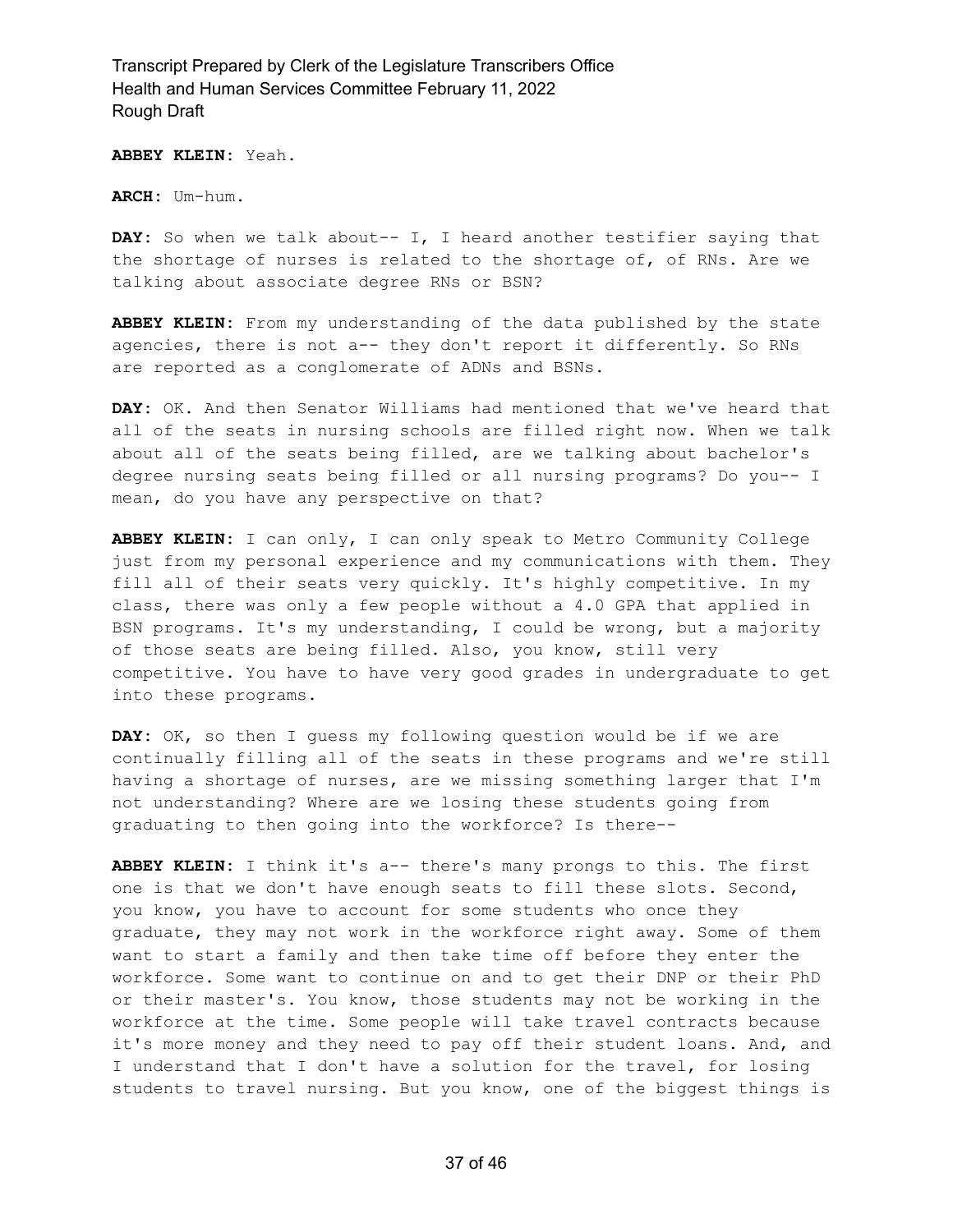making sure that our hospitals can support these nurses because we cannot just push them out the door. We're not birds who learn to fly once we're pushed out of the nest. We need ongoing support and we need sustainable, healthy work environments.

**DAY:** OK, that's helpful. Thank you so much.

**ABBEY KLEIN:** Yeah.

**ARCH:** Thank you. Are there any more questions? Seeing none, thank you very much for your testimony. Next proponent for LB1091. Is there anyone that would like to speak in opposition to LB1091? Anyone want to speak in a neutral capacity? Seeing none, Senator Dorn, you're welcome to come up. We received nine letters, proponents for LB1091, one letter as an opponent, and one letter in the neutral capacity. You may close.

**DORN:** Well, thank you. Thank you for taking the time to hear everybody test-- that testified for this. I sometimes tell people that if you want to find out how good your bill is, then go ahead and introduce it and then wait for the feedback. And my goodness, this one here, as you can see, we had, we had a lot of feedback and part of that wanted to make a couple of comments. And part of that, as I said in my opening statement, Dr. Anthone, our chief medical officer for the state, he did reach out to us with this, and that was part of the things we introduced-- or get in amendment and it does include registered nurses. I want to apologize to some of the people that talked here. They-- we didn't reach out to everybody and said that this was an amendment that we're going to introduce. When we came forward with this bill, though, we, we intended-- or the proposal was to have some things in there to help and help, I call it, fill the pipeline back up and that, that need, not only for registered nurses, but licensed practical nurses and such, that need is also there. And you asked the question about it would be 2,000 students. Well, it's \$2,500 per student per semester. So that lowers it less yet and we-- part of when they brought this bill to us to maybe introduce was the student loans and that type of stuff, the cost of some of these people that cannot almost afford to go to the college to get this degree or to get this type of education so that they can help us. COVID has really compounded this. And as long as it's gone on, it's created more issues and more maybe workforce burnout and that type of things. This bill here, we're, we're open to other suggestions. I'm sure after the hearing, we'll have maybe some more again. And you know, it, it is something that definitely fits under the ARPA program. As you guys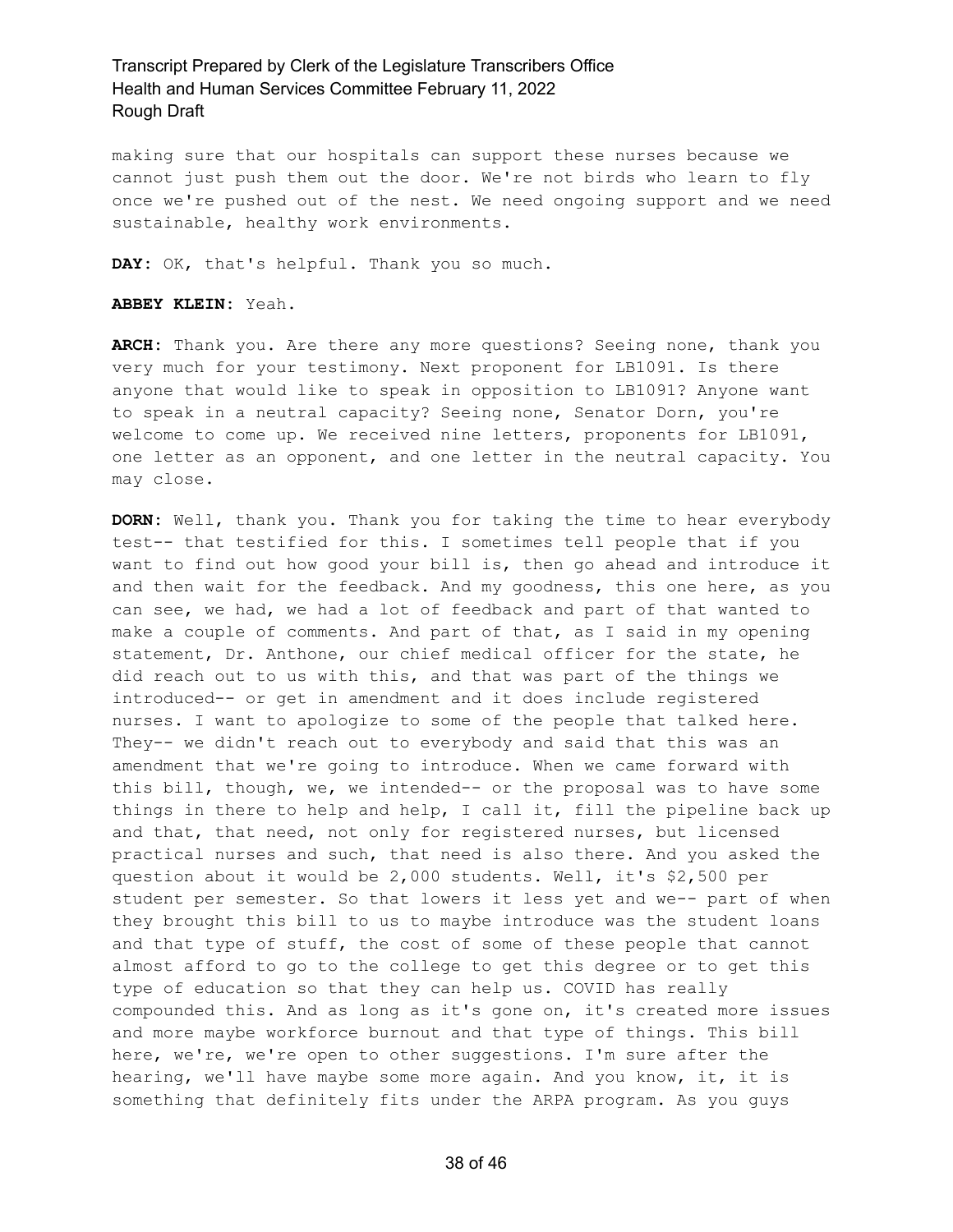know, I sit in Appropriations. There's a lot of requests for ARPA funding, so that'll be in an overall bigger picture yet where all that all goes. But I thank you very much for taking the time and listening to all the comments very much.

**ARCH:** Thank you. Thank you. Are there any final questions? Seeing none, thank you for visiting us today.

**DORN:** You bet. Thank you.

**WILLIAMS:** Come back again soon.

**DORN:** I'm jealous for you always having a big room.

**ARCH:** Yes, that's true.

DAY: That room is so cramped.

**DORN:** Wasn't it.

**DAY:** Like, I walked in there. I was, like, is this-- am I in the wrong room?

**ARCH:** That will close the hearing for LB1091. Are you opening? OK. And we will now open the hearing for LB1007. And in place of Senator Murman today, we have John. If you could open and--

**JOHN ADAMS:** Sure.

**ARCH:** --state your name and, and spell it for the transcribers.

**JOHN ADAMS:** Good afternoon, Chairman Arch and members of the Health and Human Services Committee. My name is John Adams, J-o-h-n A-d-a-m-s, and I'm pinch-hitting for Senator Murman who's testifying before the Judiciary Committee right now, so. LB1007 is a bill that modifies the Rural Health Systems and Professional Incentive Act to ensure that we can fully maximize federal dollars coming into Nebraska. The act contains the governing statutes for the rural health professional student loan repayment program that is housed at DHHS. If you're not familiar with the program, it provides for funds for student loan repayment to health professionals who go and practice in rural health shortage areas. There is a practice commitment of three to four years for those professionals. Otherwise, they're required to pay back the funds they had already received if they break the commitment. The program is open to physicians, physician assistants,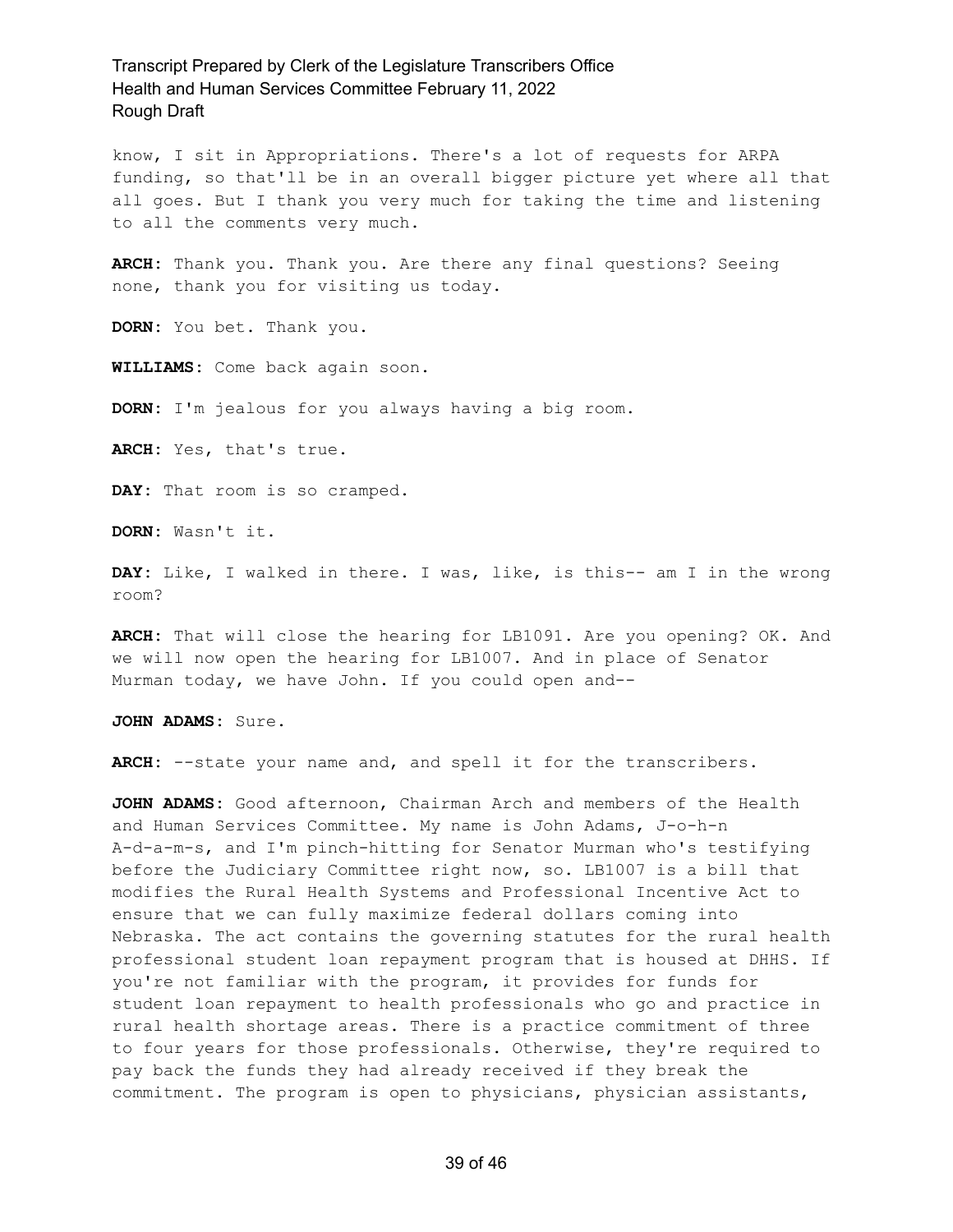nurse practitioners, dentists, pharmacists, occupational therapists, physical therapists, psychologists, and other mental health professionals. In the last several years, there's been a waitlist for this program, which means we weren't fully maximizing our options to send more health professionals to rural areas to address the access issues even though the, the demand is there. Fortunately, in last year's budget, the Legislature increased funding for the program to address the waitlist, but those funds are dwindling rapidly. The intent of LB1007 is to further maximize this important program by making it clear in statute that if federal law does not require a local match, the state does not require a local match. Currently, the program does require a local match as a way for local communities to have skin in the game in partnership with the state. However, due to the pandemic, the federal Health Resource Services Administration will be sending funds to the state for this program that waives the local match requirement. Pair those funds with ARPA funds, which also do not require a local match, and we have the opportunity to vastly increase the number of health professionals serving in rural shortage areas. Senator Murman has a companion bill, LB1269, that allocates the ARPA funds for that purpose. When these federal funds are exhausted, the program will revert back to requiring a local match commitment from the locality, meaning that the state does not bear an increased ongoing cost for this program with the language of LB1007. The fiscal note mentions that this intent was not clear in the bill, so Senator Murman's office will work to ensure that the intent is clearly reflected in the bill so that we may capitalize on the ARPA funds being requested for this program. Thank you for your time. I'm hoping this is something the committee can get done this year so we can take full advantage of the federal funds that are available. I'd be happy to answer any questions, those experts following me are probably more familiar with the subject.

**ARCH:** Thank you. Are there any questions? Seeing none, thank you for your opening.

**JOHN ADAMS:** Thank you.

**ARCH:** Welcome the first proponent for LB1007.

**DAVE WATTS:** I'm going to be adventurous. Chairman Arch, members of the committee, my name is Dr. Dave Watts, that's D-a-v-e- W-a-t-t-s. I'm a retired physician in Omaha and a current president of the Nebraska Medical Association testifying in support of LB1007. NMA is grateful to Senator Murman for introducing this timely legislation and to the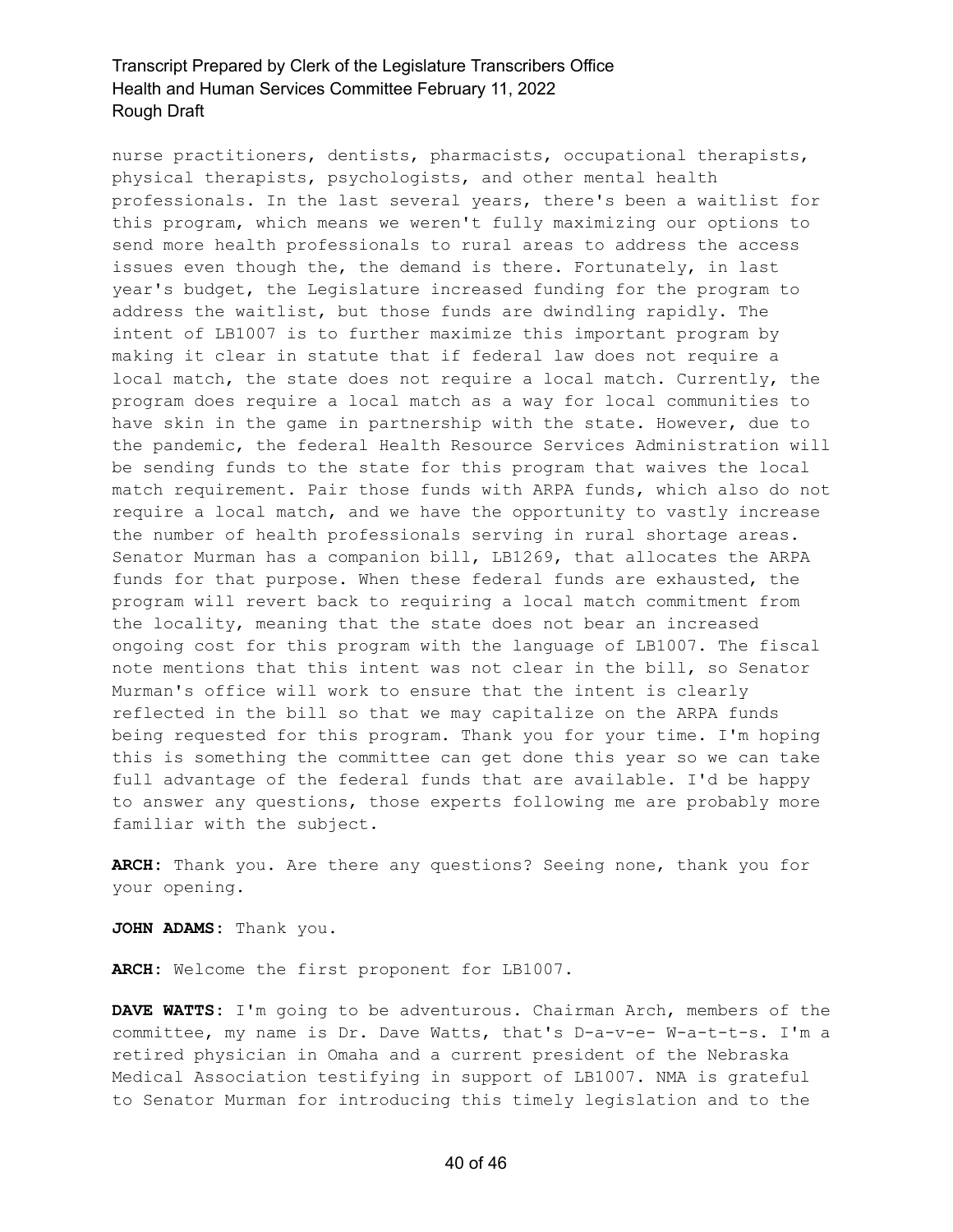committee members who are cosponsors. As you heard from Senator Murman's pinch-hitter, the rural health professionals student loan repayment program helps improve rural access to healthcare. It's so popular that it's had a waitlist the past last several years, as you heard, of health professionals that would like to participate. The NMA very much appreciates the Legislature last year appropriating funds on last year's budget to address that waitlist. The program is not only popular, but it's effective. According to a 2018 DHHS and University of Nebraska studies-- study in small towns and rural areas in Nebraska, 4 of 10 primary care providers used student loan repayment programs. Plus, these same primary care professionals stayed significantly longer in those shortage areas than providers who did not participate. In short, the program addresses healthcare shortages in rural Nebraska by recruiting, incentivizing, and retaining health professionals. And you heard the health professionals that that includes. In anticipation of federal funds coming to Nebraska, the NMA and other state healthcare partners took a close look at how to best leverage these funds to improve rural healthcare access. Using ARPA funds to augment student loan repayment in our state makes sense to us. Why? Because it increases access. It directly addresses rural/urban health disparities, which are significant. It makes a huge financial impact on local economies, and importantly, it yields an impressive return on investment. We believe Senator Murman's companion bill in LB1269 before the Appropriations Committee moves Nebraska toward those objectives. However, we also learned that a barrier to the program was a requirement of the matching funds from the local community or clinic, which sometimes operate on very thin margins. It can be a steep climb, especially with COVID downturn to access those funds. LB1007 temporarily addresses that issue so that we can fully utilize federal funds to help erase-- help ease our rural health shortage in Nebraska. As was mentioned, LB1007 doesn't eliminate the local match requirement. Rather, it's a temporary suspension of the match limited to this unique time where we find ourselves. After the federal funds have been spent down by the program, local communities will again be required to have skin in the game to partner with the state. So taking full advantage of ARPA and funds from the Health Resource Services Administration, we have an opportunity to bring needed providers to rural and small town communities that may not be otherwise able at this time to meet the local match requirement. Given our limited window to make a major impact on access to rural healthcare at a minimal cost to the state, the NMA respectfully urges full support from the committee to advance LB1007. Thank you, Senators, for your time. Any questions?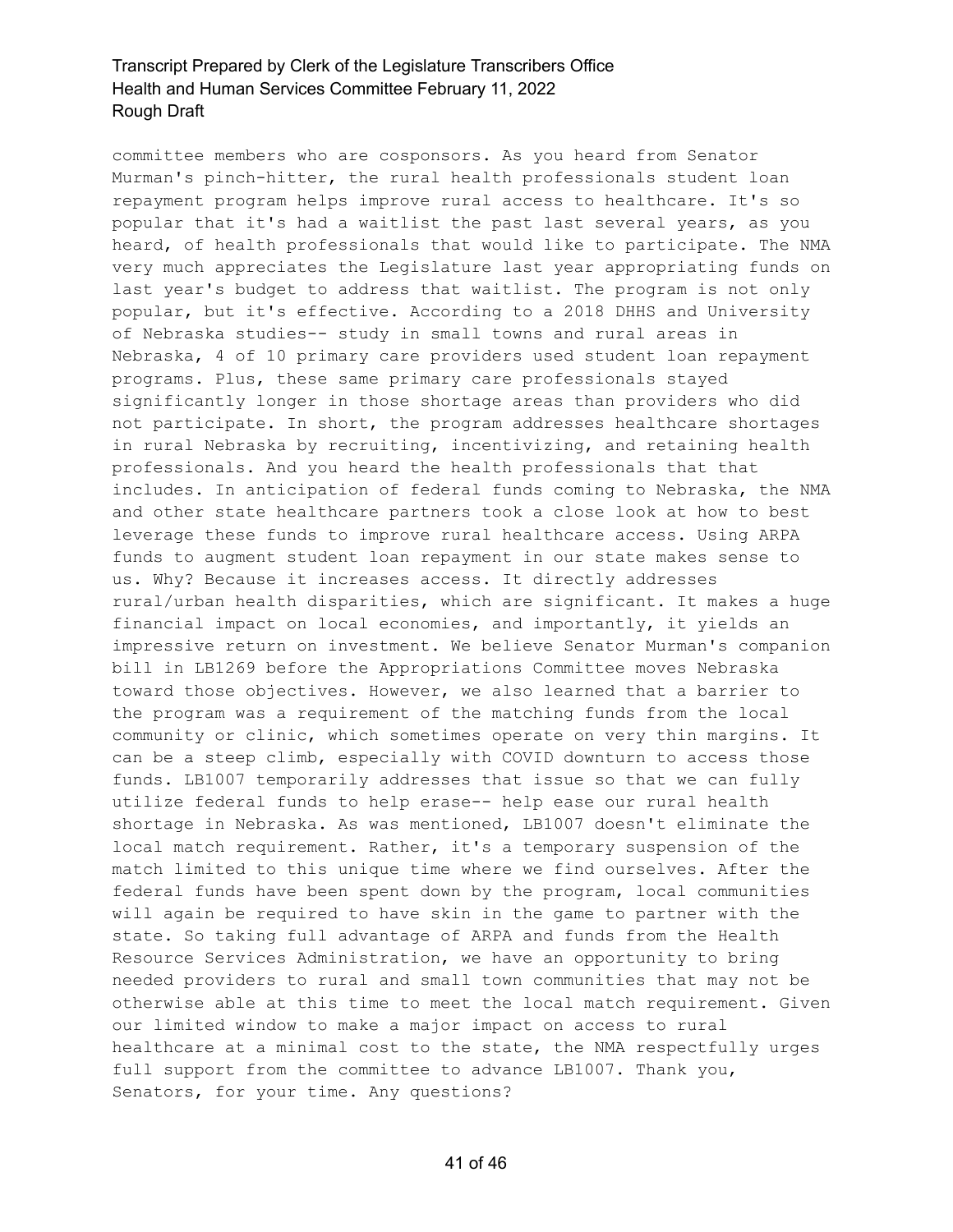**ARCH:** Yeah, a lot of questions, but just trying to get my-- I'm not that familiar with the program, so it's an existing program, existing federal program where dollars are passed through the state to have some loan forgiveness, but the requirement is there for a local match.

**DAVE WATTS:** Correct.

**ARCH:** OK. So that's an existing program.

**DAVE WATTS:** Yes.

**ARCH:** So what we're doing here is, in essence, the statutory change that would allow ARPA funds to be used with no required match.

**DAVE WATTS:** That's correct. And that's a temporary change. And as, as an example, if there's a, a critical access hospital, for example, struggling to make ends meet, struggling to hire staff, those funds to match up to \$30,000 a year for a, for a health professional to come in are difficult to reach. And this bill would temporarily take away that requirement to take advantage of the ARPA funds.

**ARCH:** But just for the, I, I guess, just for the use. In other words, the existing program still has a match requirement.

**DAVE WATTS:** That is correct.

**ARCH:** And that doesn't-- that part doesn't temporarily go away as well?

**DAVE WATTS:** The, the match requirement would go away temporarily.

**ARCH:** For, for the entire program?

**DAVE WATTS:** For, for the program that relies on the ARPA funds--

**ARCH:** Oh.

**DAVE WATTS:** --to my understanding--

**ARCH:** OK.

**DAVE WATTS:** --the health resource funds.

**ARCH:** OK. All right. Because that doesn't-- that-- those dollars don't require a match.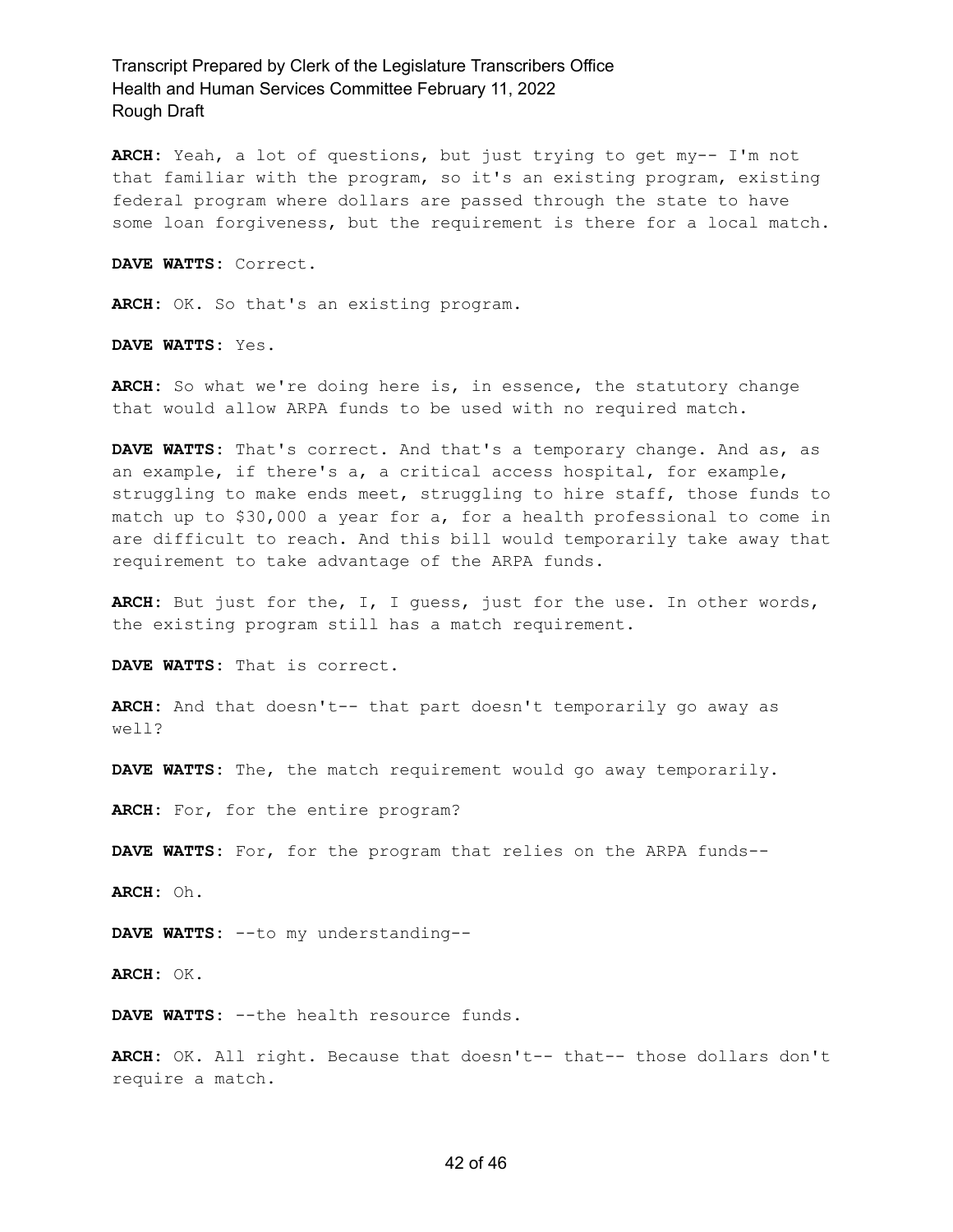**DAVE WATTS:** That's correct.

**ARCH:** The ARPA funds don't require a match.

**DAVE WATTS:** That's correct.

**ARCH:** OK. OK. I think I understand it. All right. Thank you. Are there other questions? Seeing none, thank you for your testimony.

**DAVE WATTS:** Thank you.

**ARCH:** Next proponent for LB1007.

**ABBY ALFS:** OK.

**ARCH:** Welcome.

**ABBY ALFS:** Senator Arch and members of the Health and Human Services Committee-- take this off, my name is Abby Alfs, A-b-b-y A-l-f-s, and I'm the chief human resources officer at Fillmore County Hospital. Fillmore County Hospital is a 20-bed critical access hospital with a 10-bed geriatric psych DPU. I'm also representing NABHO, the Nebraska Association of Behavioral Health Organizations. NABHO is a statewide organization advocating for our 52-member organizations, including behavioral health providers, hospitals, regional behavioral health authorities, and consumers. Our mission is to build strong alliances that will ensure behavioral health services, including mental health and substance abuse disorder services, are accessible to everyone in our state. I am here today testifying in support of LB1007. LB1007 amends the program providing loan forgiveness for rural health professionals, including mental health providers and psychologists, to allow for potential new federal dollars to support the community match if there is not federal requirements. The bill will take some pressure off of rural communities while still providing the full amount of loan forgiveness for the provider. We have struggled to recruit mental health professionals to rural Nebraska to practice for a multitude of reasons. The most tangible being the pay differential between urban and rural areas. Our rural providers aren't given the same financial opportunities as those who establish a private practice in urban areas. While these are necessary services, they don't reach the same clientele that remain underserved in rural areas. We have had job vacancies in these positions since the program's inception in 2011 and continue to try to match our urban counterparts offers, but are not paid the same as private practices. Instead, we are paid at Medicaid rates, which is a different issue in and of itself. We currently have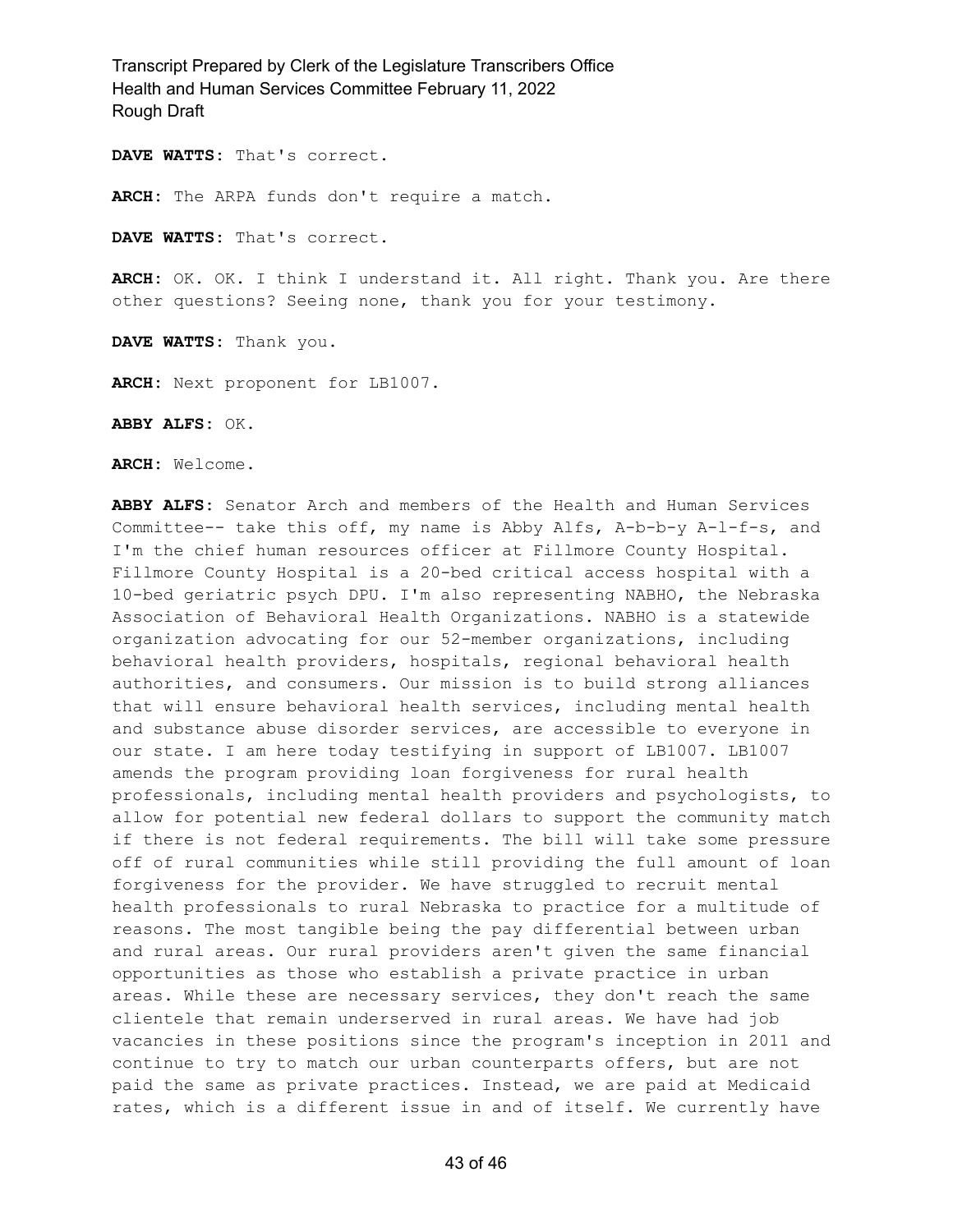two mental health job vacancies and have had to start carrying a waitlist for the first time since 2011, delaying necessary patient care to our community. There was a provider shortage prior to COVID. Concerns over mental health have risen, necessitating the need for additional treatment and widening the gap between providers and patients. This, combined with people leaving the healthcare-- this, combined with people leaving healthcare and an aging community in rural Nebraska, has exacerbated this program-- problem. As is relative with all healthcare recruiting, we are at a geographic disadvantage, particularly in Geneva, Nebraska. We are one hour away from Lincoln and Grand Island and an hour and a half away from Omaha. This allows healthcare professionals the opportunity if they choose to do so to live in or around Geneva and commute for a higher wage, putting our hospital at a competitive disadvantage in relation to larger facilities. The likelihood to recruit those that do not live in or were not raised in our area without incentives such as the community match to decrease their student loan burden at an accelerated rate is insignificant. Our providers are coming out of school with a massive amount of student loan debt with three of our providers having had at least \$90,000. The starting wage for a provider is around \$50,000, with the highest being \$71,000 after they've worked for many years, making it more difficult to pay down the student loan debt with the current cost of living. We currently have three providers that are benefiting from this program and have had others in the past that have as well. This ensures stability for our behavioral health programs as it ensures their commitment for at least three years to our facility. The workforce environment has changed dramatically with people reevaluating their career paths, especially those in healthcare fields. Healthcare providers are finding themselves at a competitive disadvantage when it comes to retaining and recruiting professionals. These types of loan forgiveness programs help provide needed incentives to encourage people to explore the rewards of these caring professions. Delaying our community match would allow for us to be more competitive with our wages, sign-on bonuses, and other incentives for staff. We thank Senator Murman for introducing LB1007 and look forward to the benefits we may realize with its passage. Thank you for your time and attention. I'll be happy to answer any questions.

**ARCH:** Thank you. Are there any questions? Seeing none, thank you for your testimony.

**ABBY ALFS:** Thank you.

**ARCH:** Thanks for coming today. Next proponent for LB1007. Welcome.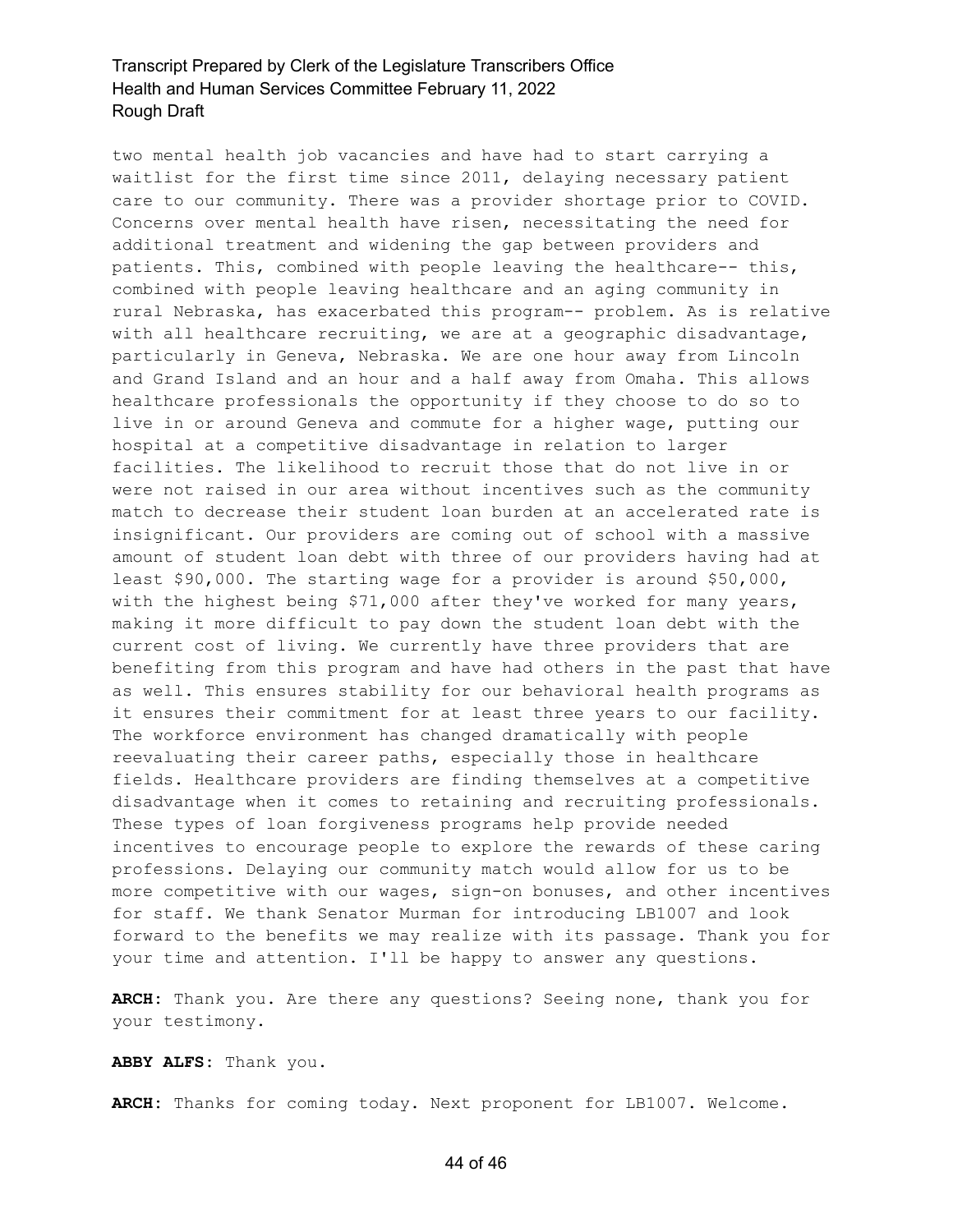**ANDY HALE:** Good afternoon, Chairman Arch, members of the HHS committee. My name is Andy Hale, A-n-d-y H-a-l-e, and I am vice president of Advocacy for the Nebraska Hospital Association, and I'm here to testify in support of LB1007. There are substantial gaps in the distribution of health professionals across Nebraska, 66 of Nebraska's counties have been deemed medically underserved. Our hospitals struggle attracting and retaining physicians, nurses, and other healthcare professionals. Fourteen percent of total employment in rural communities is attributed to the health sector. One primary care physician in a rural community creates 23 jobs annually. The program that we've talked about here has a 93 percent success rate and has been instrumental in the recruitment and the retention of healthcare providers to the rural communities. I'd like to thank Senator Murman and his staff for bringing this bill, and we will ask you to advance it. That being said, we worked with the NMA on this issue. We were very supportive last year when Senator Stinner brought a bill to appropriate it. But as I was pulling up to the Capitol, I had a conversation with one of our members who serves on the Rural Health Advisory Commission and he had some concerns with it that I think John Adams did a good job addressing. We want to make sure that when you remove this facility match, that it doesn't impede workforce. There is obviously a companion bill that goes with this that asks for \$10 million in appropriations. I just know working here as, as someone that drafted policy and at the federal level, there is always a concern that your, your draft or your policy had unintended consequences. And so we are in full support of the idea and I, and I believe Senator Murman and his staff when they will clear this up. Even reading the fiscal note a little bit, it was a little ambiguous about the intent of this, but we support the bill and the concept that it is doing helping out our facility. So with that, I'll take any questions.

**ARCH:** Thank you. Are there any questions? I, I have one in, in the concept, the development of it, why didn't you just continue the match and, and double the impact of the--

**ANDY HALE:** And put the money in.

**ARCH:** --of the ARPA funds?

**ANDY HALE:** We didn't draft the bill. We worked with an organization that did. I would probably--

**ARCH:** OK.